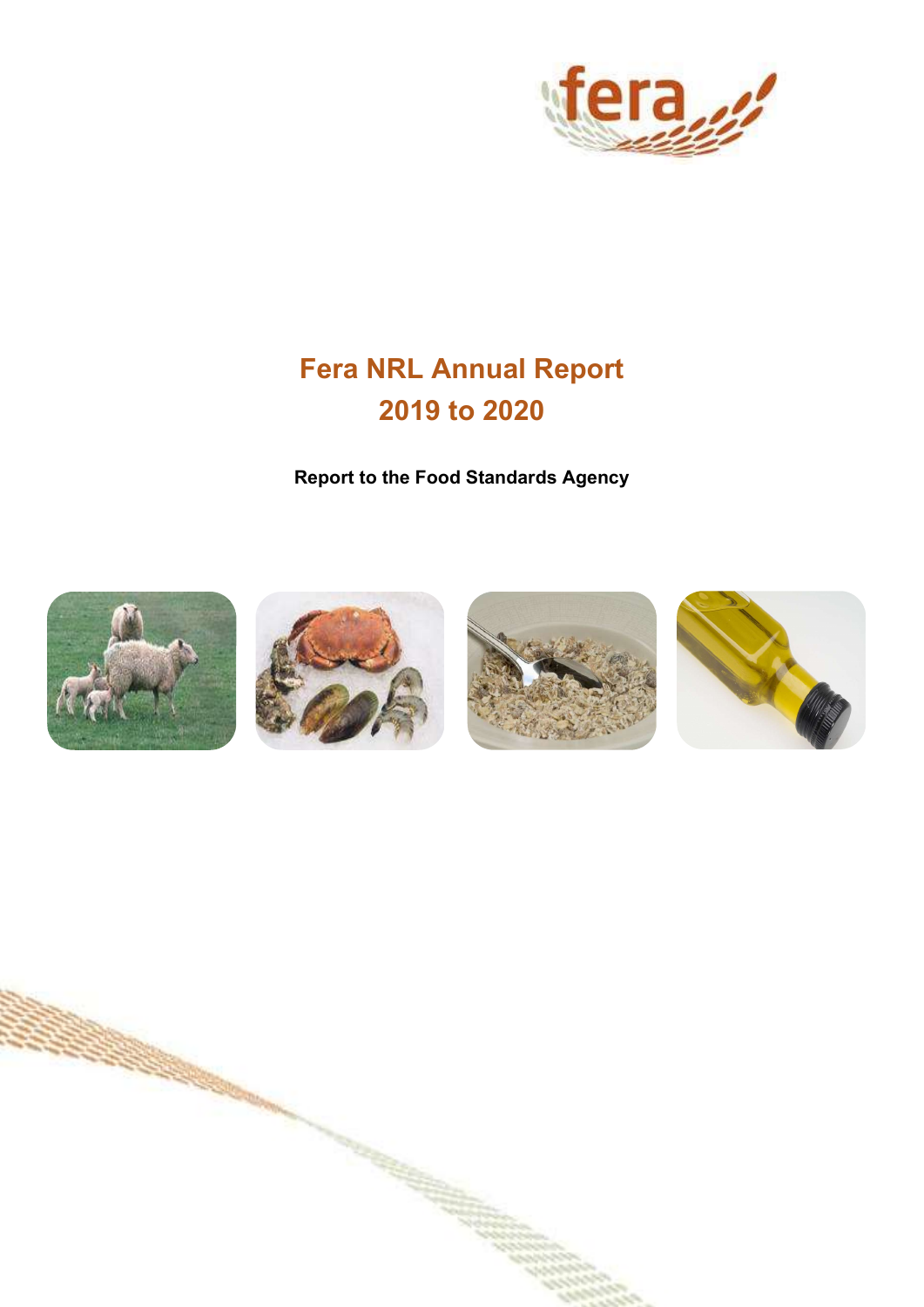## 1. Annual Report

### Annual Report on Operation of National Reference Laboratories (Chemical Safety in Food and Feed) Fera Science Ltd.

#### April 2019 – March 2020

| Title                           | National Reference Laboratory for Food Contaminants                      |
|---------------------------------|--------------------------------------------------------------------------|
| <b>Competent Authority</b>      | <b>Food Standards Agency</b>                                             |
| <b>FSA Project Officers</b>     | Chelvi Leonard, Valerie McFarlane, Misty Gilbert                         |
| <b>Specification References</b> | FS616030 to FS616034                                                     |
|                                 |                                                                          |
| <b>Report Number</b>            | Fera/NRL/2019/12                                                         |
| Fera Project Number             | FR/001420                                                                |
| <b>Project Manager</b>          | <b>Susan MacDonald</b>                                                   |
|                                 |                                                                          |
| <b>Principal Workers</b>        | Susan MacDonald, Mike Walls,                                             |
|                                 | Frankie Smith, Sean Panton,<br>Emma Bradley, Claire McKillen, Irene Leon |
|                                 |                                                                          |
| Compiled by                     | Irene Leon                                                               |
| Authorised by                   | <b>Susan MacDonald</b>                                                   |
|                                 |                                                                          |

Note: Whilst care has been taken to ensure that the web links contained in this report are correct at the time of issue, changes may occur.

This report has been prepared by Fera after exercise of all reasonable care and skill but is provided without liability in its application and use. This report may not be reproduced except in full, without the written approval of Fera.

Copyright © Fera Science Ltd. (Fera) 2020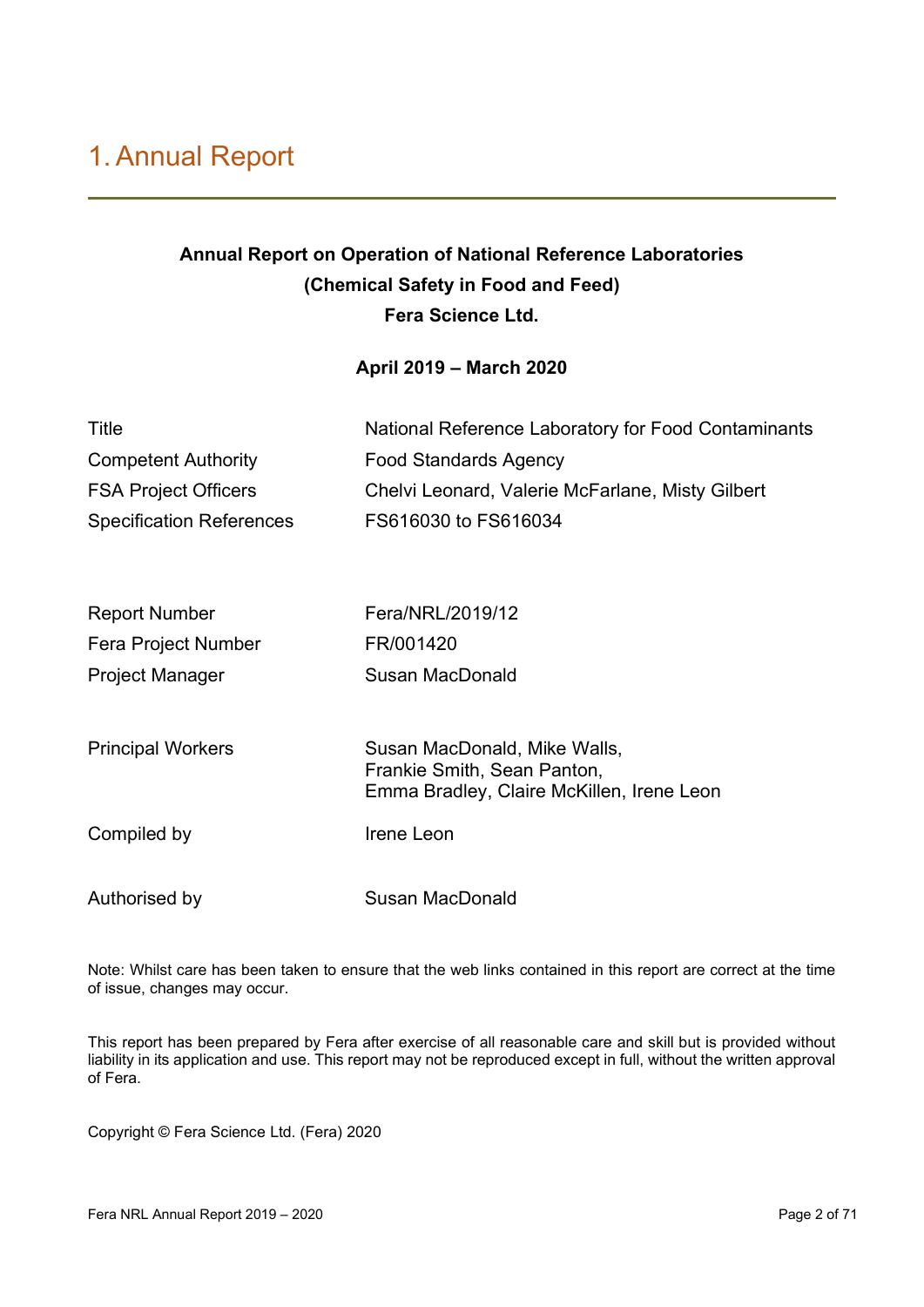## 2. Fera Science Ltd. (Fera)

Fera is a national and international centre of excellence for interdisciplinary investigation and problem solving across plant and bee health, crop protection, sustainable agriculture, food and feed quality and chemical safety in the environment.

Fera Science Ltd. (Fera)

National Agri-Food Innovation Campus, Sand Hutton, York, YO41 1LZ, United Kingdom.

+44 (0)300 100 0321

https://www.fera.co.uk/

Follow us on social:

- Twitter @FeraScience
- YouTube https://www.youtube.com/user/FeraUK1
- Linkedin https://www.linkedin.com/company/fera-science
- LabTube https://www.labtube.tv/channel/ferascienceltd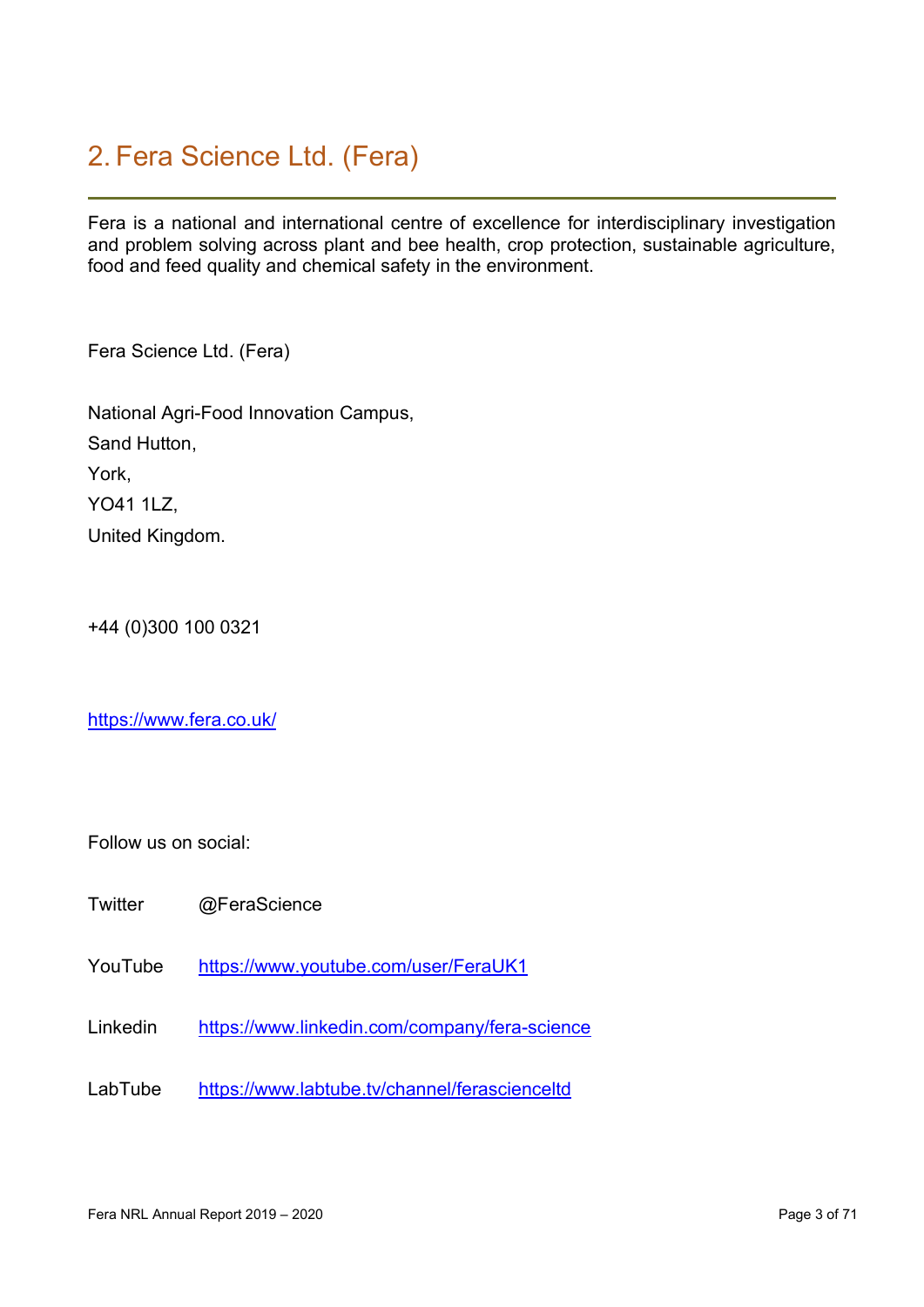## 3. Contents

| 1. Annual Report                                                                   | $\mathbf{1}$             |                                    |           |                                        | $\sim 100$                             | $\sim 100$                    |            |                                 | $\cdots$      | $\ldots$ 2 |             |
|------------------------------------------------------------------------------------|--------------------------|------------------------------------|-----------|----------------------------------------|----------------------------------------|-------------------------------|------------|---------------------------------|---------------|------------|-------------|
| 2. Fera Science Ltd. (Fera)                                                        |                          |                                    | $\ldots$  | $\ddotsc$                              | $\sim 100$                             | <b>Contractor</b><br>$\ldots$ |            | $\ddotsc$                       | $\sim 100$    | $\ldots$ 3 |             |
| 3. Contents<br>$\mathbf{r}$                                                        |                          |                                    | $\ddotsc$ | $\sim 100$<br><b>Contract Contract</b> |                                        | <b>Contract Contract</b>      | $\sim 100$ | $\cdots$                        | $\cdots$      | $\ldots$ 4 |             |
| 4. Executive summary                                                               | <b>Contract Contract</b> |                                    | $\ldots$  | $\ddotsc$                              | $\ddotsc$                              | $\ddotsc$                     | $\sim 100$ | $\ddotsc$                       | $\ddotsc$     | $\ldots 5$ |             |
| 5. List of abbreviations                                                           | <b>Contract Contract</b> |                                    |           | $\ldots$                               | $\ldots$                               | $\sim 100$                    | $\ddotsc$  | $\ldots$                        | $\sim$ .      | $\ldots$ 7 |             |
| 6. Introduction<br><b>Contract Contract</b>                                        | <b>Search Contract</b>   |                                    | $\ddotsc$ | $\ddotsc$                              | $\sim 100$                             | $\sim 100$                    | $\sim 100$ | $\ddotsc$                       | $\ddotsc$     | $\ldots$ 9 |             |
| 7. Role and scope of the NRL                                                       |                          | $\sim 10^{11}$ and $\sim 10^{11}$  |           | $\sim 100$                             | $\sim 100$                             | $\sim 100$                    | $\sim 100$ | $\overline{1}$ , $\overline{1}$ | $\ddotsc$     |            | $\dots$ 10  |
| 8. Core functions                                                                  |                          | $\sim 100$<br><b>Service State</b> |           | $\sim 100$                             | $\sim 100$<br><b>Contract Contract</b> | <b>Contractor</b>             |            | $\sim 100$                      | $\sim 10$     |            | 11          |
| 9. Core function 1 - Secretariat services                                          |                          |                                    |           | $\ddotsc$                              |                                        | $\ddotsc$                     |            |                                 |               |            | $\dots$ 13  |
| 10. Core function 2 - Advice and representation within the UK and internationally  |                          |                                    |           |                                        |                                        |                               |            |                                 |               |            | 21          |
| 11. Core function 3 - Production of SOPs, codes of practice and guidance documents |                          |                                    |           |                                        |                                        |                               |            |                                 |               |            | 34          |
| 12. Core function 4 - Compliance assessment via audits and ring trials             |                          |                                    |           |                                        |                                        |                               |            |                                 |               |            | $\dots 39$  |
| 13. Core function 5 - Co-ordination within the UK of international initiatives     |                          |                                    |           |                                        |                                        |                               |            |                                 |               |            | $\ldots 52$ |
| 14. Core function 6 - Communication of results and data use                        |                          |                                    |           |                                        |                                        |                               |            |                                 |               |            | $\ldots$ 54 |
| 15. Summary                                                                        |                          | $\sim 100$                         |           |                                        |                                        |                               |            |                                 |               |            | $\ldots 55$ |
|                                                                                    |                          |                                    |           |                                        |                                        |                               |            | $\sim$ $\sim$                   | $\sim$ $\sim$ |            |             |

|                                                                      |  |  |  |              |  |  | $\ldots$ 56 |
|----------------------------------------------------------------------|--|--|--|--------------|--|--|-------------|
| Annex 1: NRL Mycotoxins and Plant Toxins in Feed and Food            |  |  |  |              |  |  | 57          |
| Annex 2: NRL Heavy Metals and Nitrogenous Compounds in Feed and Food |  |  |  |              |  |  | 58          |
| Annex 3: NRL Halogenated POPs in Feed and Food                       |  |  |  | $\mathbf{1}$ |  |  | $\ldots$ 59 |
| Annex 4: NRL Processing Contaminants                                 |  |  |  |              |  |  | 60          |
| Annex 5: NRL Materials and Articles in Contact with Food             |  |  |  |              |  |  | 61          |

Appendices

| Appendix 1: References | $\sim 100$ | $\sim 100$        | $\sim 100$ | $\sim 100$ km s $^{-1}$                                      | and the company of the | $\sim 1000$ $\sim$ | $\sim 100$ and $\sim 100$ | $\ldots$ 62 |
|------------------------|------------|-------------------|------------|--------------------------------------------------------------|------------------------|--------------------|---------------------------|-------------|
|                        |            |                   |            |                                                              |                        |                    |                           | … 67        |
| Appendix 3: Fera NRLs  |            | <b>Contractor</b> |            | and the company of the company of the company of the company |                        |                    |                           | … 69        |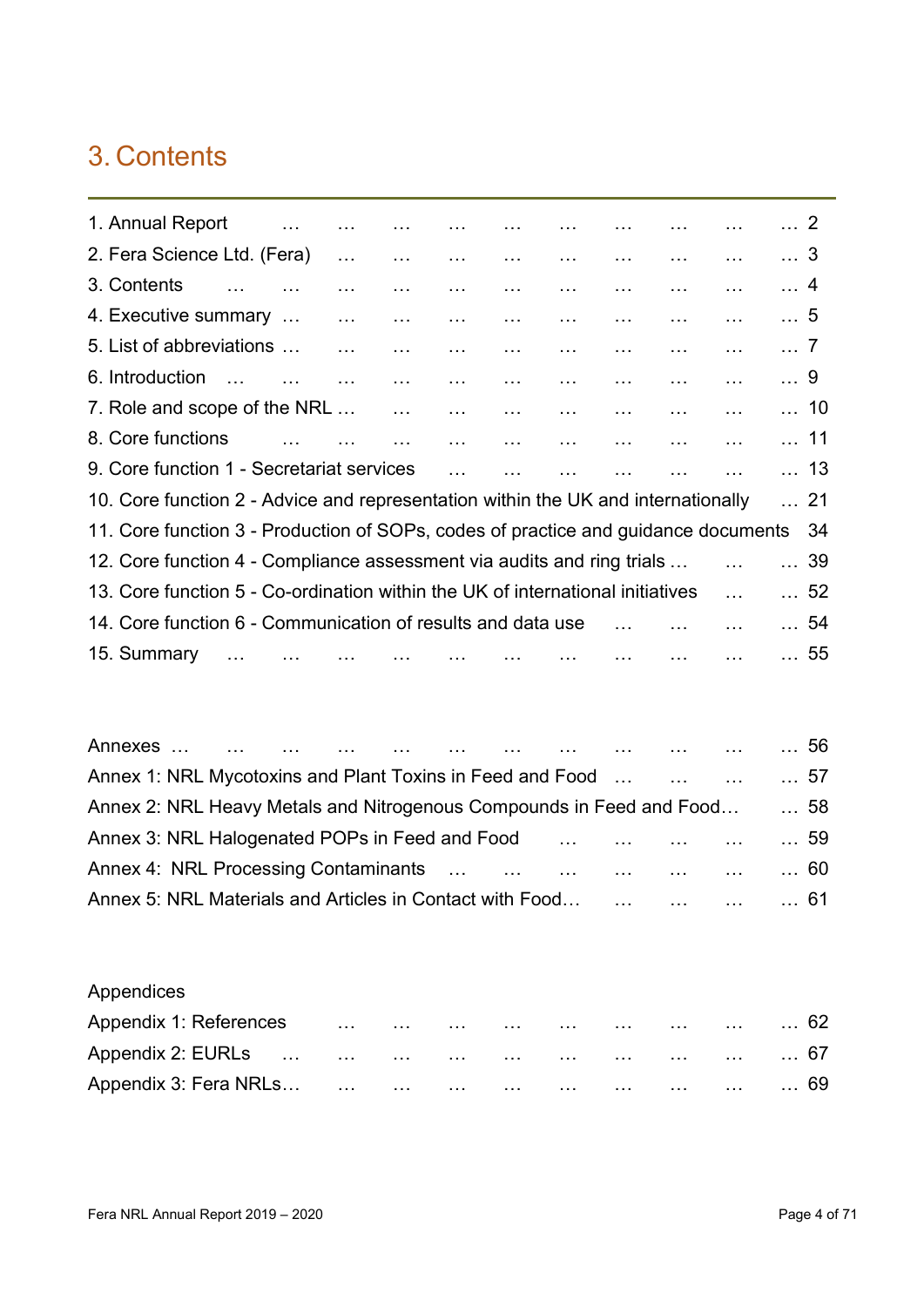### 4. Executive summary

Fera Science Ltd (Fera) acts as National Reference Laboratory (NRL) under Regulation  $(EU)$  2017/625<sup>(1)</sup> on official controls and was appointed by the Food Standards Agency (FSA) to provide five Chemical Safety in Food and Feed UK NRLs:

- NRL-MP NRL Mycotoxins and Plant Toxins in Feed and Food
- **NRL-MN** NRL Metals and Nitrogenous Compounds in Feed and Food
- NRL-PC NRL Processing Contaminants
- NRL-POPs NRL Halogenated Persistent Organic Pollutants (POPs) in Feed and Food
- NRL-FCM NRL Materials and Articles in Contact with Food

This Annual Report summarises the activities of the NRLs from 1<sup>st</sup> April 2019 to 31<sup>st</sup> March 2020.

The NRLs provided impartial advice to the FSA, Official Control Laboratories (OCLs) and other NRLs throughout the period. Information from the European Union Reference Laboratories (EURLs) was disseminated including EURL Work Programmes, where provided. The NRLs also planned Work Programmes. Working relationships are well established with the EURLs ensuring efficient communication. EURL-MN newsletters were forwarded to the FSA. Regular updates were provided to the FSA on NRL activities. The NRL provided an open website for OCLs and a dedicated NRL email address is regularly monitored. An up to date list of OCLs and contact details was maintained. The NRL represented the UK at EURL Workshops and Core Working Groups, Task Forces and AdHoc committees and provided Meeting Notes, official reports and documents and where available, presentations to the FSA.

NRL staff participated in a number of international scientific conferences as speakers and delegates. The NRL-POPs participated in EURL Core Working Groups (CWGs) for Brominated Flame Retardants (BFRs), Per- and Polyfluoroalkyl Substances (PFAS) and Chlorinated Paraffins (CPs). Advice on capability to analyse samples within current legislated limits for metals analysis was provided by NRL-MN to the FSA. EURL training was attended by NRL-PC for 'Furans' analysis. Following central government advice provided by the Cabinet Office, to not attend EURL meetings on behalf of the FSA, or on behalf of the UK Government as a result of status as an FSA appointed NRL, no EURL hosted events were attended from October 2019. After this time, documents relating to each EURL Workshop were requested by the respective NRL and, if provided, were sent to the FSA. The UK left the EU on 31st January 2020. There is now a transition period until the end of 2020 while the UK and European Union (EU) negotiate arrangements. There was three-way communication between the FSA, NRLs and the relevant EURLs via the NRL concerning EU Exit.

The NRL-MP and NRL-MN are involved with European Committee for Standardization (CEN) activities. NRL-MP is a member of CEN TC275 WG5 and CEN TC327 WG5 and provided Meeting Notes from its attendance at CEN Working Groups and provided active assistance to the FSA in reviewing, commenting and voting on documents from CEN/ British Standards Institution (BSI). NRL-MN received CEN Technical Board (BT) voting documents for review and comment. NRL-POPs was involved in an addendum to a Guidance document on LOD/LOQs. Two publications in "Science of the Total Environment" were co-authored by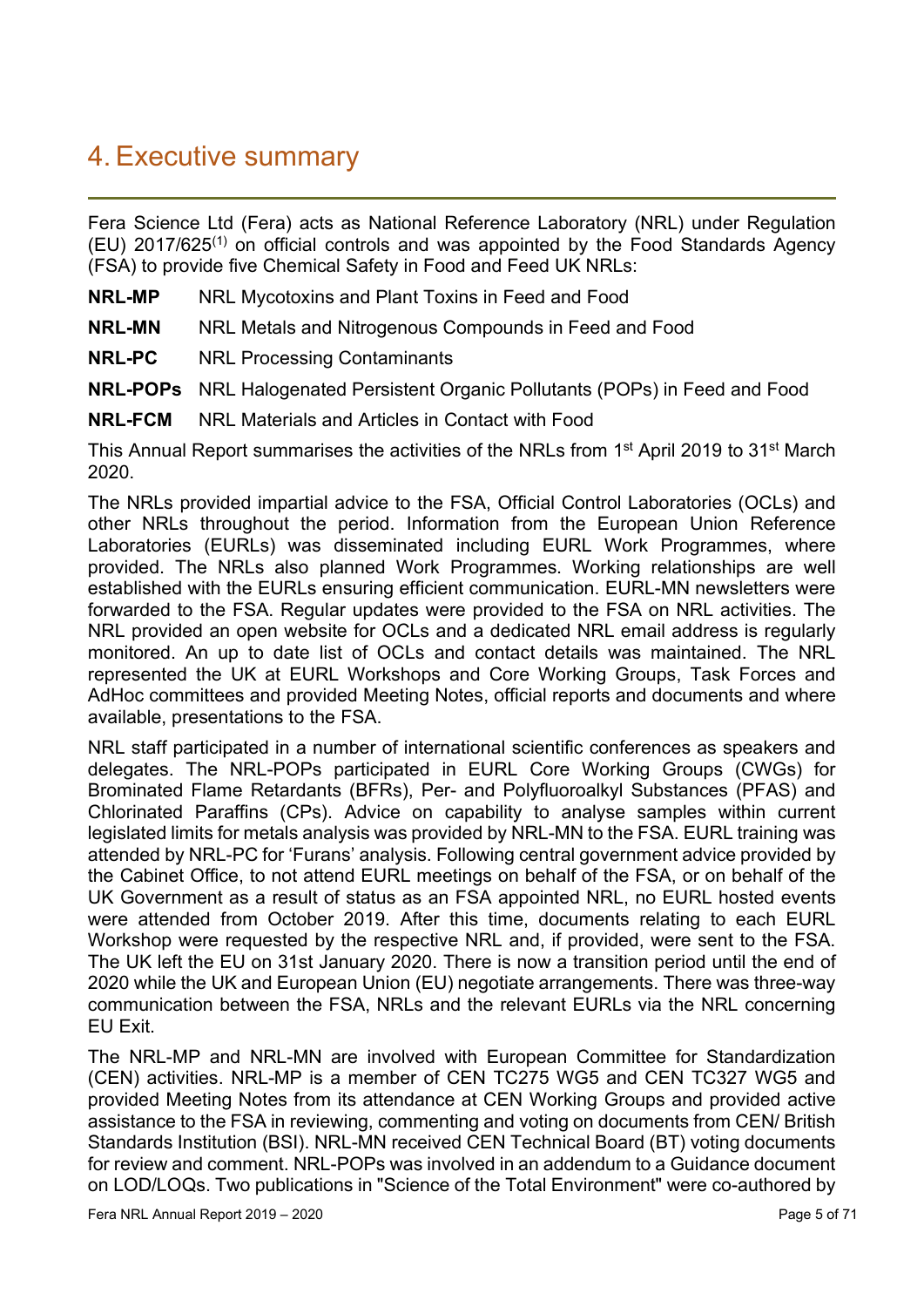the NRL-POPs and the FSA. The NRL-FCM was involved with the task force reviewing the "Guidelines on Testing Conditions for Articles In Contact With Foodstuffs (With A Focus on Kitchenware)". The NRL-FCM continues to be active in a task force to discuss approaches to multi-analyte methods. NRL-FCM was also involved in a roundtable Workshop on the determination of mineral oil aromatic hydrocarbons (MOAH) in infant formula where a consensus approach was agreed. Advice and methodology were provided to OCLs where requested.

During 2019-2020, the NRLs were involved in twenty seven Proficiency Tests (PTs) run by the EURLs and other providers (not including FAPAS® PTs). Six PTs were carried over from the previous year and finalised. The majority of PT results were satisfactory. Where required, for a small number of tests related to two methods, non-conforming work was investigated following ISO17025 procedures and corrective measures put in place; follow up analyses gave satisfactory results confirming the identified issues had been resolved. EU Exit had an impact on participation on one EURL PT where the NRL-FCM was not invited to participate. The COVID-19 pandemic impacted on PT deadlines for 2020. Currently, nine PTs have been delayed as a result of COVID-19, with delayed despatch of samples and altered deadlines provided by the relevant PT provider.

The annual NRL Network Meeting held at Fera, York in June 2019 was an effective way for the FSA, Food Standards Scotland (FSS), NRL and OCL network to communicate, with all UK OCLs represented. Information on training, visits, developments in sampling and testing was exchanged and information from the respective EURLs on methodology, updates and developments was disseminated to all UK OCLs. Where applicable, OCLs were invited to participate in EURL PTs. The NRLs sought feedback on questions or issues from OCLs to raise with the EURL.

The NRLs provided the FSA with monthly NRL Activity Logs which are a timely summary of ongoing activities. NRL Annual Reports are published annually on the NRL website.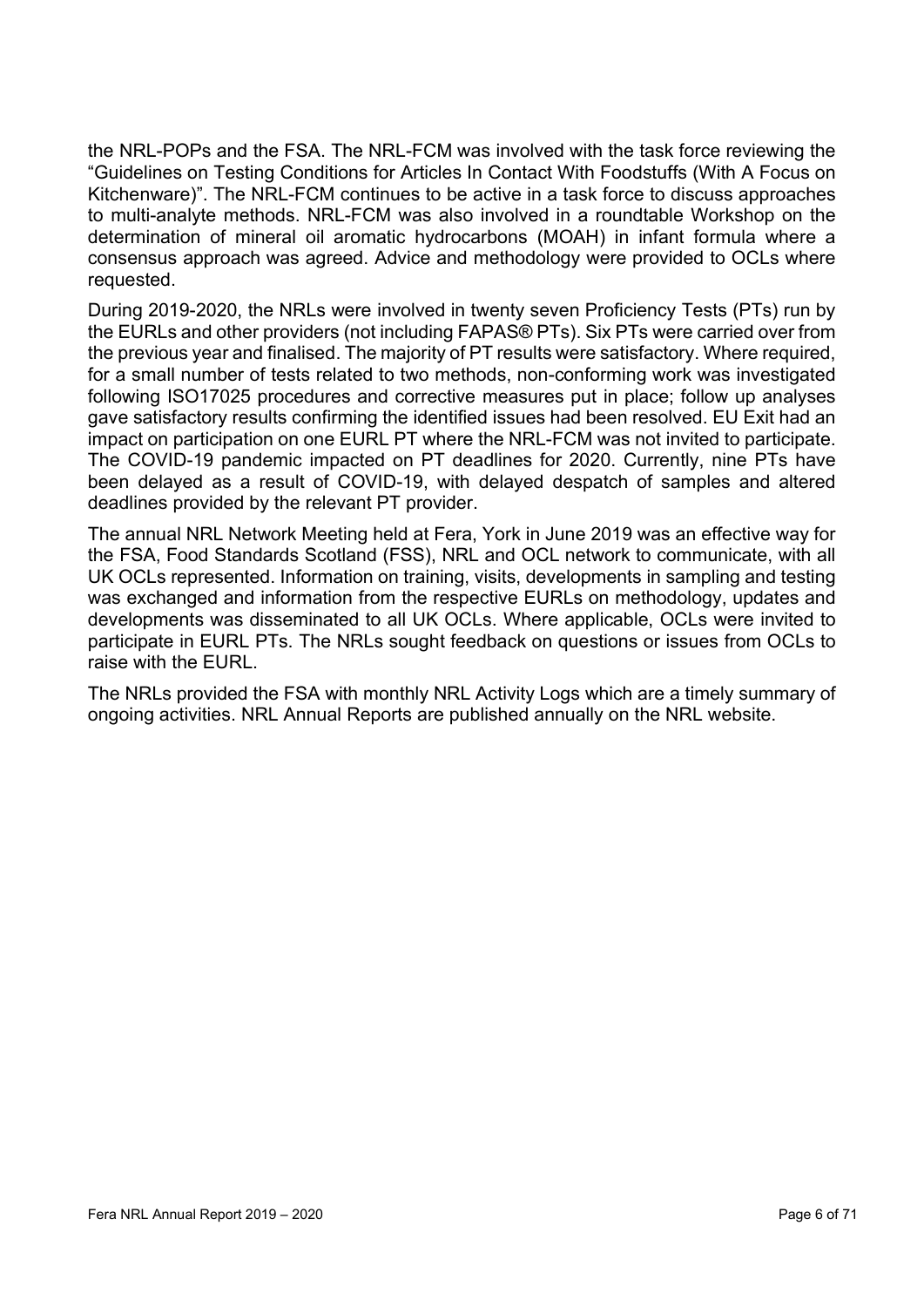# 5. List of abbreviations

| <b>APA</b>         |                          | <b>Association of Public Analysts</b>                        |
|--------------------|--------------------------|--------------------------------------------------------------|
| <b>BfR</b>         |                          | Bundesinstitut für Risikobewertung                           |
| BFR(s)             |                          | <b>Brominated Flame Retardants</b>                           |
| <b>CA</b>          | $\overline{\phantom{a}}$ | <b>Competent Authority</b>                                   |
| <b>CEN</b>         |                          | European Committee for Standardization                       |
| CP(s)              | $\overline{\phantom{a}}$ | <b>Chlorinated paraffins</b>                                 |
| <b>CWG</b>         |                          | <b>Core Working Group</b>                                    |
| EC                 |                          | <b>European Commission</b>                                   |
| <b>EFSA</b>        |                          | <b>European Food Safety Authority</b>                        |
| EU                 |                          | <b>European Union</b>                                        |
| <b>EURL</b>        | -                        | European Union Reference Laboratory                          |
| <b>EURL-FCM</b>    |                          | <b>EURL Food Contact Materials</b>                           |
| <b>EURL-MN</b>     | ۰                        | <b>EURL Metals and Nitrogenous Compounds</b>                 |
| <b>EURL-MP</b>     | $\blacksquare$           | <b>EURL Mycotoxins and Plant Toxins</b>                      |
| <b>EURL-PC</b>     |                          | <b>EURL Processing Contaminants</b>                          |
| <b>EURL-POPS</b>   | $\overline{\phantom{a}}$ | <b>EURL Halogenated Persistent Organic Pollutants (POPs)</b> |
|                    |                          | in Feed and Food                                             |
| Fapas <sup>®</sup> | $\overline{\phantom{a}}$ | <b>Food Analysis Performance Assessment Scheme</b>           |
| <b>FCM</b>         |                          | <b>Food Contact Materials</b>                                |
| Fera               | $\blacksquare$           | Fera Science Ltd.                                            |
| <b>FSA</b>         | $\overline{\phantom{a}}$ | <b>Food Standards Agency</b>                                 |
| <b>FSS</b>         |                          | <b>Food Standards Scotland</b>                               |
| GC-MS              |                          | Gas Chromatography - Mass Spectrometry                       |
| <b>HBCDDs</b>      |                          | Hexabromocyclododecanes                                      |
| <b>ILC</b>         |                          | Interlaboratory comparison exercise                          |
| <b>LCCP</b>        |                          | long-chain chlorinated paraffins $(C_{\geq 17})$             |
| <b>MANCP</b>       | $\overline{\phantom{a}}$ | Multi Annual National Control Plan                           |
| <b>MCCP</b>        |                          | medium-chain chlorinated paraffins $(C_{14-17})$             |
| <b>MOAH</b>        |                          | mineral oil aromatic hydrocarbons                            |
| <b>MOSH</b>        | $\overline{\phantom{a}}$ | mineral oil saturated hydrocarbons                           |
| <b>MVS</b>         |                          | Method validation study                                      |
| <b>NRL</b>         |                          | National Reference Laboratory                                |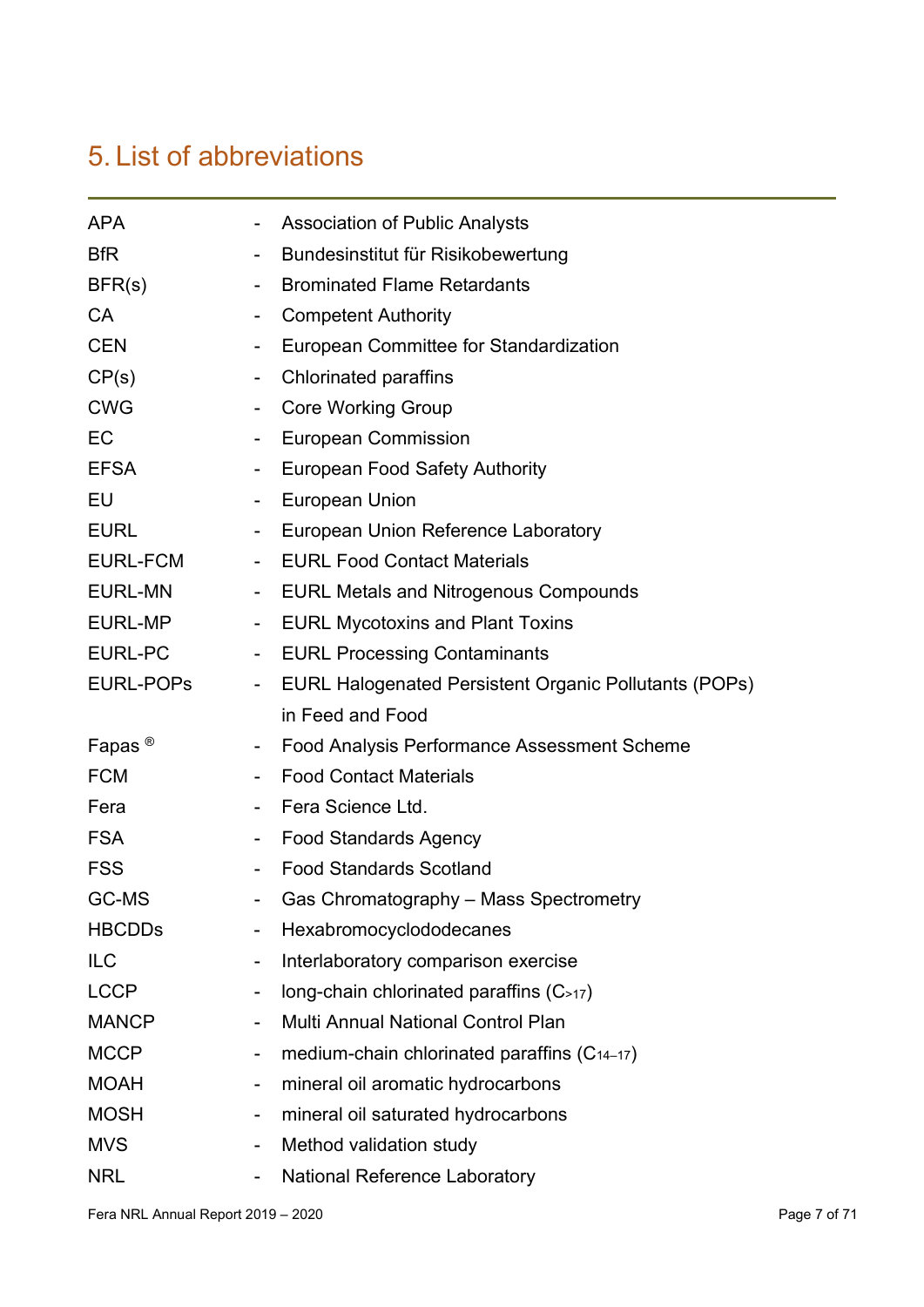| NRL-FCM       |                              | NRL for Materials and Articles in Contact with Food       |
|---------------|------------------------------|-----------------------------------------------------------|
| <b>NRL-MN</b> | $\overline{\phantom{a}}$     | NRL Metals and Nitrogenous Compounds in Feed and Food     |
| NRL-MP        | $\overline{\phantom{a}}$     | NRL Mycotoxins and Plant Toxins in Feed and Food          |
| NRL-PC        | $\overline{\phantom{a}}$     | <b>NRL Processing Contaminants</b>                        |
| NRL-POPs      | $\overline{\phantom{a}}$     | NRL for Halogenated Persistent Organic Pollutants (POPs)  |
|               |                              | in Feed and Food                                          |
| <b>OCL</b>    | $\overline{\phantom{a}}$     | <b>Official Control Laboratory</b>                        |
| <b>OCR</b>    |                              | Official Controls Regulation (EU) 2017/625 <sup>(1)</sup> |
| <b>PAHs</b>   | $\overline{\phantom{a}}$     | Polycyclic Aromatic Hydrocarbons                          |
| <b>PBDEs</b>  | $\overline{\phantom{a}}$     | Polybrominated diphenyl ethers                            |
| PC            | $\overline{\phantom{a}}$     | <b>Processing Contaminants</b>                            |
| <b>PCBs</b>   |                              | Polychlorinated biphenyls                                 |
| <b>PCDDs</b>  | $\overline{\phantom{a}}$     | Polychlorinated dibenzo-p-dioxins                         |
| <b>PCDFs</b>  | $\overline{\phantom{a}}$     | Polychlorinated dibenzofurans                             |
| PCDD/Fs       | $\overline{\phantom{0}}$     | collectively referred to as dioxins                       |
| <b>PFAS</b>   | $\overline{\phantom{a}}$     | Per- and Polyfluoroalkyl Substances                       |
| <b>PFOA</b>   | $\overline{\phantom{a}}$     | Perfluorooctanoic acid                                    |
| <b>PFOS</b>   | $\overline{\phantom{a}}$     | Perfluorooctanesulfonic acid                              |
| <b>POPs</b>   | $\overline{\phantom{a}}$     | Persistent organic pollutants                             |
| PT(s)         | -                            | Proficiency test(s)                                       |
| <b>RASFF</b>  | $\qquad \qquad \blacksquare$ | Rapid Alert System for Food and Feed                      |
| <b>SCCP</b>   | -                            | short-chain chlorinated paraffins $(C_{10-13})$           |
| <b>SOPs</b>   |                              | <b>Standard Operating Procedures</b>                      |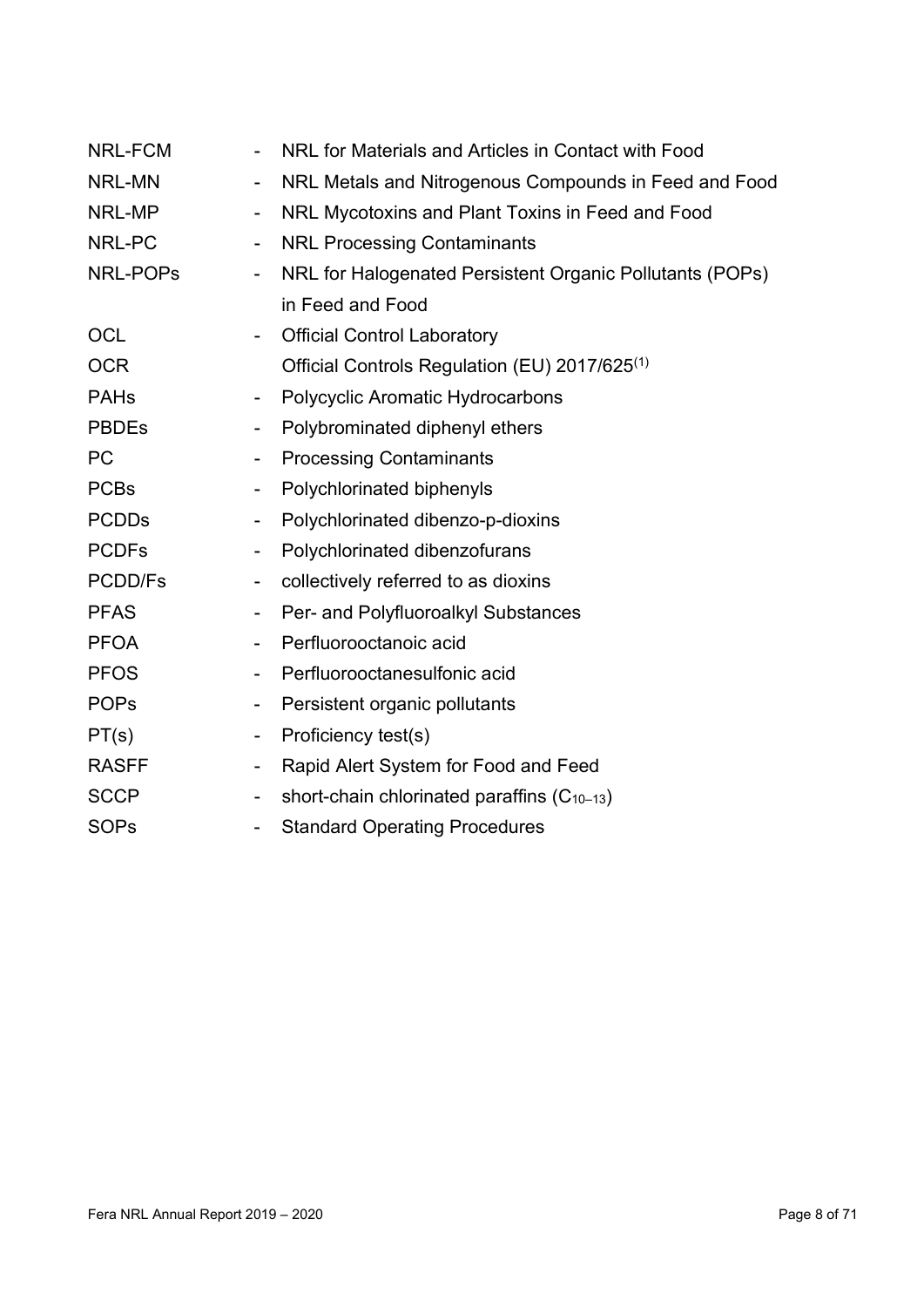### 6. Introduction

Regulation (EU)  $2017/625^{(1)}$  of the European Parliament and of the Council of 15 March 2017 on official controls and other official activities performed to ensure the application of food and feed law, rules on animal health and welfare, plant health and plant protection products, also known as The Official Controls Regulation (EU) 2017/625(1) (OCR), repeals and replaces Regulation (EC) 882/2004<sup>(2)</sup> on official controls. It entered into force on 27 April 2017 and the majority of its rules started to apply in all EU Member States on 14 December 2019.

The OCR includes a common set of rules applicable to all official laboratories, carrying out analysis, test or diagnosis within the framework of official controls or of other official activities. More specifically, requirements on sampling, analysis, tests and diagnosis, accreditation and obligations of official laboratories have been better specified compared to the previous rules of Regulation (EC)  $882/2004^{(2)}$ .

The European Commission (EC) created a network of laboratories at EU and Member State levels. This network of laboratories is responsible for setting up EU-wide standards for routine procedures and reliable testing methods in the areas of feed, food and animal health. European Union Reference Laboratories (EURLs) are appointed by the Commission through Regulation (EU) No 2017/625<sup>(1)</sup>. EURLs provide scientific and technical assistance to the Commission, especially in cases where Member States contest the results of analyses. Information for the five EURLs pertinent to this report are given in Appendix 1.

In the UK, responsibility for official feed and food controls is held at central Government level. Responsibilities are devolved; the Competent Authorities (CAs) are the Food Standards Agency (FSA) in England, Wales and Northern Ireland and Food Standards Scotland (FSS). Domestic legislation in England, Northern Ireland, Scotland and Wales enact the EU Official Controls legislation in the four UK nations<sup>(3) - (10)</sup>. Competent authorities designate official laboratories for the purposes of chemical analysis or microbiological examination of feed or food samples taken by enforcement practitioners. In the UK these official laboratories are known as Official Control Laboratories (OCLs). In the UK CAs also appoint National Reference Laboratories (NRLs).

This establishes a network between EURLs, NRLs, OCLs and the competent authority. The overall objective of the EURLs and NRLs is to improve the quality, accuracy and comparability of the results of OCLs.

The UK left the EU on 31<sup>st</sup> January 2020. There is now a transition period until the end of 2020 while the UK and EU negotiate arrangements. There was three-way communication between the FSA, NRLs and the relevant EURLs via the NRL concerning EU Exit.

The global coronavirus disease (COVID-19) pandemic spread to the UK and by March 2020 the government imposed a lockdown in the UK.

Fera is the UK National Reference Laboratory (NRL) for five areas of Chemical Safety in Food and Feed. This Annual Report covers NRL activities from 1st April 2019 to 31st March 2020.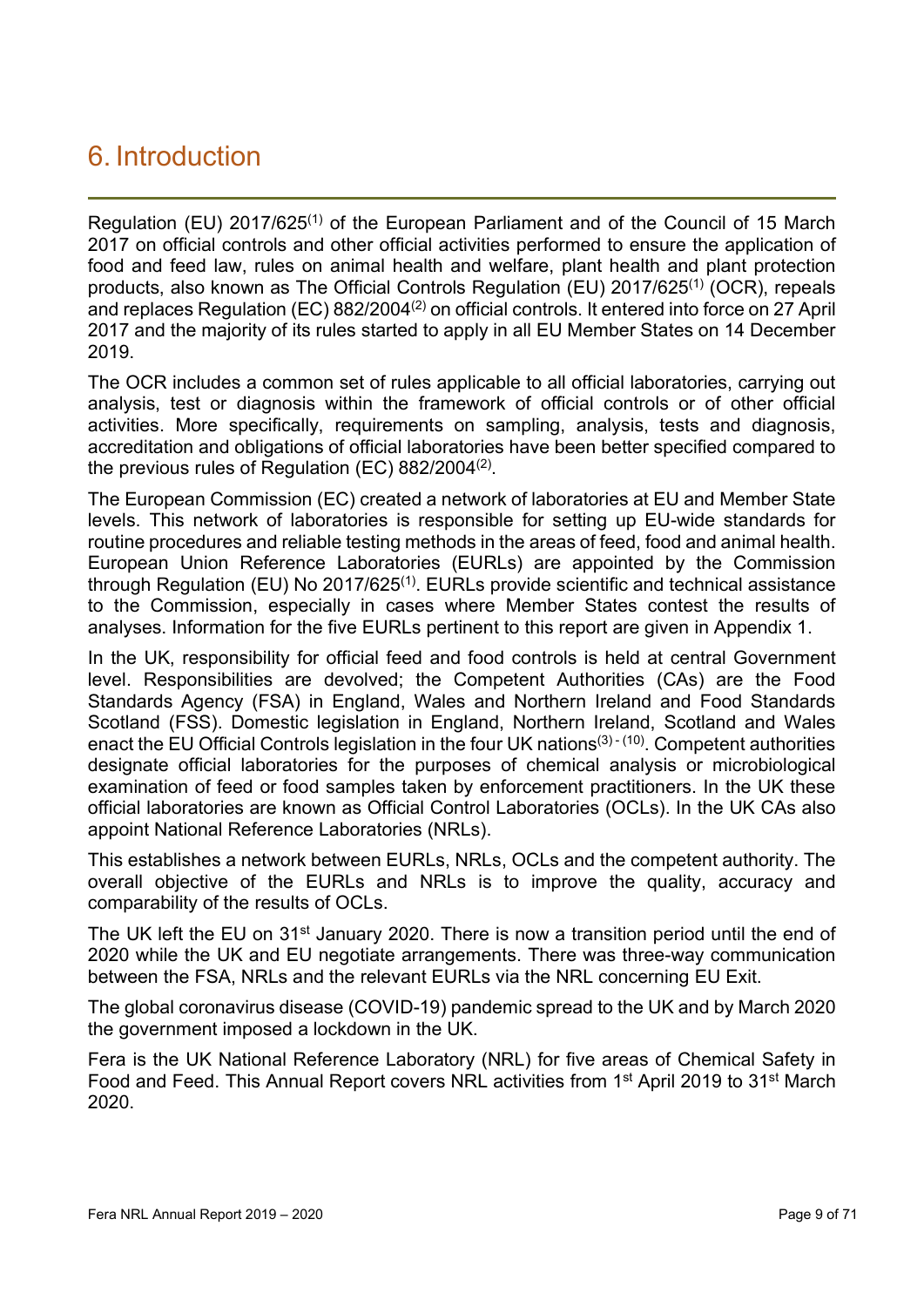## 7. Role and scope of the NRL

In summary, it is a requirement of Regulation (EU) No 625/2017<sup>(1)</sup> in Article 101 that NRLs in their area of competence:

a) collaborate with the EURL and participate in training courses and inter-laboratory comparative tests

b) coordinate the activities of official laboratories with a view of harmonising and improving the methods of laboratory analysis, test or diagnosis and their use

c) where appropriate, organise inter-laboratory comparative tests between the official laboratories and ensure an appropriate follow-up of such comparative testing and inform the competent authorities of the results and follow-up

d) ensure the dissemination to the competent authority and official laboratories of information that the EURL supplies

e) provide scientific and technical assistance to the competent authority for the implementation of MANCPs referred to in Article 109 and of coordinated control programmes adopted in accordance with Article 112

f) where relevant, validate reagents, establish and maintain up-to-date lists of available reference substances and reagents and manufacturers and suppliers

g) where necessary, conduct training courses for the staff of official laboratories designated under Article 37

h) assist actively the Member State having designated them in the diagnosis of outbreaks of foodborne diseases and in case of non-compliance of consignments by carrying out confirmatory characterisation

Fera acts as the UK NRL in the following five areas:

- NRL Mycotoxins and Plant Toxins in Feed and Food
- NRL Heavy Metals and Nitrogenous Compounds in Feed and Food
- NRL Halogenated Persistent Organic Pollutants (POPs) in Feed and Food
- **NRL Processing Contaminants**
- NRL Materials and Articles in Contact with Food

Fera may also be called upon to offer advice to the FSA relating to the impact of EU Exit on food controls.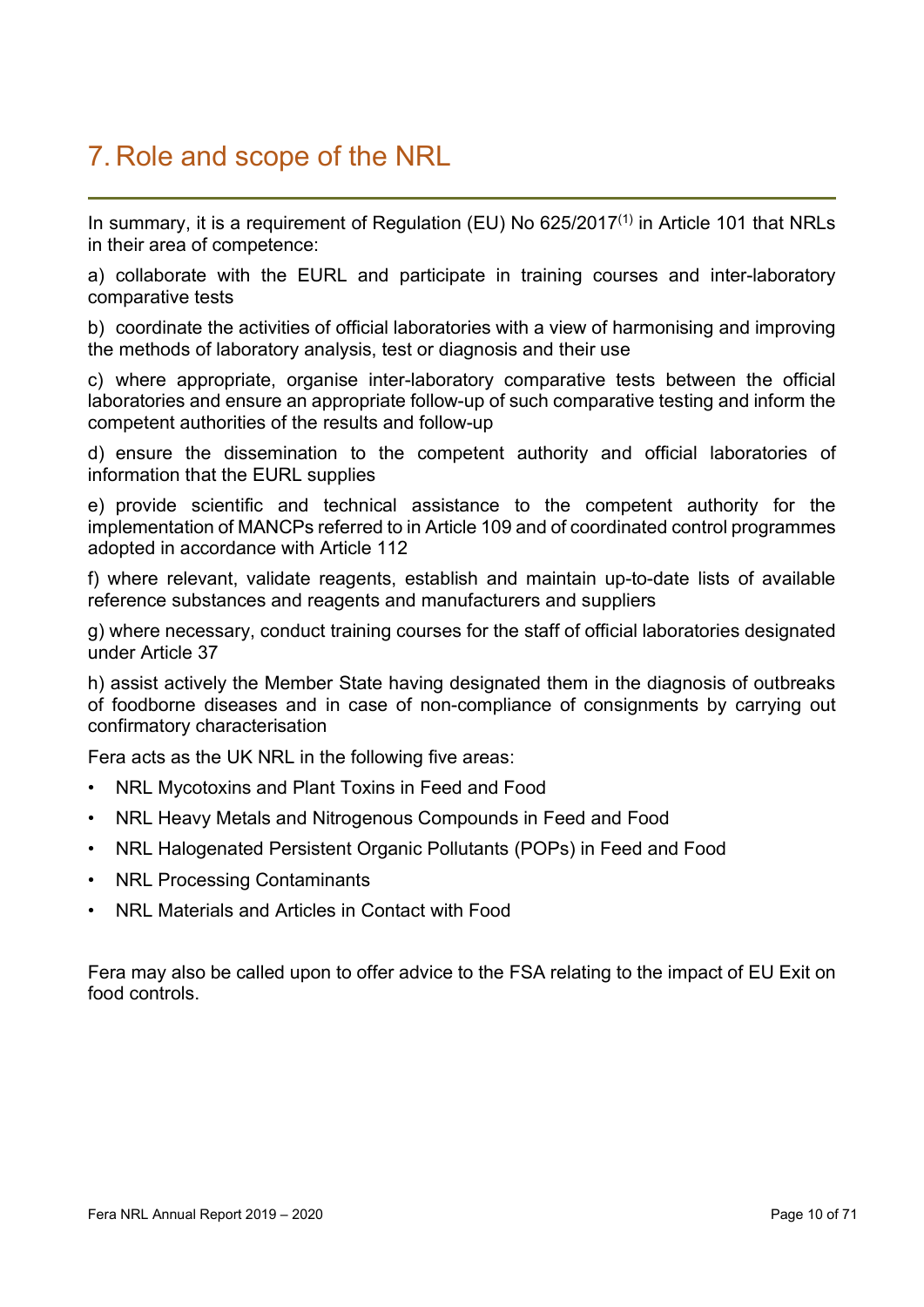# 8. Core functions

The duties of the NRLs are grouped according to its core functions:

#### 8.1. Core function 1 - Secretariat services

1(a) disseminating information/advice from engagement with international organisations to the FSA, OCLs and other relevant laboratories in a timely and effective manner;

1(b) co-ordinating the activities of OCLs and other relevant laboratories in food in relation to the core functions described below;

1(c) creating and maintaining an efficient two-way channel of communication with OCLs and relevant laboratories and international organisations, including information on analytical methods and relevant legislation;

1(d) providing regular updates to the FSA on NRL activities, and up-to-date information on UK OCLs and other relevant laboratories to the FSA as requested;

1(e) creation and maintenance of a dedicated website for communication of the work of the NRL including provision of advice and support to OCLs, information on methods of analyses, SOPs, latest developments and other background information.

#### 8.2. Core function 2 - Advice and representation within the UK and internationally

2(a) providing impartial expert advice as requested to the FSA, OCLs and other relevant laboratories on analytical methodology in the context of Official Controls;

2(b) representing the UK at relevant international meetings, and working groups, consulting the FSA on objectives and requirements before each meeting and providing the FSA with an internal report of the meeting within two weeks of each meeting;

2(c) participating in activities organised by international organisations and contributing to the scientific input at international meetings and in a manner which supports UK policy based on best available scientific knowledge;

2(d) advising the FSA, OCLs and other relevant laboratories on best scientific practice in testing for Official Controls and undertaking activities in consultation with the FSA that facilitate and promote their application in the UK within the policy aims of the FSA;

2(e) keeping abreast of and advising the FSA, OCLs and other relevant laboratories of developments for the sampling, testing and detection;

2(f) identifying and informing the FSA, OCLs and other relevant laboratories of emerging analytical issues or developments at a national, European or international level and recommending action to address them;

2(g) where appropriate, partake and/or keep abreast of standardisation activities (e.g. CEN, ISO, etc.) relevant to the work area.

#### 8.3. Core function 3 - Production of standard operating procedures, codes of practice and guidance documents

3(a) contributing to the development of standardised operating procedures, relevant codes of practice and guidance documents for use by OCLs and other relevant laboratories, as requested by the FSA.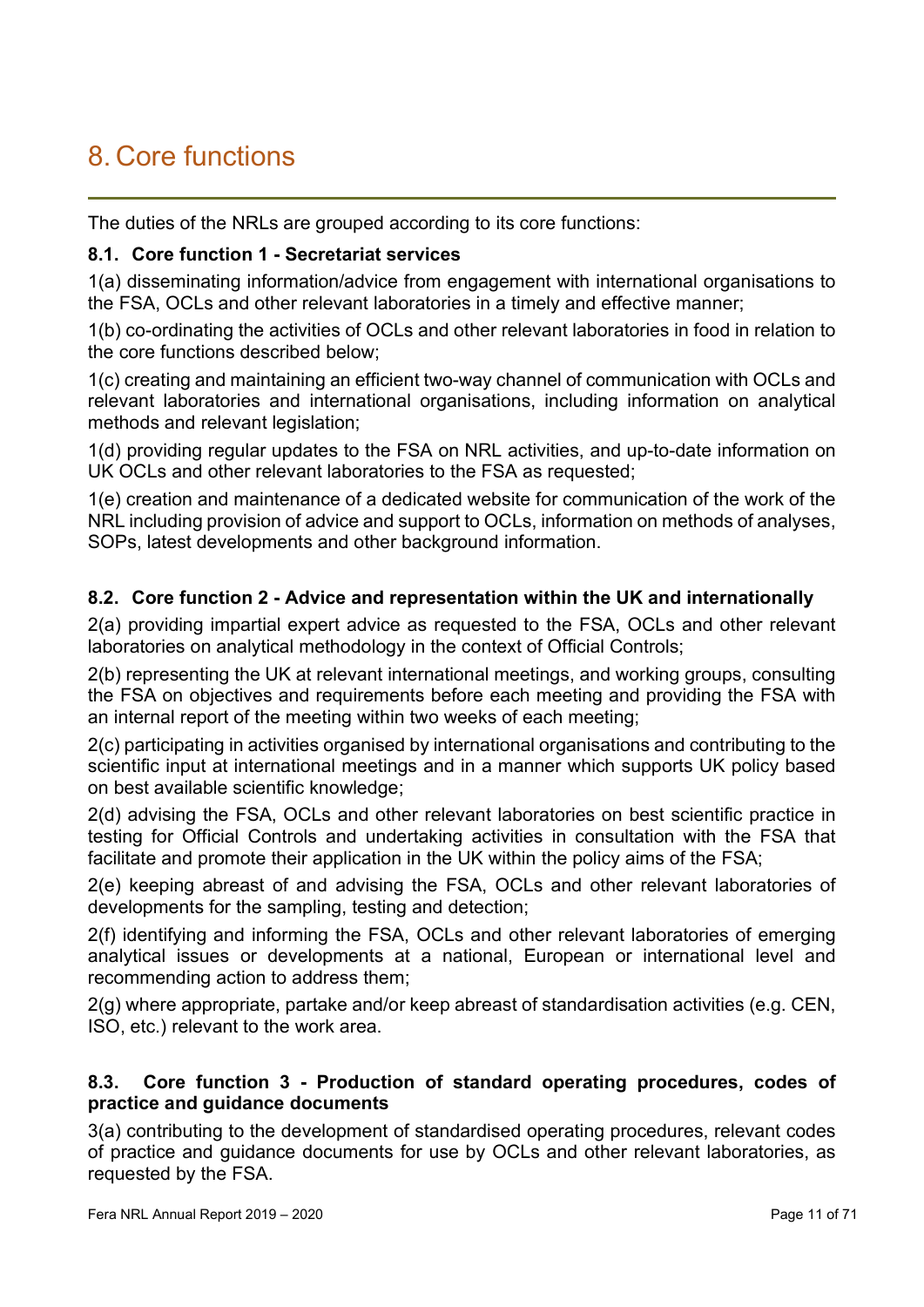#### 8.4. Core function 4 - Compliance assessment via audits and ring trials

4(a) ensuring consistency and quality of testing approaches applied by UK OCLs and other relevant laboratories, including advising on corrective action following adverse reports on OCLs from UKAS;

4(b) planning proficiency tests for UK OCLs and other relevant laboratories as appropriate (taking into account the number of relevant laboratories), analysing and evaluating the outcome, informing the FSA and OCLs of the results and advising on further action;

4(c) coordinating the participation of UK OCLs and other relevant laboratories in international method validation studies and other initiatives, informing the FSA and OCLs of the results and advising on further action;

4(d) where relevant, participating in proficiency tests and method validation studies organised by international organisations, informing the FSA of the results and implementing any corrective measures required;

4(e) co-ordinating training exercises to promote best laboratory practice in respect of analysis.

#### 8.5. Core function 5 - Co-ordination within the UK of international initiatives

5(a) where appropriate, co-ordinating the recommendations of international organisations related to the standardisation of testing methods.

#### 8.6. Core function 6 - Communication of results and data use, the NRLs shall

6(a) ensure that the FSA receives regular updates of any developments related to the core functions of the NRL;

6(b) notify the FSA immediately by email of any deviations which may affect the cost, specifications and timing of the annual work programme;

6(c) notify the FSA immediately by email of any unusual occurrences resulting from any of the core functions of the NRL;

6(d) if requested, provide interim reports during the annual work programme;

6(e) not communicate any results or reports arising from the work of the NRL to any external parties without the written permission of the FSA;

6(f) not use the data for presentations and/or papers without written permission of the FSA;

6(g) maintain records for a period of 3 years from the end of the contract;

6(h) meet specified deadlines for other work related to the core functions of the NRL;

6(i) if necessary transfer all information and data gained from, and required for, NRL function to the FSA. This will include assisting with transfer of archived reference materials;

6(j) provide an internal report of meetings with other organisations within 10 working days.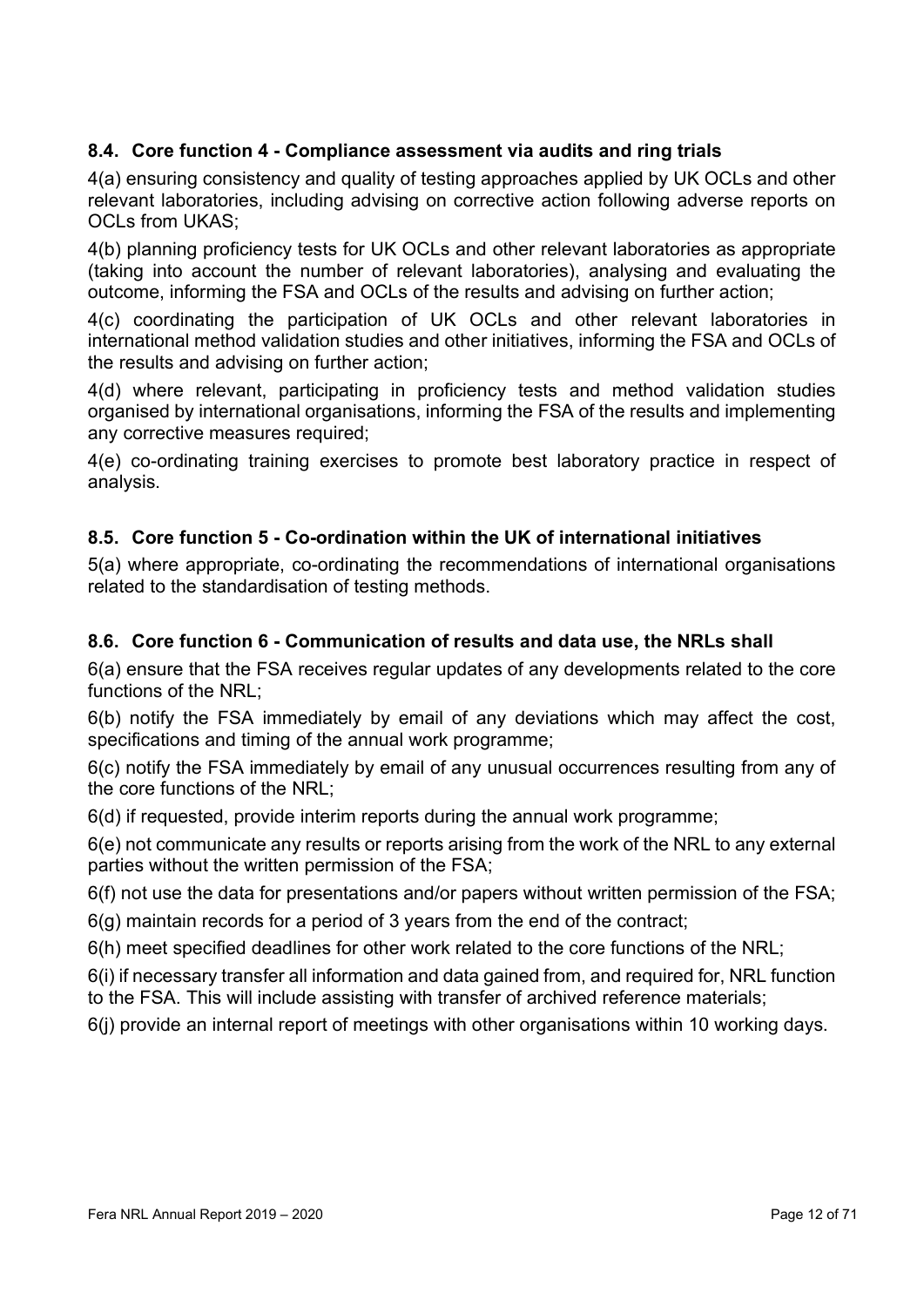## 9. Core function 1 - Secretariat services

#### 9.1. Core function 1(a) disseminating information/advice from engagement with international organisations to the FSA, OCLs and other relevant laboratories in a timely and effective manner;

The NRL provides documents received from EURLs within two weeks of receipt. These documents are sent to the FSA. Publicly available documents or links are added to the Fera NRL website.

#### 9.1.1. NRL Network Meeting

The annual NRL Network Meeting was held on 26<sup>th</sup> June 2019 at Fera, York to disseminate information from all five NRLs, the respective EURLs and the FSA.

#### 9.1.2. NRI-MP

- The EURL Work Programme was downloaded from the EURL website.
- The FSA attended the NRL Network Meeting in June 2019 and gave a comprehensive overview of ongoing discussions on legislation for mycotoxins.
- A meeting was held with the FSA to discuss voting for two methods for mycotoxins that were circulated for CEN enquiry before adoption as CEN standards. Both methods had been developed through Mandate M520 and reviewed thoroughly by CEN TC275 WG5. A request for the UK (BSI) to return a positive vote was sent to BSI.
- In September 2019, the agenda of the EURL Workshop was sent to the FSA for information and to ask if there was anything in particular of interest to the FSA.
- The FSA sent additional information about discussions on methods for pyrrolizidine alkaloids (PAs), and other items for discussion at the EURL Workshop. A report was sent to the FSA after the meeting.
- A copy of the possible projects for CEN TC327 Standardisation Request was sent to the FSA.
- Colleagues from the FSA contaminants team and FSS were met at the WMF/IUPAC conference on mycotoxins in Belfast on 14<sup>th</sup> to 16<sup>th</sup> October 2019.
- FSA and FSS colleagues were met at the APA conference  $31<sup>st</sup>$  October to  $1<sup>st</sup>$ November 2019, in Glasgow.
- Four FSA colleagues from imported foods team and FSA Wales attended the Imported Food Sampling training course on 22nd to 23rd October 2019 as observers (non NRL contract).
- The EURL-MP sent an email in January 2020 stating they had been informed by the European Commission that 'the EURL must associate with the UK NRL until the end of the transition period, 31/12/2020'. The EURL stated that they were very pleased with this outcome and were looking forward to continued working with the UK NRL-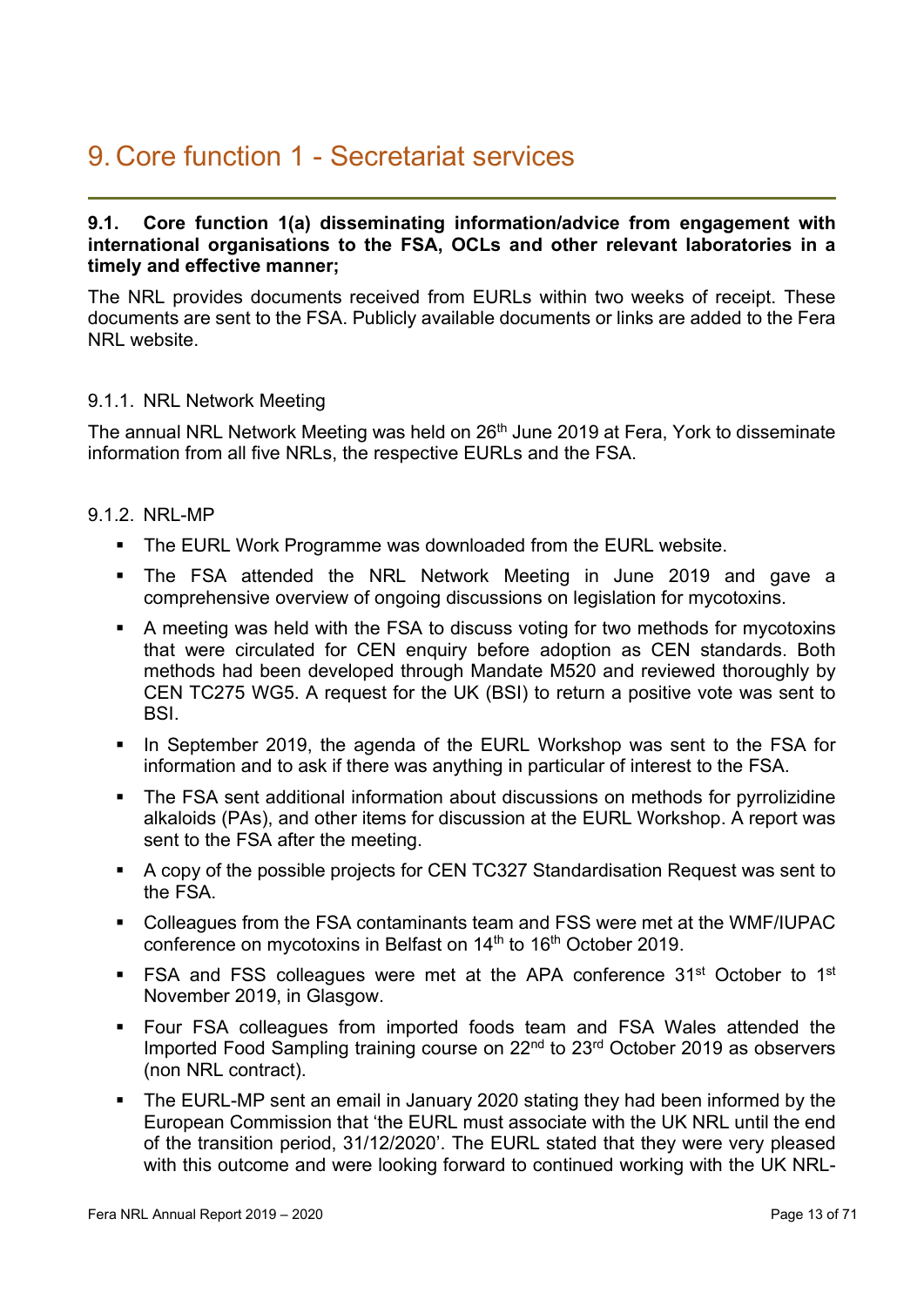MP. This was followed by a further email with a copy of the letter from the Commission attached which was forwarded to the FSA in January 2020.

- The EURLPT-MP01-Follow up report PT for DON and related compounds was forwarded to FSA colleagues in March 2020.
- The EURL distributed two documents to the NRL network for consultation, these are documents developed in collaboration with NRL-AQC Working Group. They are the revision to performance criteria Commission Regulation (EC) No 401/2006(11) and a guidance document to accompany the new regulation. The initial deadline for responses of 3rd April 2020 was extended until 17th April 2020 due to the COVID-19 situation.

#### 9.1.3. NRL-MN

- On 26<sup>th</sup> June 2019 NRL-MN attended and presented information at the NRL Network Meeting held at Fera, York. The FSA were also in attendance and gave an update on relevant EU discussions.
- In August 2019, preliminary reports for EURL-MN PT-2019-01 and PT-2019-03 were copied to the FSA.
- The NRL-MN emailed the FSA in September 2019 to inform them of forthcoming attendance at the EURL-MN Workshop in Copenhagen and to ask if anything needed to be raised.
- In November 2019 there was correspondence with the FSA regarding NRL and OCL capabilities for the ability to analyse samples within current legislated limits. Current levels are well within the NRLs capabilities. Reference to a recent review of OCL capabilities undertaken by Fera for the FSA was provided.
- **In December 2019, NRL-MN emailed the FSA with general information on the** inorganic arsenic method used at Fera.
- $\blacksquare$  On 6<sup>th</sup> December 2019, NRL-MN provided an email response to the request from the FSA for views on proposed maximum levels of lead in baby food and food for infants and young children, with particular regard to achievability and whether NRL-MN or any of the OCLs were likely to find these proposed limits challenging.
- In February 2020, NRL-MN emailed a copy of the EURL-MN newsletter to the FSA and to verify post EU Exit policy regarding the NRL.
- The EURL-MN newsletter received on 30<sup>th</sup> March 2020 was copied to the FSA for information.

#### 9.1.4. NRL-POPs

- The final version of the technical report from the EURL/NRL workshop held in October 2018, received in April 2019, was forwarded to the FSA.
- An EURL/NRL network meeting/workshop was held in Riga, Latvia, in May 2019. Two delegates attended from the UK NRL-POPs and meeting notes were sent to the FSA.
- In May 2019, after discussion at the EURL/NRL workshop in Riga, the EURL-POPs sent out a draft version of an addendum to a Guidance document on LOD/LOQs. This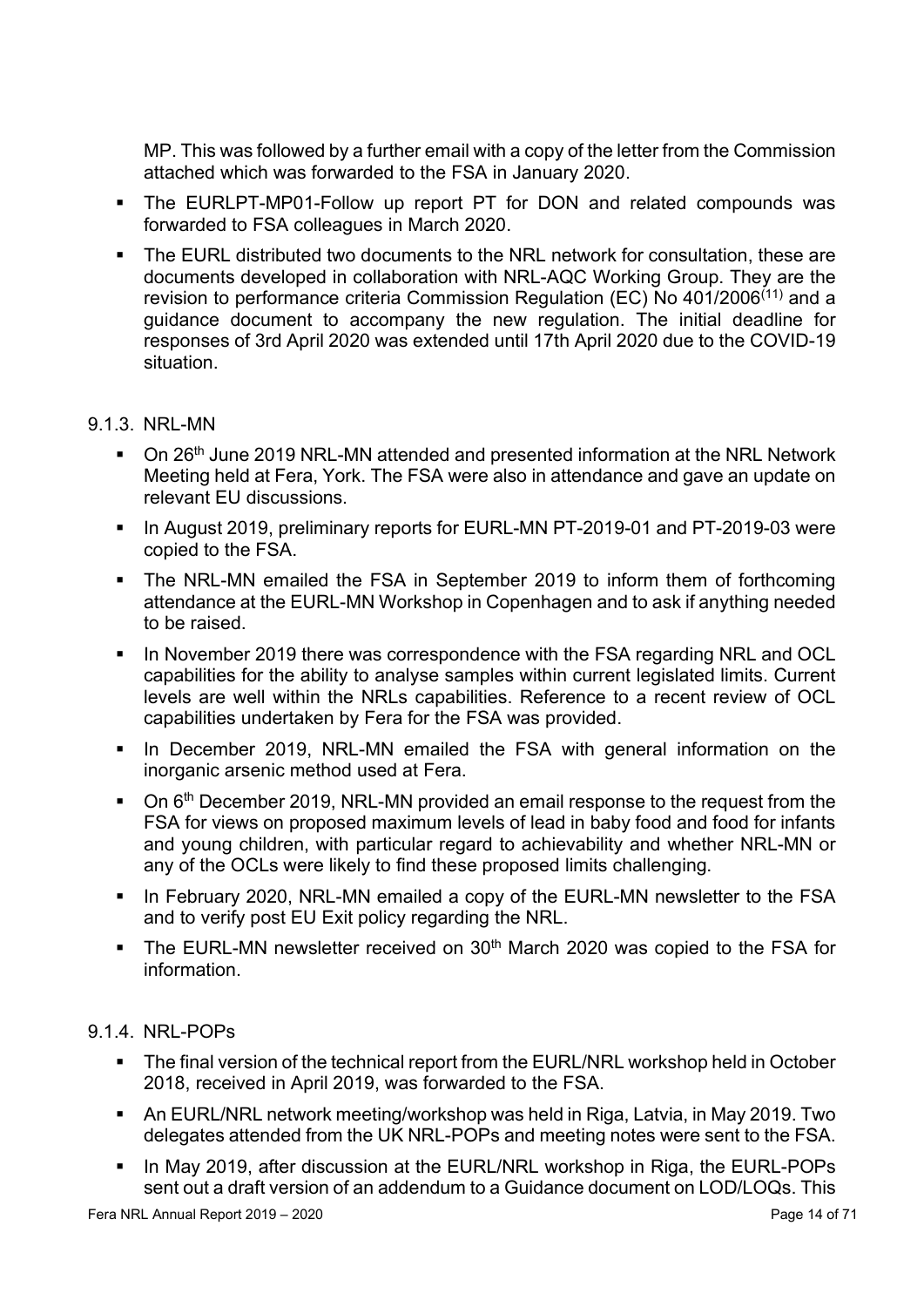was forwarded to the FSA with a request for feedback, which was then sent on to the EURL-POPs.

- The NRL-POPs attended and presented at the NRL Network Meeting held at Fera on 26th June 2019.
- In July 2019, two research papers (both of which were co-authored by employees of Fera and the FSA) were distributed by the EURL-POPs to the NRL network. These were forwarded to the FSA.
- Meetings of the CWGs for PFASs (June 2019), Brominated Contaminants (September 2019) and Chlorinated Paraffins (September 2019) were held and attended by a representative of the UK NRL-POPs. Notes from each meeting were sent to the FSA
- A second EURL/NRL network meeting/workshop was held in Freiburg, Germany, in November 2019. No delegates from the UK NRL-POPs attended as per UK FSA guidance, and as a result, no meeting notes were received.
- In December 2019, the EURL sent a guidance document on analytical parameters for the determination of organobromine contaminants in food and feed which was forwarded to the FSA in January 2020.
- EFSA published a draft of its scientific opinion on the risks to human health related to the presence of perfluoroalkyl substances in food for Public Consultation in February (EFSA, 2020, comments required by  $20<sup>th</sup>$  April 2020)<sup>(12)</sup>. This information was promptly emailed to the FSA.
- In March 2020, the EURL-POPs informed Fera that EFSA had published a revised version of its opinion on chlorinated paraffins (EFSA, 2020a)<sup>(13)</sup> as well as the technical report (EFSA, 2020b)(14) answering all comments from public consultation and provided links to the documents. These web-links were forwarded to the FSA.
- In March 2020, NRL-POPs forwarded a link to the FSA (which had been distributed by the EURL-POPs) to a scientific publication regarding PFAS analysis, method development and data generation which had been co-authored by a member of the EURL/NRL network.

#### 9.1.5. NRL-PC

- A representative for the NRL-PC attended and presented information at the NRL Network Meeting held at Fera on 26<sup>th</sup> June 2019. Members of the FSA were also present and updated on European discussions on processing contaminants.
- Representatives from the EURL-PC attended RAFA (Recent advances in food analysis) 2019 (Fera staff also attended) and ISPAC (International symposium on polyaromatic compounds) 2019. The EURL-PC provided summaries, abstracts and posters.

#### 9.1.6. NRL-FCM

• All documents provided by the EURL-FCM before and after the October 2019 plenary meeting were shared with the FSA. UK government guidance prevented participation in the meeting and to date no minutes have been received. The agenda included: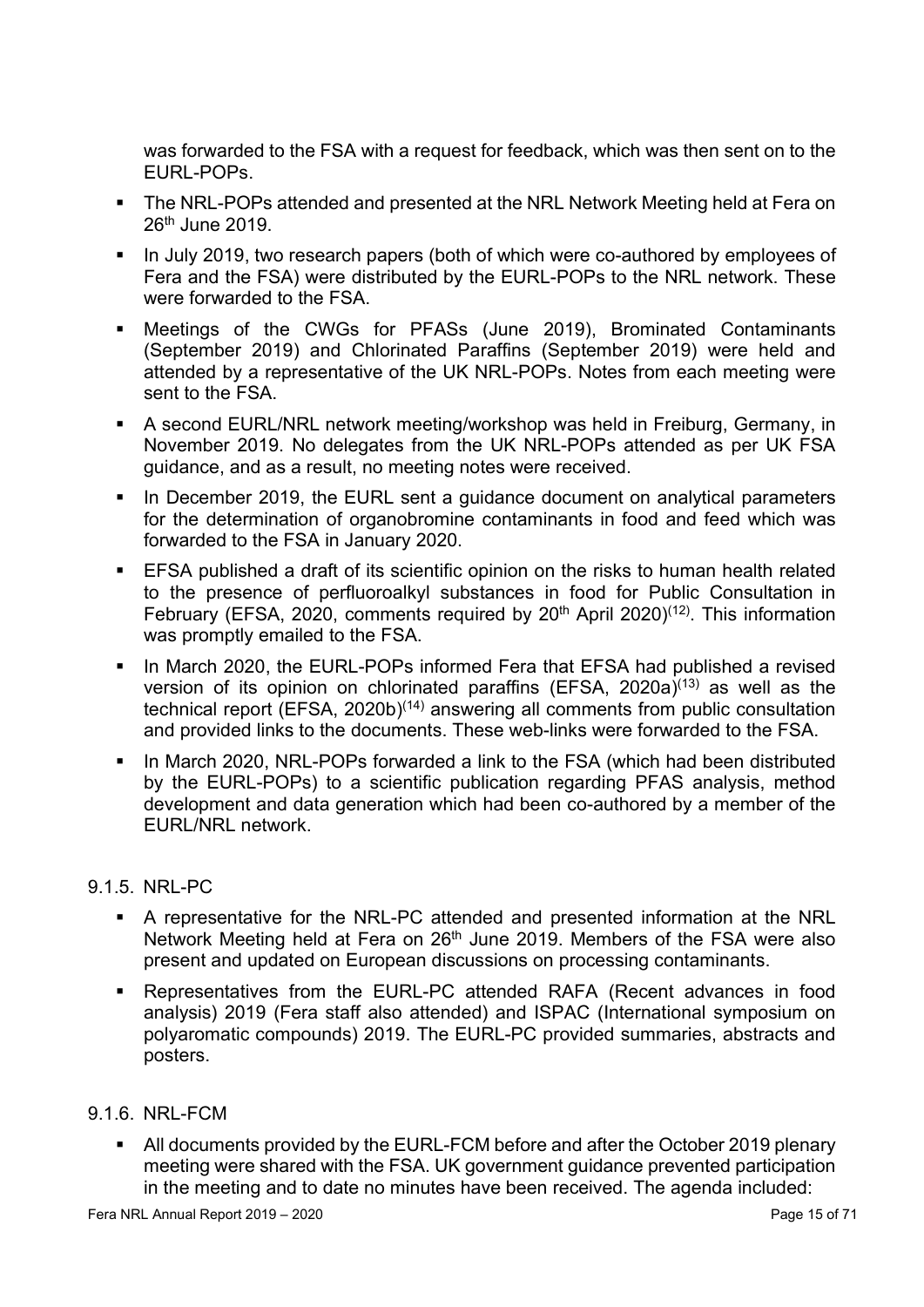- o Overview of 2019 network and NRL activities
- o News from DG SANTE on food and FCM legislations and news from other FCM international fora
- o PT presentation and discussion
- o NRL project presentations
- o Updates / information exchange on multi-analyte methods, kitchen and bakeware guidelines, plastic recycling, representative sampling of FCM and accreditation
- o PTs and training for 2020 and proposals for 2021
- o Operation of Task Forces
- o Planning of new guidelines
- The documents provided by the EURL-FCM before and after the kitchenware test conditions task force meetings (held in May 2019 and October 2019 – attended by telecon) were shared with the FSA. OCLs were invited to comment on the consultation on the updated guidelines. OCLs were requested to reply directly to the EURL-FCM and copy any comments to the NRL-FCM. No responses/ comments were received. The updated guidance for plastics was published in "Testing conditions for kitchenware articles in contact with foodstuffs- Part 1: Plastics" in 2019:

https://ec.europa.eu/jrc/sites/jrcsh/files/beldi\_jrc116750\_jrc116750\_kitchenwareconditions.pdf

 Work continues on metal kitchenware products. The EURL-FCM meeting note on the Roundtable Workshop on the Determination of MOAH in Infant Formula held in December 2019 was sent to the FSA.The aim of the event was to derive a consensus approach to the determination of MOAH in infant formula. Those involved in the testing of MOAH described the methodologies followed in their laboratories and a consensus approach was agreed. The FSA also attended this workshop. The workshop was held following publication of the report "International test of various canned baby milk products for their content of mineral oil hydrocarbons (MOSH/MOAH)"

https://www.foodwatch.org/fileadmin/-INT/mineral\_oil/documents/2019-10- 24 Projectreport\_babymilk\_FINAL.pdf

and one industry members response questioning the applicability of the methodology used:

https://www.nestle.com/ask-nestle/health-nutrition/answers/food-watch-reportmineral-oils-infant-formula

- A presentation delivered at China FCM conference was provided to the FSA (covered the outputs of the biobased FCM literature reported to the FSA earlier in the year).
- The NRL-FCM attended and presented at the NRL Network Meeting held at Fera on 26<sup>th</sup> June 2019. FSA also gave an update on current discussions about FCM legislation in Europe.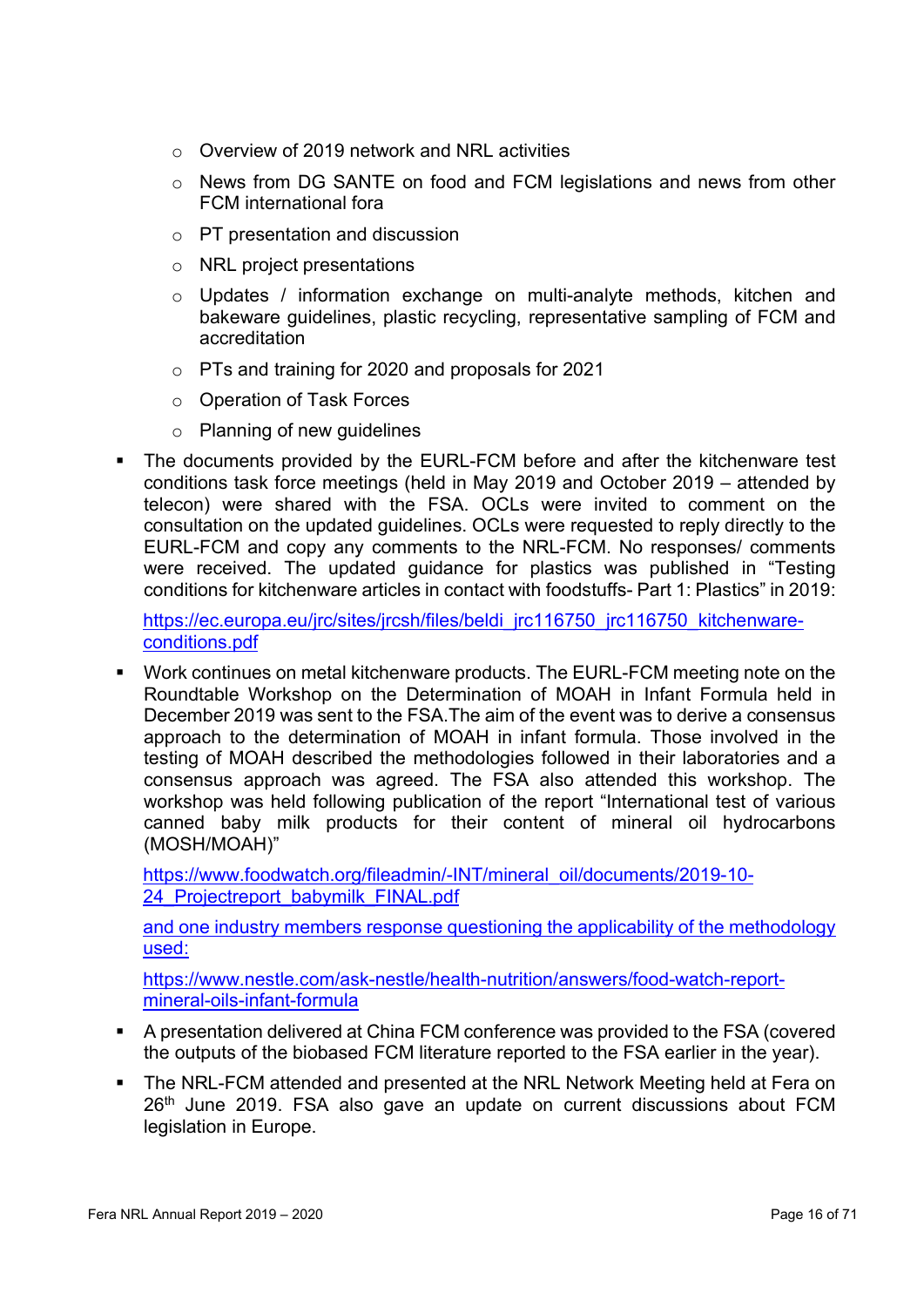#### 9.2. Core function 1(b) co-ordinating the activities of OCLs and other relevant laboratories in food in relation to the core functions described below;

The NRL Network Meeting is used as one way to manage the operation of the NRLs. The Meeting acts to ensure effective communication between OCLs and the NRLs and as a vehicle for feedback by OCLs on NRL performance. This has already proved to be a valuable platform for the exchange of information and includes the FSA and FSS as well as the OCLs and the five Fera Contaminants NRLs. It is used to define the training activities required for the next period as well as visits and other support required and to disseminate EURL and FSA information.

An NRL Network Meeting was held on 26<sup>th</sup> June 2019 at Fera, York. The date for the NRL Network Meeting was set by consensus. Representatives from all five Fera NRLs, Food Standards Scotland (FSS) and the FSA attended. A representative from all UK OCLs was present for part or all of the meeting, in person or via teleconference. Positive verbal feedback was received by the NRL on the day about holding these meetings.

An NRL Network Meeting Note was prepared and circulated to all OCLs, the FSA and FSS. The presentations given at the Meeting by the five NRL areas were also distributed along with two FSA Updates (Contaminants and FCM).

The frequency and timing of future NRL Network Meetings was discussed with the FSA. It was agreed the meetings should occur at least annually, and early summer is a suitable time. Depending on consensus, it is likely future meetings will be held at Fera, York as the most workable option.

#### 9.3. Core function 1(c) creating and maintaining an efficient two-way channel of communication with OCLs and relevant laboratories and international organisations, including information on analytical methods and relevant legislation;

Fera experts regularly scan different scientific literature (peer reviewed and grey literature) relevant to each area for emerging food and feed safety topics, and includes ResearchGate, HorizonScan and Rapid Alert System for Food and Feed (RASFF). There are also established links with the EURL Network. Relevant information on current and new methods and Legislation is highlighted on the Fera NRL website.

The NRLs seek feedback on questions or issues from the OCLs to raise with the EURLs or the other NRLs with whom they already have a dialogue and established working relationship thus ensuring effective two-way communication.

- An up to date list of OCLs and contact details was maintained.
- A dedicated NRL email address is regularly monitored:  $n\frac{d}{dr}$  fera.co.uk
- **The FSA, EURLs and OCLs are able to individually email the named lead person for** each NRL.
- The NRLs seek feedback on questions or issues from the OCLs to raise with the EURL. Working relationships are well established with the EURLs so this ensures efficient communication.
- In April 2019, an OCL asked for the current list of contacts held by the NRL for their OCL and this was provided.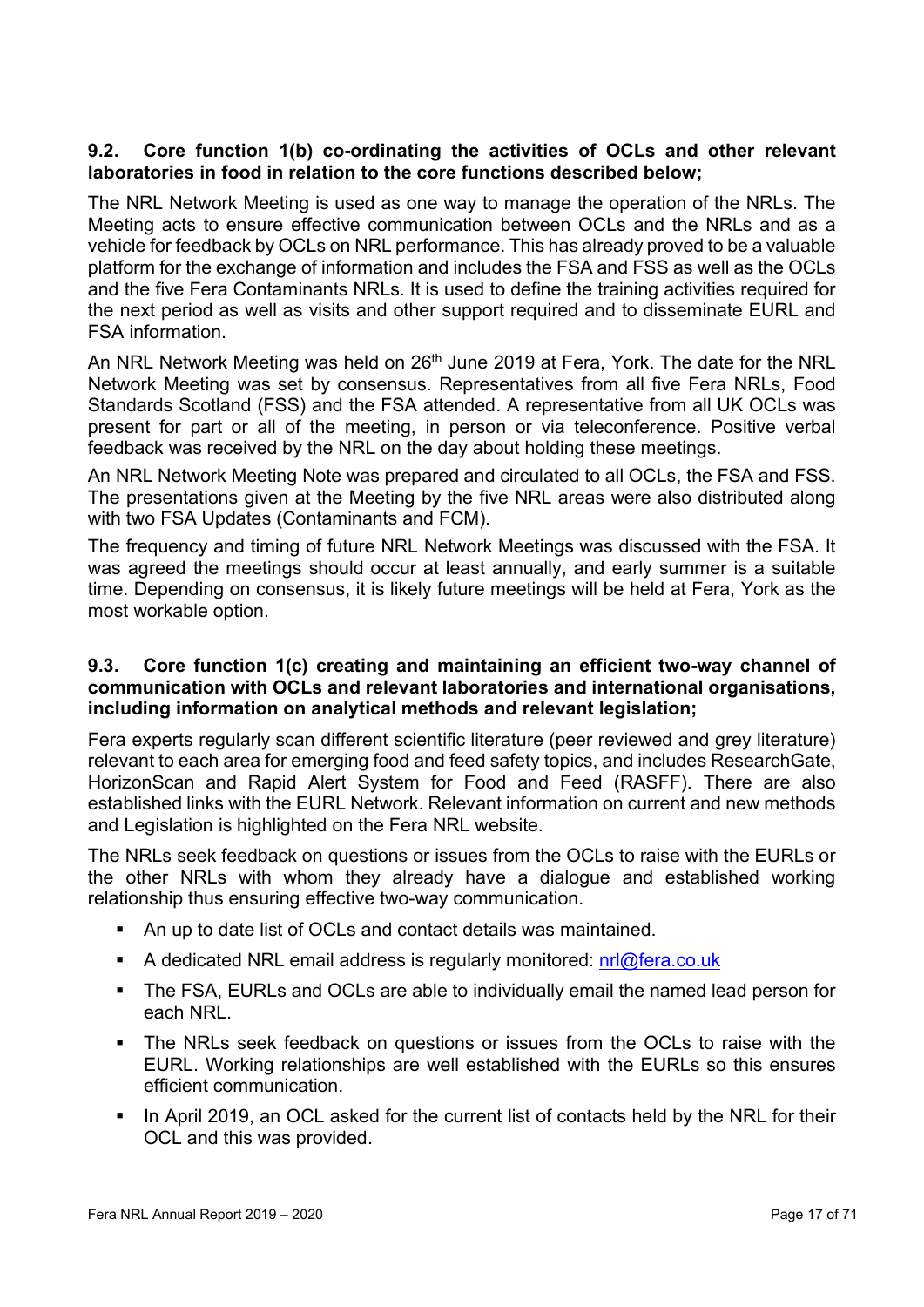- In May 2019 Fera provided information to the FSA as a result of an enquiry from the imported foods team about the use of Scanning Electron Microscope (SEM) technology reported in a RASFF alert.
- Fera provided information summarised from HorizonScan to FSA imported food team in response to a request for information about possible high risk foods that may need to be included in National Monitoring Plan (NMP) sampling priorities.
- **There was contact with the Association of Public Analysts (APA) throughout the year.** The APA is an independent, professional association whose members are appointed Public Analysts. Members of the NRL are associate members of the APA.
- In April 2019, the head of the NRL visited an OCL and had useful discussions with the head of laboratory and OCL staff. Topics discussed included methods for PAHs, mycotoxins, including ochratoxin A, ergot alkaloids, other processing contaminants, e.g. MCPD esters and glycidyl esters. The NRL invited the OCL staff to visit Fera for training. The APA annual conference in Glasgow in October 2019 was also discussed and the head of the NRL was invited to give a presentation.
- In August 2019, information on the circulation and contact list used for the Phase 1 Laboratory Review of Official Control Laboratories was sent to the FSA.
- The head of the NRL gave a presentation on natural toxins at the APA annual conference in Glasgow in October 2019. There was good contact with several of the OCLs at the conference and some discussions about future training were held. Colleagues from the FSA Laboratory Policy team and FSS also attended and discussions were held.
- The FSA sought clarification on Fera NRL contacts and this was provided in January 2020. Fera NRL also requested confirmation of the FSA contacts or an organigram for the various policy areas so an up to date list of names and areas of responsibilities could be maintained.

#### 9.3.1. NRL Network Meeting

The NRL Network Meeting held on 26<sup>th</sup> June 2019 at Fera, York is a very effective way for the FSA-FSS-NRL-OCL network to communicate (see Section 1 (a)).

#### 9.3.2. NRL-MP

- The lead for the NRL-MP is also the head of the Fera NRLs. There have been numerous occasions for interaction both within the FSA-NRL-OCL network and wider. The NRL Network Meeting was chaired by the Head of the NRL-MP.
- A presentation on Natural Toxins was given at the APA Annual Conference.
- A presentation was due to be given at the MChemA training course but this was postponed due to COVID-19. Alternative methods of delivering this training, e.g. via web-based resources are being investigated.
- The WMF/IUPAC conference was attended where a number of organisations were represented.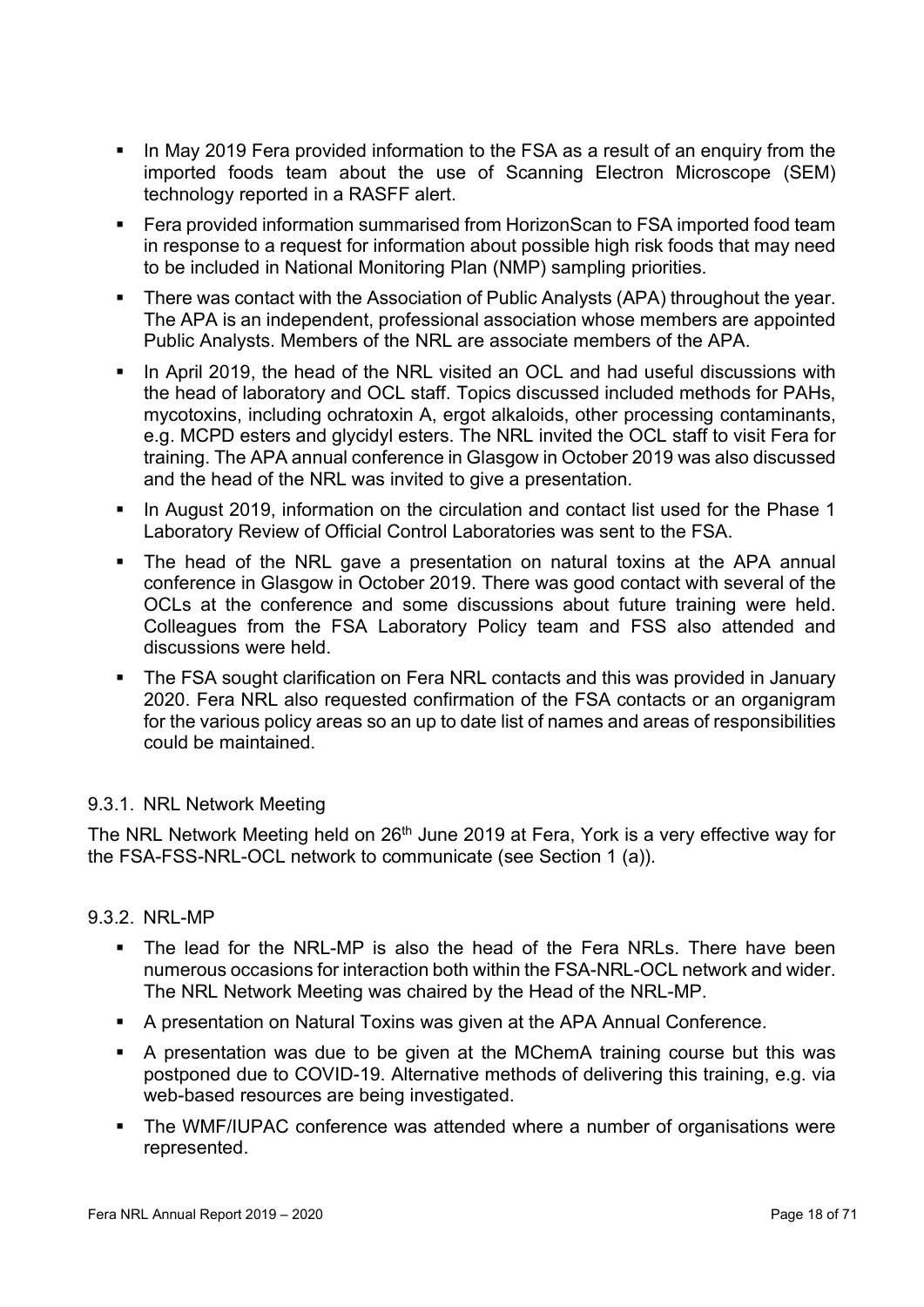#### 9.3.3. NRL-MN

- The NRL-MN attended and presented information at the NRL Network Meeting on 26th June 2019.
- In July 2019, as a follow up to the NRL Network Meeting held in June, the NRL-MN received some information on geographical variations on the concentration of cadmium in cocoa beans from a report generated by an OCL.
- In August 2019, an email was received from the EURL-MN informing of the dispatch of EURL-MN-PT-2019-02: Cd, Pb and nitrate in vegetable-based baby food. Clarification was requested from EURL-MN clarification of how to report the results (per ml of the re-constituted material or per g of dry material?). EURL-MN replied advising that the data should be reported in mg/kg of dried material.
- Updated NRL-MN contact information was sent to the EURL-MN to ensure their records were up to date.
- A Newsletter was received from the EURL-MN in February 2020 detailing Metals and Nitrogenous compounds PT rounds for 2020. The Newsletter also contained dates for the 2020 EURL-MN Workshop to be held in Copenhagen 28<sup>th</sup> and 29<sup>th</sup> October 2020. Training was offered by the EURL-MN in nitrite and nitrate determination with the training due to take place at DTU 17<sup>th</sup> to 18<sup>th</sup> June 2020. A further Newsletter was received in March 2020 with revisions to the proposed dates for the forthcoming PT samples due to COVID-19.
- The NRL-MN contacted the EURL-MN in February 2020 requesting the Minutes of the 2019 Workshop that they had not been able to attend; the EURL-MN supplied the minutes.

#### 9.3.4. NRL-POPs

- A representative from NRL-POPs attended and presented at the NRL Network Meeting held at Fera 26<sup>th</sup> June 2019.
- On 30<sup>th</sup> July 2019 an email was received informing the EURL-NRL network that the head of the EURL for halogenated POPs, Rainer Malisch, was retiring from his role at the end of the year. Alexander Schächtele was selected by the State of Baden-Württemberg to succeed as head of the EURL with immediate effect. The email was forwarded to the FSA.

#### 9.3.5. NRL-PC

- A representative for the NRL-PC attended and presented information at the NRL Network Meeting held at Fera on 26<sup>th</sup> June 2019.
- None of the OCLs are routinely analysing for PAHs and process contaminants, although there has been dialogue about possible training for one OCL.

#### 9.3.6. NRL-FCM

A representative for the NRL-FCM attended and presented information at the NRL Network Meeting held at Fera on 26<sup>th</sup> June 2019.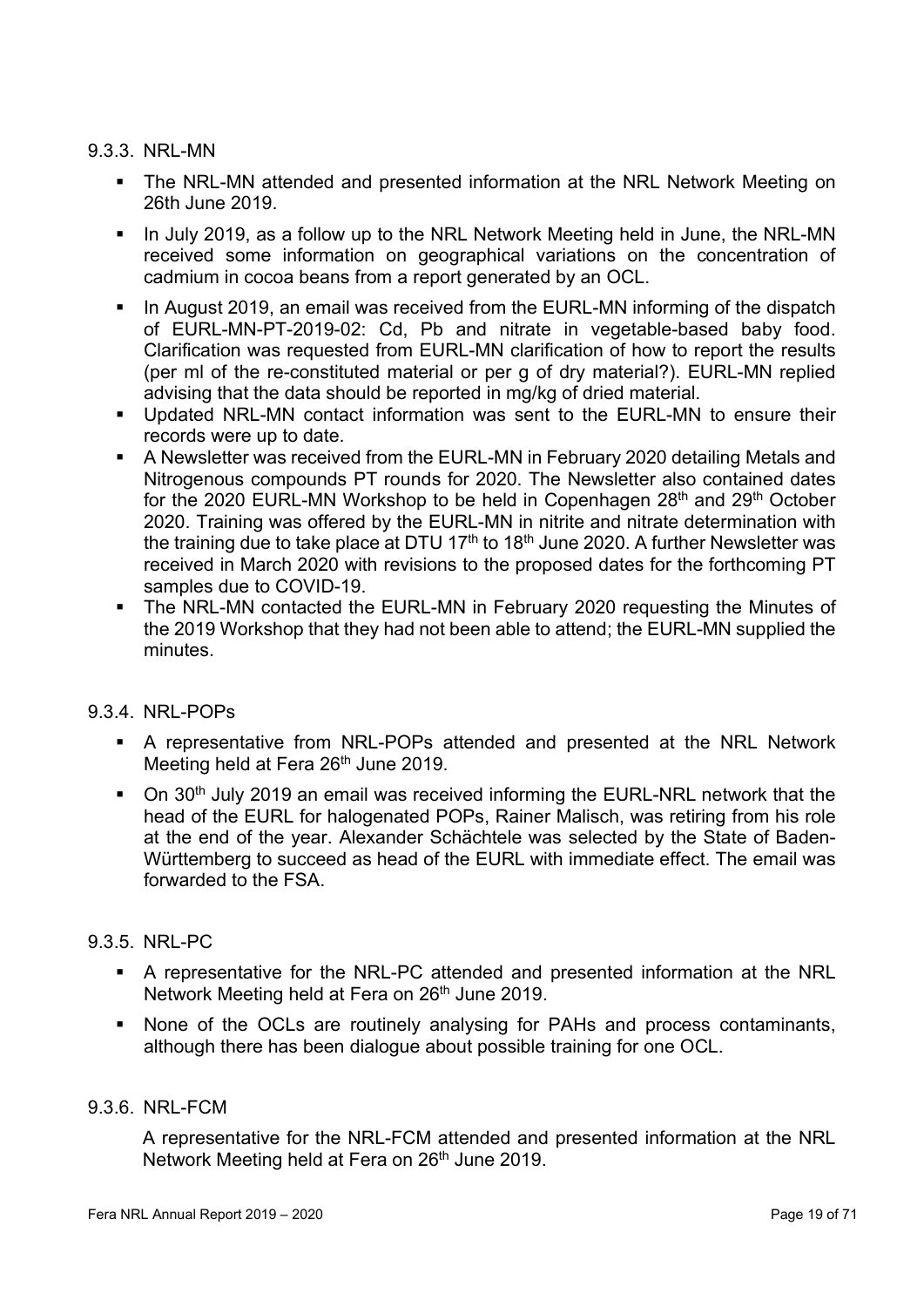- Received a request to update the information exchange file on the EURL-NRL-FCM network analytical capabilities and get an overview of the accreditation scopes of the NRLs and OCLs for FCM. No response was required from the UK.
- Received a request for proposals for training to be offered by the EURL-FCM in 2021. No response was required from the UK. It was also confirmed that EURL-FCM will organise training on the identification of polymers in 2020.
- Accreditation status / methods information exchange was received from the EURL-FCM.
- A presentation was due to be given at the MChemA training course but this was postponed due to COVID-19. Alternative methods of delivering this training, e.g. via web-based resources are being investigated.

#### 9.4. Core function 1(d) providing regular updates to the FSA on NRL activities, and up-to-date information on UK OCLs and other relevant laboratories to the FSA as requested;

A monthly NRL Activity Log is prepared and submitted to the FSA. All work is then summarised in an Annual Report. Specific topics, or items arising, are dealt with individually in a timely manner.

- The NRL received notification that Worcester Scientific Services Laboratory (an OCL) would close on 31<sup>st</sup> December 2019. This information was forwarded to the FSA.
- The NRL received notification that West Yorkshire Joint Services food testing laboratory would close on 31<sup>st</sup> March 2020. The closure information was forwarded to the FSA. This lab was no longer an OCL, but several OCLs used it as a subcontractor for some analyses.

#### 9.5. Core function 1(e) creation and maintenance of a dedicated website for communication of the work of the NRL including provision of advice and support to OCLs, information on methods of analyses, SOPs, latest developments and other background information.

The NRL has a long standing fully accessible dedicated NRL website. This provides information on legislation, analysis and resources. OCL feedback is that it meets their needs.

- The NRL website has a landing page: https://www.fera.co.uk/national-reference-laboratory
- Individual webpages are maintained for each of the NRLs:

NRL-MP

https://www.fera.co.uk/about-us/national-reference-laboratory/mycotoxins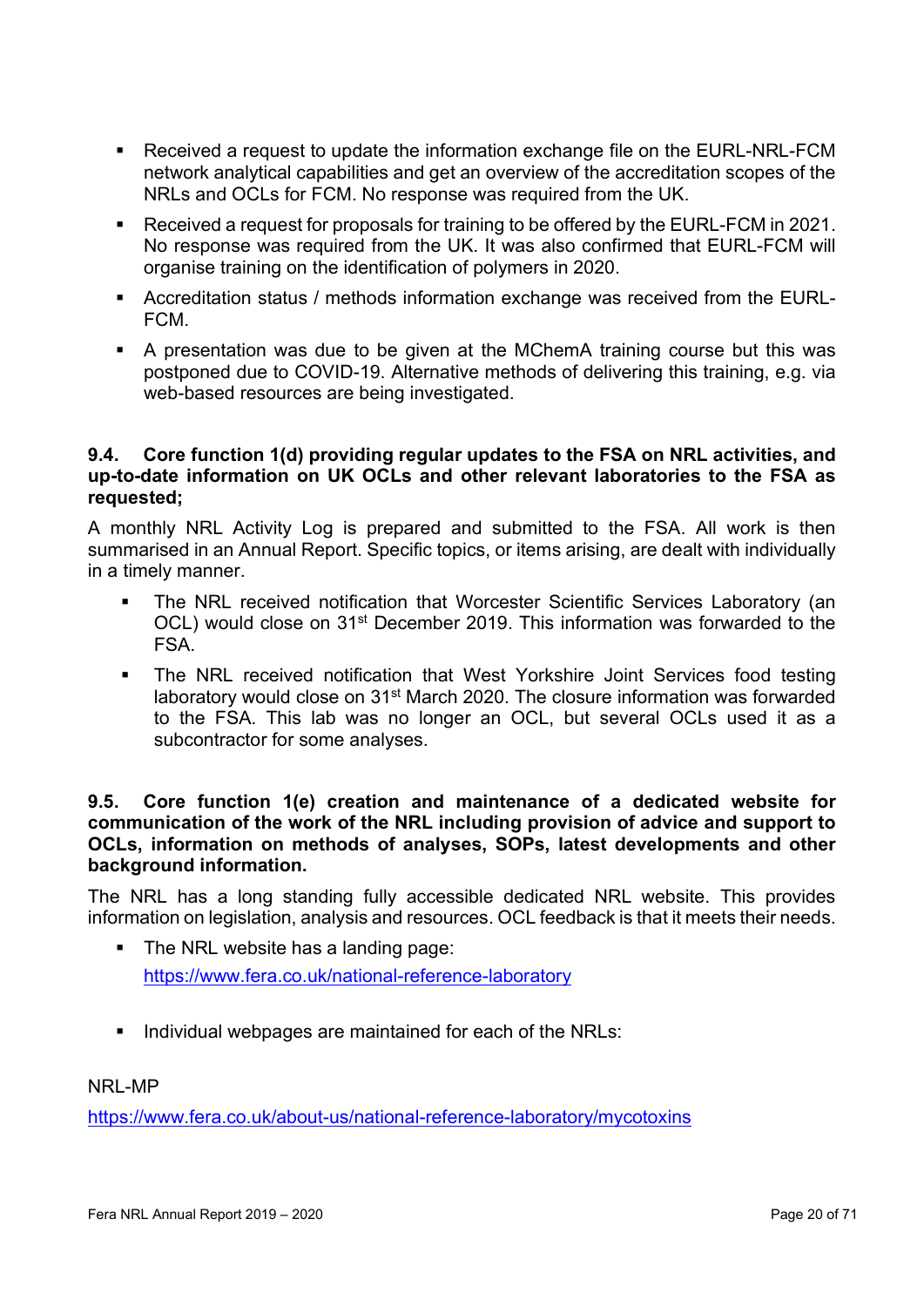NRL-MN

https://www.fera.co.uk/about-us/national-reference-laboratory/heavy-metals

NRL-POPs

https://www.fera.co.uk/about-us/national-reference-laboratory/dioxins-pcbs

NRL-PC

https://www.fera.co.uk/about-us/national-reference-laboratory/pahs

NRL-FCM

https://www.fera.co.uk/about-us/national-reference-laboratory/food-contact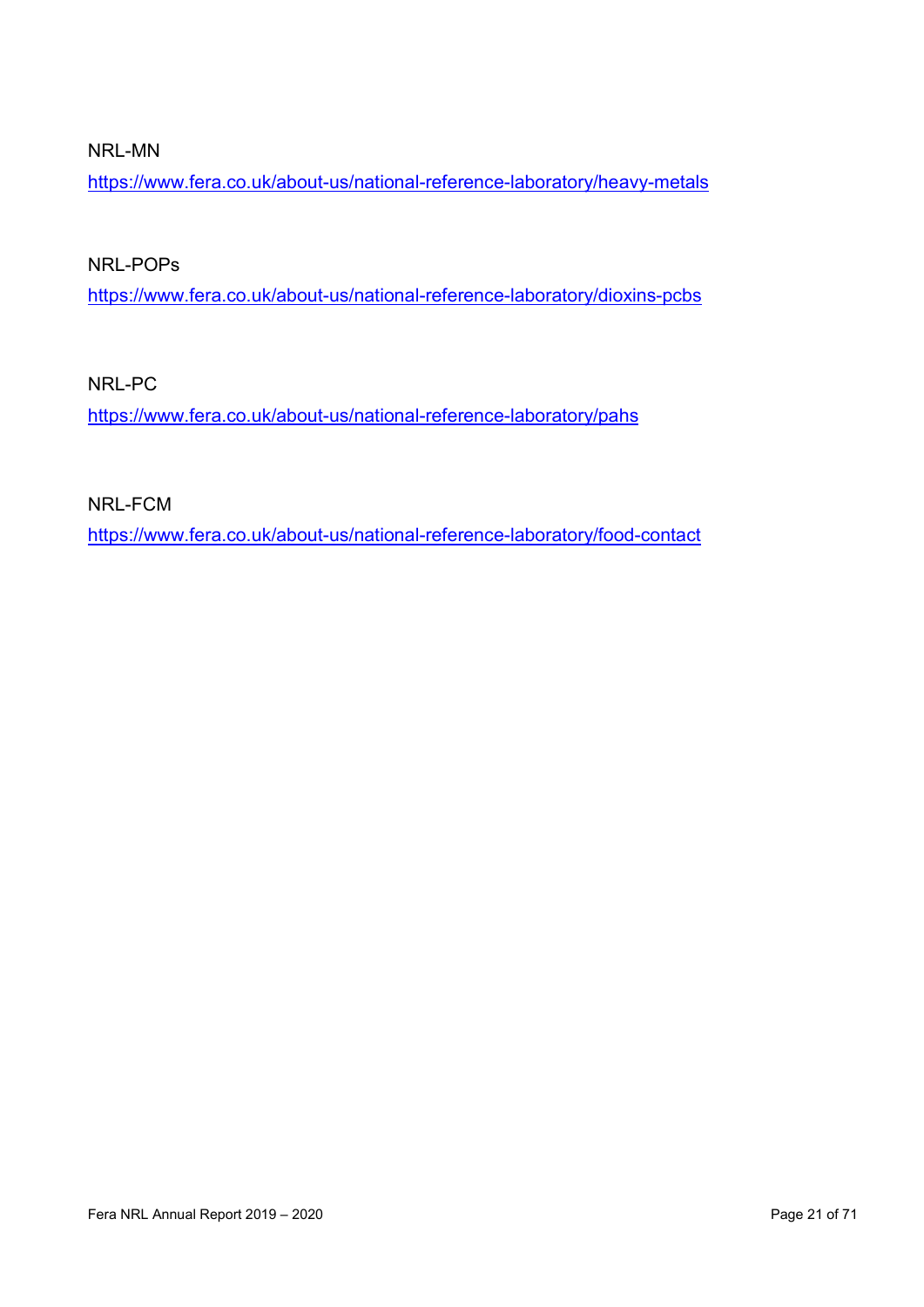### 10. Core function 2 - Advice and representation within the UK and internationally

#### 10.1. Core function 2(a) providing impartial expert advice as requested to the FSA, OCLs and other relevant laboratories on analytical methodology in the context of Official Controls;

All advice provided by Fera staff is impartial and is based on our heritage as an official government laboratory. Fera scientists have maintained their experience in evaluation of analytical methods when considering the suitability of data for inclusion in exposure assessments, e.g. via participation in EFSA working groups.

Fera staff are experienced in method development and validation and have developed methods that are used in Official Controls in the UK. This is complemented by in-depth knowledge of the performance requirements of sampling and analytical methods used in Official Controls.

Fera NRL outcomes:

- In April 2019, the head of the NRL visited an OCL and had useful discussions with the head of laboratory and OCL staff. Topics discussed included methods for PAHs, mycotoxins, including ochratoxin A, ergot alkaloids, other processing contaminants, e.g. MCPD esters and glycidyl esters. The NRL invited OCL staff to visit Fera for training. Training for sampling officers was also discussed.
- One OCL enquired in June 2019 about the NRL providing analytical support as they had encountered a cyber security breach and had reduced capacity. Information on costs was provided, in the event no samples were sent to the NRL, but samples were sent to other OCLs for analysis.
- In August 2019, there was contact with one OCL about training at Fera for mycotoxins and processing contaminants.
- The head of the NRL gave a presentation on natural toxins at the APA annual conference in Glasgow in October 2019.

#### 10.1.1. NRL-MP

- There was contact with the EURL-MP to ask about UK-NRL future participation in Workshops and PT rounds. The EURL has made it clear that the NRL-MP is still welcome to participate in meetings and PTs.
- NRL-MP emailed the EURL-MP to ask for information about methods of analysis (specifically LC-MS/MS) for tetrahydrocannabinol (THC) compounds and cannabinoids. A reply was received, but this will be followed up as more information is required.
- In June 2019, the NRL-MP replied to a questionnaire from the EURL-MP about training requests. EURL-MP training offered was for ergot alkaloids or pyrrolizidine alkaloids (PAs) (this to be a repeat of the training Fera received last year as it was oversubscribed). They also asked for suggestions for other topics for training. NRL-MP suggested training on hydrocyanic acid and cannabinoids.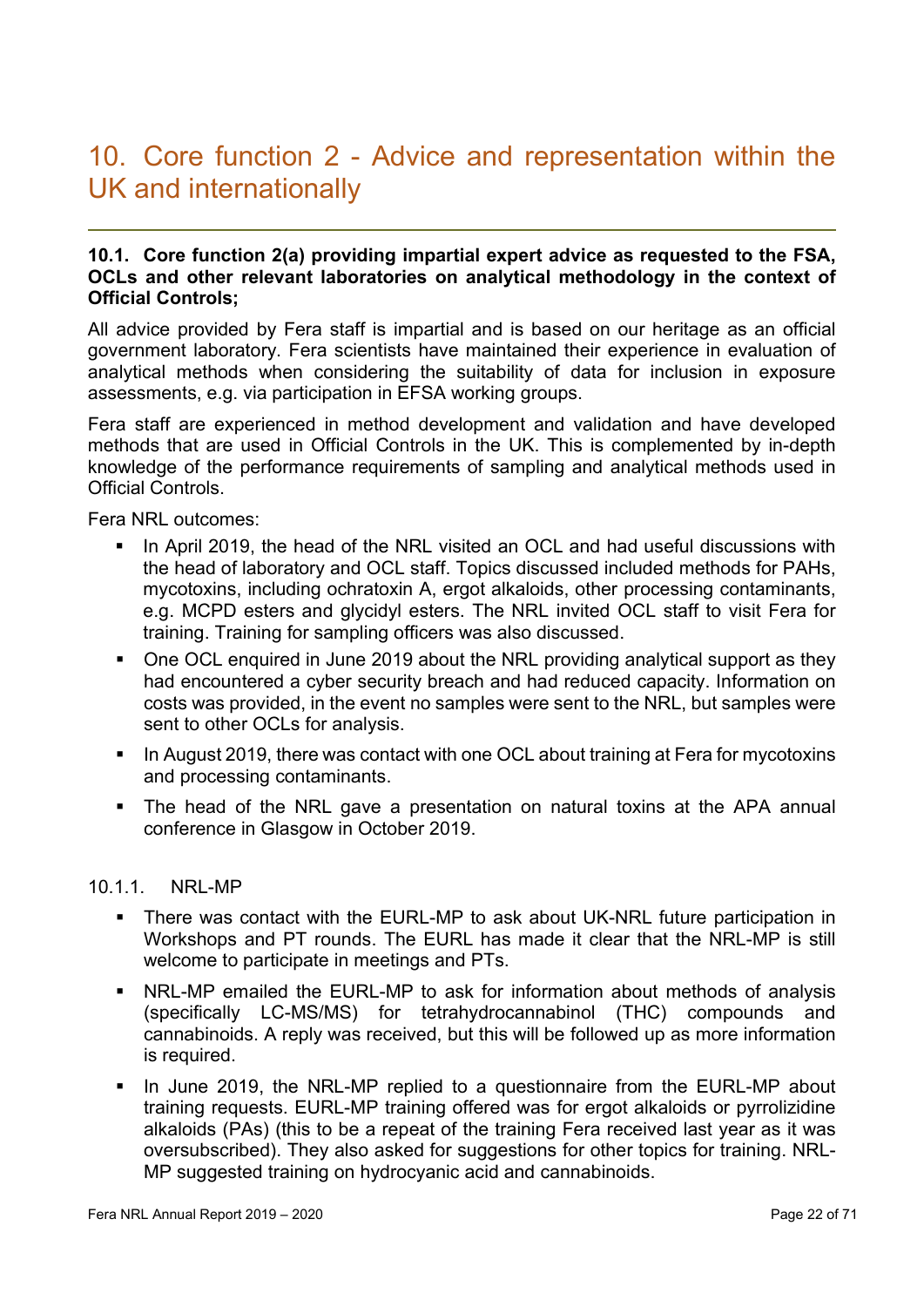- In June 2019, the FSA requested information about the heterogeneity of ergot alkaloids in cereal products. Information and advice were provided.
- In July 2019, NRL-MP received a questionnaire from the EURL-MP about method performance data / criteria; this was completed and returned to the EURL-MP.
- **In August 2019, the EURL-MP circulated a consultation to NRLs requesting** information about methods for mycotoxins (ergot alkaloids and alternaria toxins) and alkaloids (tropane and pyrrolizidine). In particular the EURL-MP wanted to know if laboratories current methods could achieve the target performance criteria and LOQs. A reply was sent with the information requested.
- The FSA requested copies of some of the presentations from the 2018 EURL-MP Workshop meeting, these and copies of the PT reports from 2018 were sent in June 2019, followed by other items, e.g. on method performance for pyrrolizidine alkaloids (PAs) in September 2019.
- A method for ergot alkaloid analysis by LC-MS was sent to an OCL. Some analytical standards were also requested, but these were not sent in order to comply with Precursor Drug licence restrictions.
- In January 2020, an OCL enquired about storage conditions for ergot alkaloids standards. Advice on storage, expiry dates and checking standards was provided by email. Training was also offered at the same time.
- Advice was given to the Italian NRL (ISS) to help them with the amendments to a draft version of a CEN standard that they were preparing.

#### 10.1.2 NRI-MN

- The NRL-MN emailed the FSA in September 2019 to inform them of forthcoming attendance at the EURL-MN Workshop in Copenhagen and to ask FSA would like anything raised at the meeting.
- In November 2019 there was correspondence with the FSA regarding NRL-MN and OCL capabilities for the ability to analyse samples within current legislated limits. Current levels are well within the NRL-MN's capabilities. Reference to a recent review of OCL capabilities undertaken by Fera for the FSA was provided.
- In December 2019, NRL-MN emailed the FSA with general information on the inorganic arsenic method used at Fera.
- $\blacksquare$  On 6<sup>th</sup> December 2019, NRL-MN provided an email response to a request from the FSA for views on proposed maximum levels of lead in baby food and food for infants and young children, with particular regard to achievability and whether NRL-MN or any of the OCLs were likely to find these proposed limits challenging.
- In February 2020, NRL-MN emailed a copy of the EURL-MN newsletter to the FSA and to verify post EU Exit policy regarding the NRL. The FSA replied that attending EURL meetings as representatives of the UK government or the FSA was still proscribed till further notice.
- The EURL-MN newsletter received on  $30<sup>th</sup>$  March 2020 was copied to the FSA.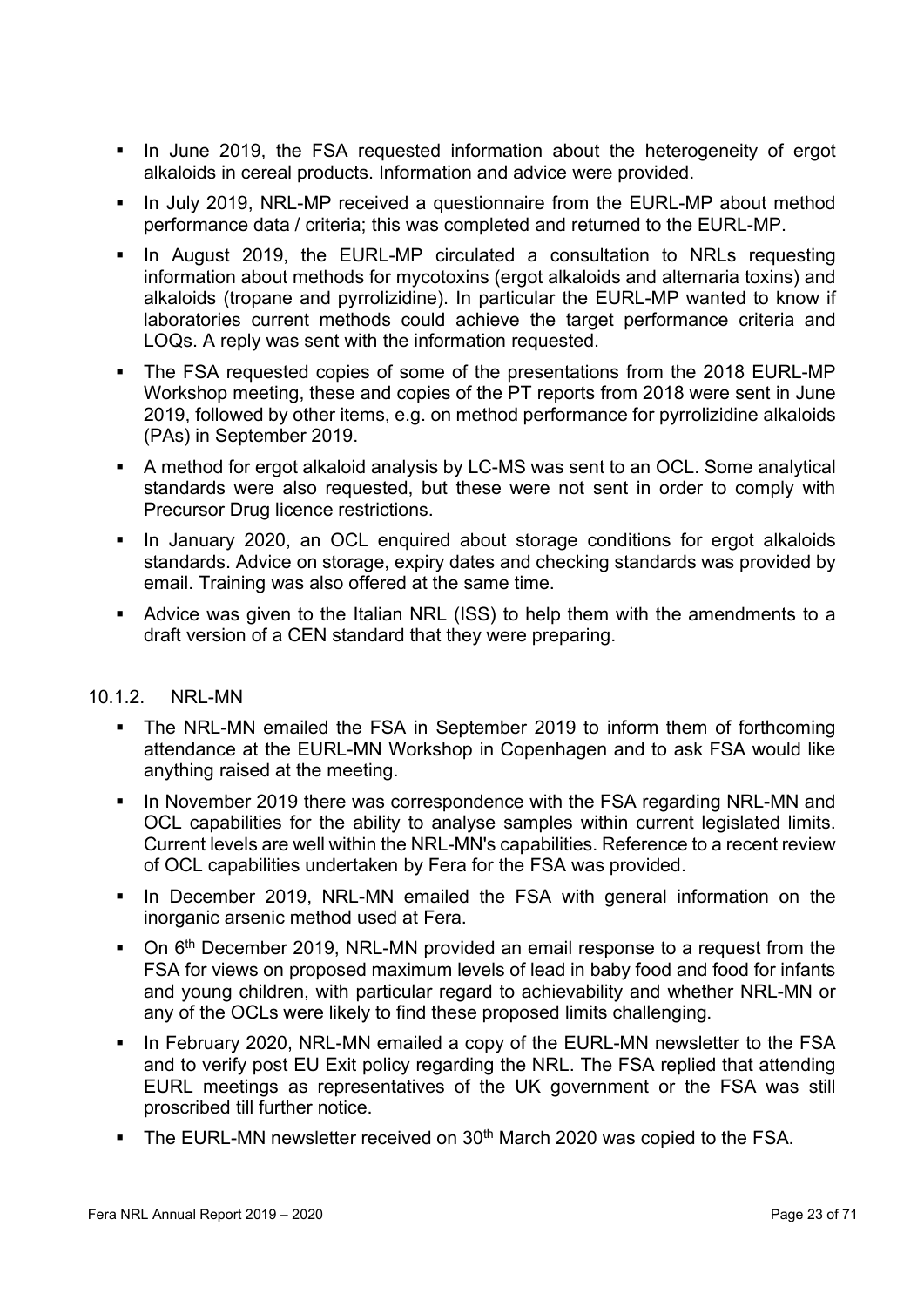#### 10.1.3. NRL-POPs

Received and responded to an email request on the  $18<sup>th</sup>$  February 2020 from the Finnish NRL to provide advice and potentially to provide analytical service to them for the analysis of brominated dioxins in the future.

#### 10.1.4. NRL-PC

- A representative from the NRL visited an OCL and discussed PAH analysis with their scientists.
- A request was received from the National Aquatic Resources Research and Development Agency, Sri Lanka for advice on analysis of PAHs in smoked fish; a response was sent.
- An email was received in August 2019 from the EURL-PC requesting information on QuEChERS method for PAHs analysis so a protocol for a PAH method trial could be prepared.
- In February 2020 the FSA requested information on the extent to which organic contaminants absorbed onto microplastics are taken into account during analysis of foods using current extraction methods and a reply was emailed.

#### 10.1.5. NRL-FCM

- Responded to an OCL query on microbeads.
- Responded to an EURL-FCM request for information on the availability of in-house multi-methods for selected substances.
- Provided the EURL-FCM with information on UK laboratories accredited for the determination of MOSH and MOAH.
- Responded to a request from NRL-Estonia looking for a laboratory that could conduct analysis to determine the composition of a bioplastic material.
- Responded to a query from NRL-Cyprus on the interpretation of the ceramics Directive.
- **Had contact with NRL-Slovenia regarding testing benzophenone and** 4-methylbenzophenone migration.
- Had contact with NRL-Germany to better understand methodology and worst-case extraction conditions for MCPD from paper and board products.
- Responded to a request received from Swedish Food Agency for analysis of mineral oils in infant formula.
- Shared FCM training content from 2016 (presentation given to MChemA delegates) with NRL-Sweden.
- The NRL liaised with the EURL-FCM to understand the status of the Certified Reference Material (CRM) for fatty contact. JRC-Geel passed the material on to JRC-Ispra, however the results suggested that the fluorescent dye levels have decreased. This is consistent with work carried out at Fera in which we proposed isomerisation of the DPBD resulted in reduced levels (the response in the fluorescence detector for the isomer is less than the isomer incorporated into the film).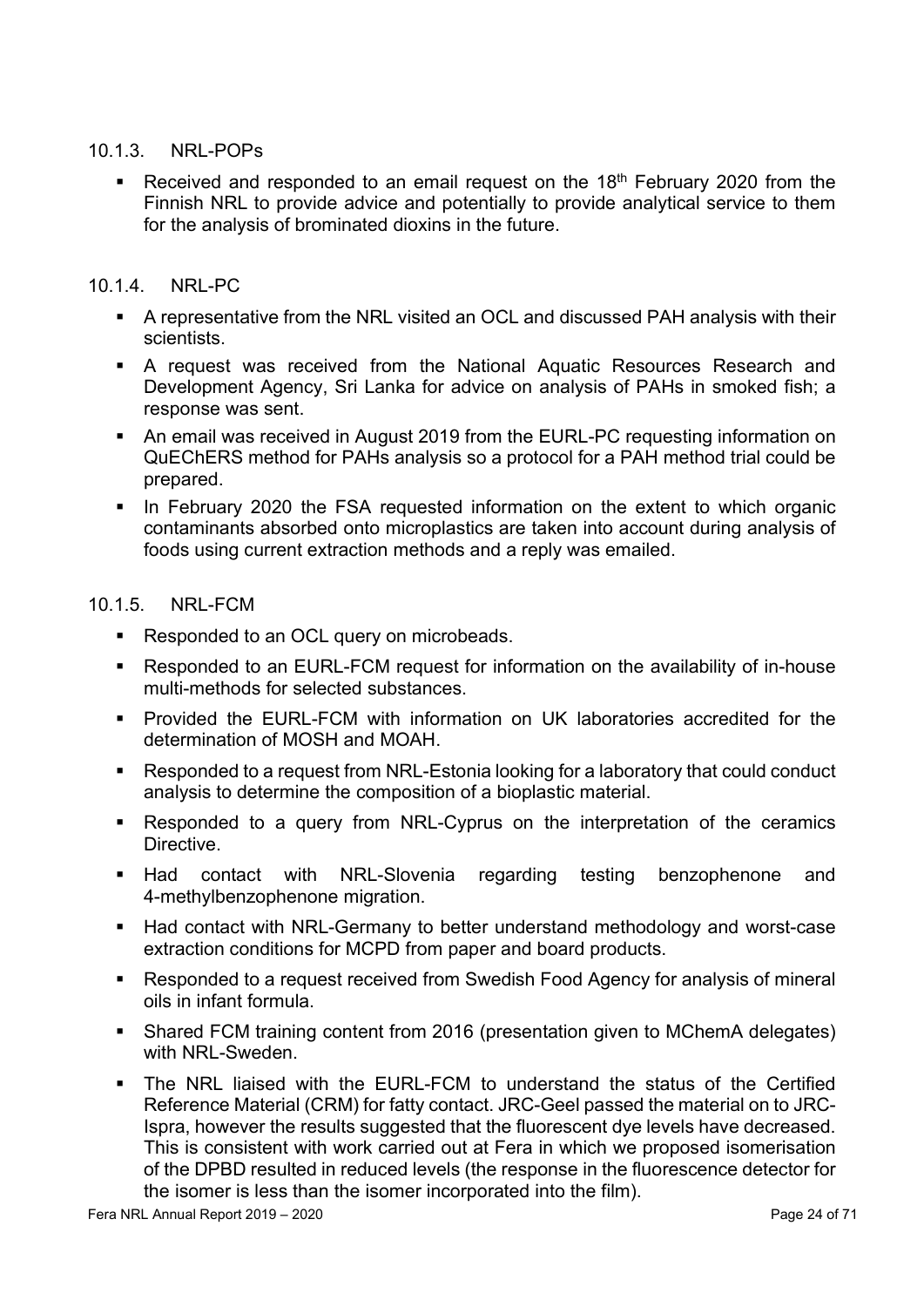#### 10.2. Core function 2(b) representing the UK at relevant international meetings, and working-groups, consulting the FSA on objectives and requirements before each meeting and providing the FSA with an internal report of the meeting within two weeks of each meeting;

Agendas received in advance of EURL meetings were forwarded to the FSA and information was exchanged either by telecon or by email to ensure that the Fera member of staff attending the meeting was aware of any particular FSA interests or requirements. Any points highlighted were raised in the meeting and the discussions documented and included in the meeting note provided to the FSA.

The FSA sent an email in late September 2019 asking that NRLs do not attend EURL Workshops on behalf of the FSA following a decision from government that UK officials should not attend EU meetings. Fera replied that several EURL Workshops would be held in October 2019 and that registration and travel bookings had already been. Subsequently all were cancelled except the EURL-MP Workshop which took place on 1<sup>st</sup> to 2<sup>nd</sup> October 2019. The NRL-MP attended as Fera and not as a UK NRL representative. No EU meetings have been attended since.

#### 10.2.1. NRL-MP

- The EURL-MP Workshop was held on 1<sup>st</sup> to 2<sup>nd</sup> October 2019. The FSA advised that Fera could not attend as a UK or NRL representative, therefore two staff attended as Fera delegates. There were presentations about a variety of topics including identification of foreign matter/ seeds etc in feed, pyrrolizidine alkaloid analysis, citrinin analysis, EURL PTs, an update on EU legislation for mycotoxins and plant toxins, an update on CEN activities, as well as updates on a couple of EU H2020 Research projects. On the second day there was a workshop session of Quality Control Practices - the delegates were split into 5 groups each led by a member of the QC Working Group. A series of questions were discussed, led by the Working Group member. A summary of the discussions of each group was fed back to the whole Workshop; Fera led one of the groups.
- The provisional dates for the next EURL-NRL workshop are  $6<sup>th</sup>$  -7<sup>th</sup> October 2020, although we have been informed by the FSA that until further notice UK NRL cannot participate in EU meetings.
- WMFmeetsIUPAC 2019 is the joint meeting of The World Mycotoxin Forum® and the IUPAC International Symposium on Mycotoxins. The head of the NRL met colleagues from the FSA contaminants team and FSS at the conference in Belfast on 14<sup>th</sup> to 16<sup>th</sup> October 2019.

10.2.1.1. EURL-MP Working Group on method performance criteria for mycotoxins and plant toxins

In April 2019, the EURL invited NRL-MP to be a member of an EURL Working Group on criteria for methods of analysis for mycotoxins and plant toxins. A meeting was set for 3rd May 2019, the NRL-MP could not attend so a call was arranged between NRL-MP and the EURL-MP Head (Hans Mol), to discuss the topics from the agenda of the Working Group meeting. These included the use of recovery correction, LOD/LOQ, measurement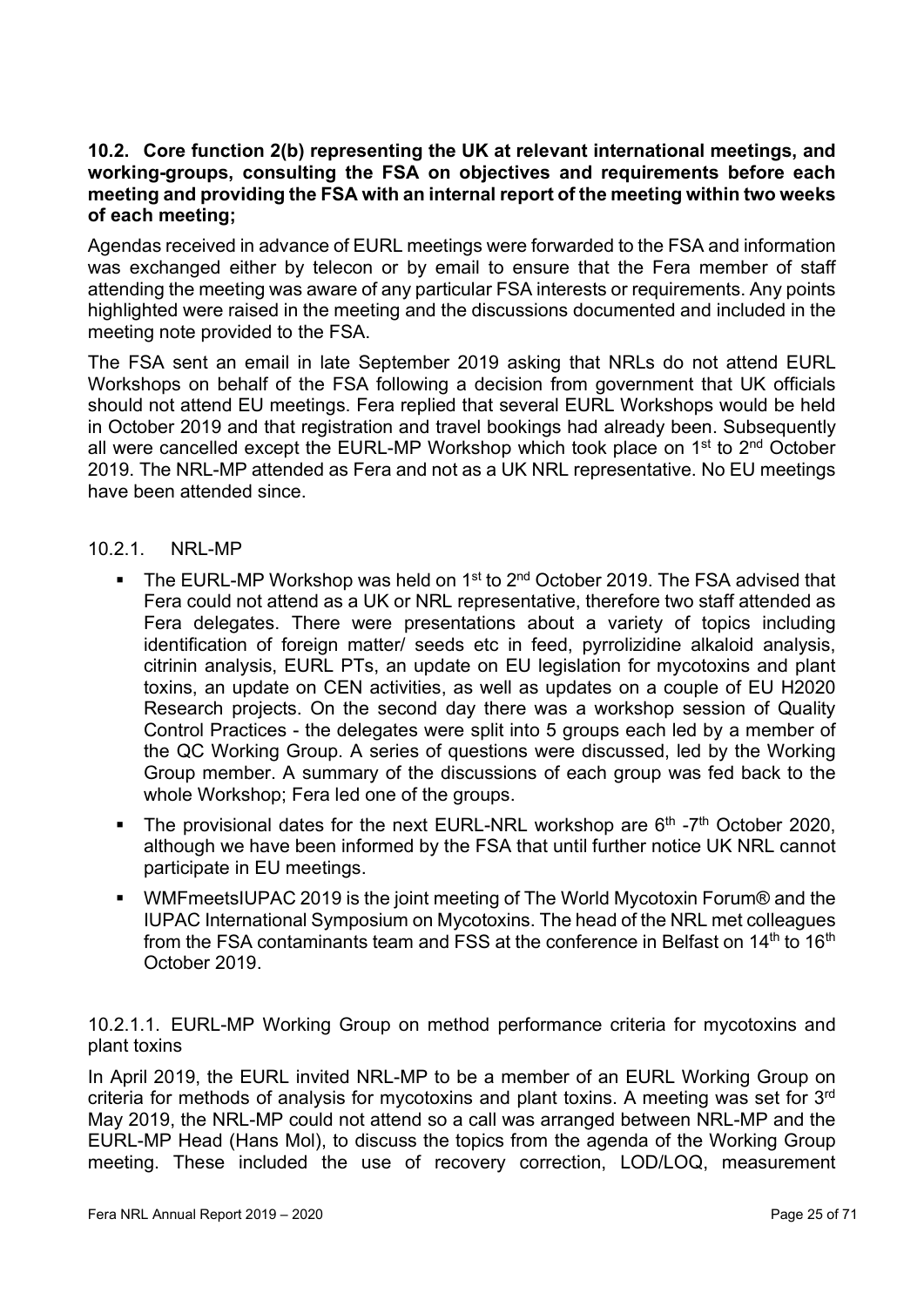uncertainty, performance parameters and calculation of PT results. The points covered in the discussion fed into the Working Group meeting

At the EURL-MP Workshop in October 2019 a session was planned on method QC criteria led by members of the EURL Working Group on this topic. As a member of this group, NRL-MP was asked in September to complete a document outlining procedures used in Fera, this covered topics such as LOD/LOQ, measurement uncertainty, recovery correction etc. The document was returned to the EURL-MP and was used as a basis for discussion at the Workshop.

The documents on criteria and the amendment to Commission Regulation (EC) No 401/2006(11) that had been discussed at the EURL-NRL Workshop were distributed with a request for comments/ replies by 20<sup>th</sup> December 2019. NRL-MP commented on the documents and sent a response to the EURL-MP, shared with the other members of the Working Group (NRLs for Germany, Italy, Croatia and The Netherlands). The EURL-MP used this feedback to further improve the documents so they could be circulated among the whole EURL-NRL network for comment.

The EURL-MP circulated the two draft documents to the whole network for comments by end April 2020.

#### 10.2.2. NRL-MN

- In April 2019 there was information that the annual EURL-MN Workshop would be held in Copenhagen on 23<sup>rd</sup> to 24<sup>th</sup> October 2019 and an online registration was submitted. In October, attendance was cancelled due to government policy on participation in EU meetings during EU Exit negotiations. Copies of the presentations made at the Workshop were received with a summary of the outcome of group discussion on nitrate analysis and a list of participants from the EURL-MN. These were forwarded on to the FSA.
- The 3<sup>rd</sup> annual EURL-MN Workshop will be held in Copenhagen,  $28<sup>th</sup>$  to  $29<sup>th</sup>$  October 2020. Invitations and further information will be sent in June. Current expectation is that NRL-MN will not attend.

#### 10.2.3. NRL-POPs

- On 16<sup>th</sup> April 2019 the technical report was received for the EURL/NRL workshop held in Freiburg in October 2019, which was forwarded to the FSA.
- At the end of April 2019, a draft program was received for the upcoming EURL-POPs Workshop in Riga in May 2019 which was forwarded to the FSA.
- The first annual halogenated POPs EURL/NRL network meeting was held in Riga, Latvia on  $14<sup>th</sup>$  and  $15<sup>th</sup>$  May 2019. This was attended by the NRL-POPs. The draft technical report of the Workshop was received in July and forwarded to the FSA. The Final Technical Report was received in October 2019 and also emailed to the FSA.
- In July 2019 an invitation to the second Workshop of 2019 in Freiburg on  $26<sup>th</sup>$  to  $27<sup>th</sup>$ November 2019 was received and this notification was forwarded to the FSA.

On the 7<sup>th</sup> October 2019 the NRL-POPs contacted the EURL requesting permission to attend the Network Meeting on  $26<sup>th</sup>$  to  $27<sup>th</sup>$  November 2019 as a Fera employee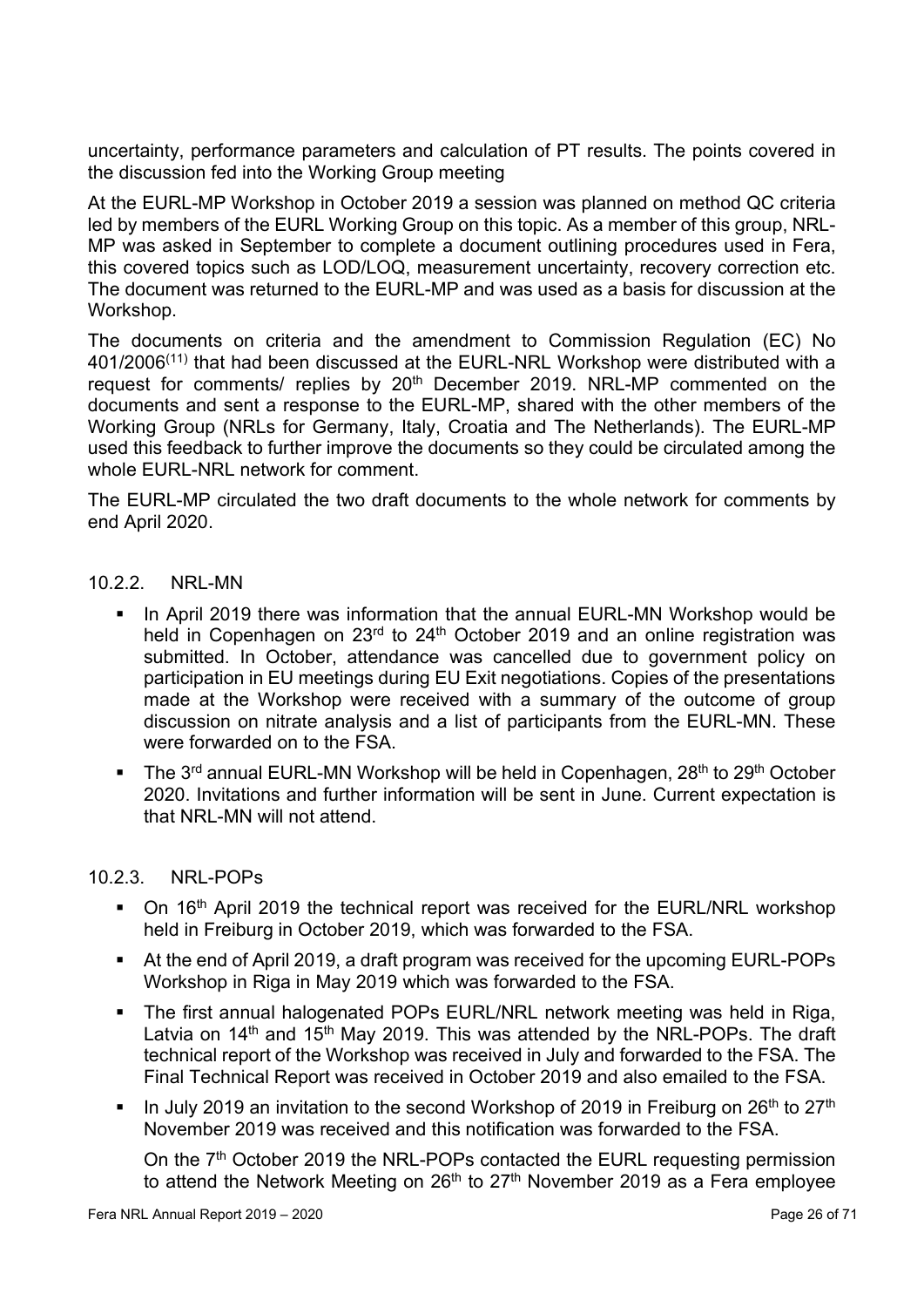and not as an official UK representative (with costs covered by Fera as agreed with the FSA). The initial response was positive so a registration to attend was completed. However, on the 30<sup>th</sup> October, the EURL-POPs informed Fera that the EU Commission had vetoed Fera representatives from attending the meeting in a capacity other than as the official NRL representative. As the EU Exit deadline was extended beyond 31<sup>st</sup> October, advice was sought from the FSA as to whether the block on meeting attendance remained. The advice was that the current position of no EU meeting attendance will extend until further notice. The EURL-POPs was contacted on the 31<sup>st</sup> October to explain that Fera was therefore unable to send any representative and so registration was cancelled.

- On 31<sup>st</sup> January 2020 the schedule was received for the EURL/NRL workshop meetings, CWG meetings and training activities for 2020. An invitation and registration details were received to the first annual EURL/NRL Workshop to be held in Freiburg on 19th to 20th May 2020. The second Workshop is timetabled for the 17th and 18th of November 2020 and will be held in Berlin, Germany.
- The EURL was emailed on  $26<sup>th</sup>$  February 2020 to inform them that, until further notice, Fera was not permitted to send a delegate acting as a representative of the UK NRL-POPs to the EURL/NRL workshops or Core Working Group meetings as a result of the FSAs position remaining in line with central government advice provided by the Cabinet Office.
- $\blacksquare$  On 16<sup>th</sup> March 2020 a message was received from the EURL-POPs announcing that it was unlikely that the next EURL/NRL Workshop (Freiburg,  $19<sup>th</sup>$  to  $20<sup>th</sup>$  May) would be able to go ahead due to the global COVID-19 situation. This did not directly affect the Fera NRL-POPs as attendance was not planned due to UK government directive not to attend EURL/NRL network meetings.

#### 10.2.3.1. Core Working Group (CWG): Brominated Flame Retardants (BFRs)

In May 2019 an invitation to attend the CWG meeting for BFRs in Wageningen (Netherlands) on 24<sup>th</sup> September 2019 was received. The Draft Program followed in August and was forwarded to the FSA. The NRL-POPs attended the Meeting. The EURL-POPs technical notes resulting from this meeting were forwarded to the FSA in October 2019 and additionally an NRL-POPs Meeting Note was provided.

Guidance document (v1.1) was received on the analytical parameters for the determination of organobromine contaminants in food and feed, in particular for PBDEs and HBCDDs in December 2019. Also received was the technical report from the last BFR CWG meeting held in Wageningen in September 2019 and a proposed short list for emerging brominated contaminants. The EURL-POPs technical meeting notes and the updated Analytical Recommendations from the CWG for BFRs were sent to the FSA. There will be a meeting of the BFR CWG on the 18<sup>th</sup> to 19th November 2020 in Berlin (directly following the second annual EURL/NRL workshop).

#### 10.2.3.2. Core Working Group: PFAS

The agenda and questionnaire for the meeting to be held in mid-June 2019 were sent to the FSA. The NRL-POPs was represented at the meeting Orebro, Sweden on the 18<sup>th</sup> to 19<sup>th</sup> June 2019. Meeting Notes were sent to the FSA. The attachments also included an excerpt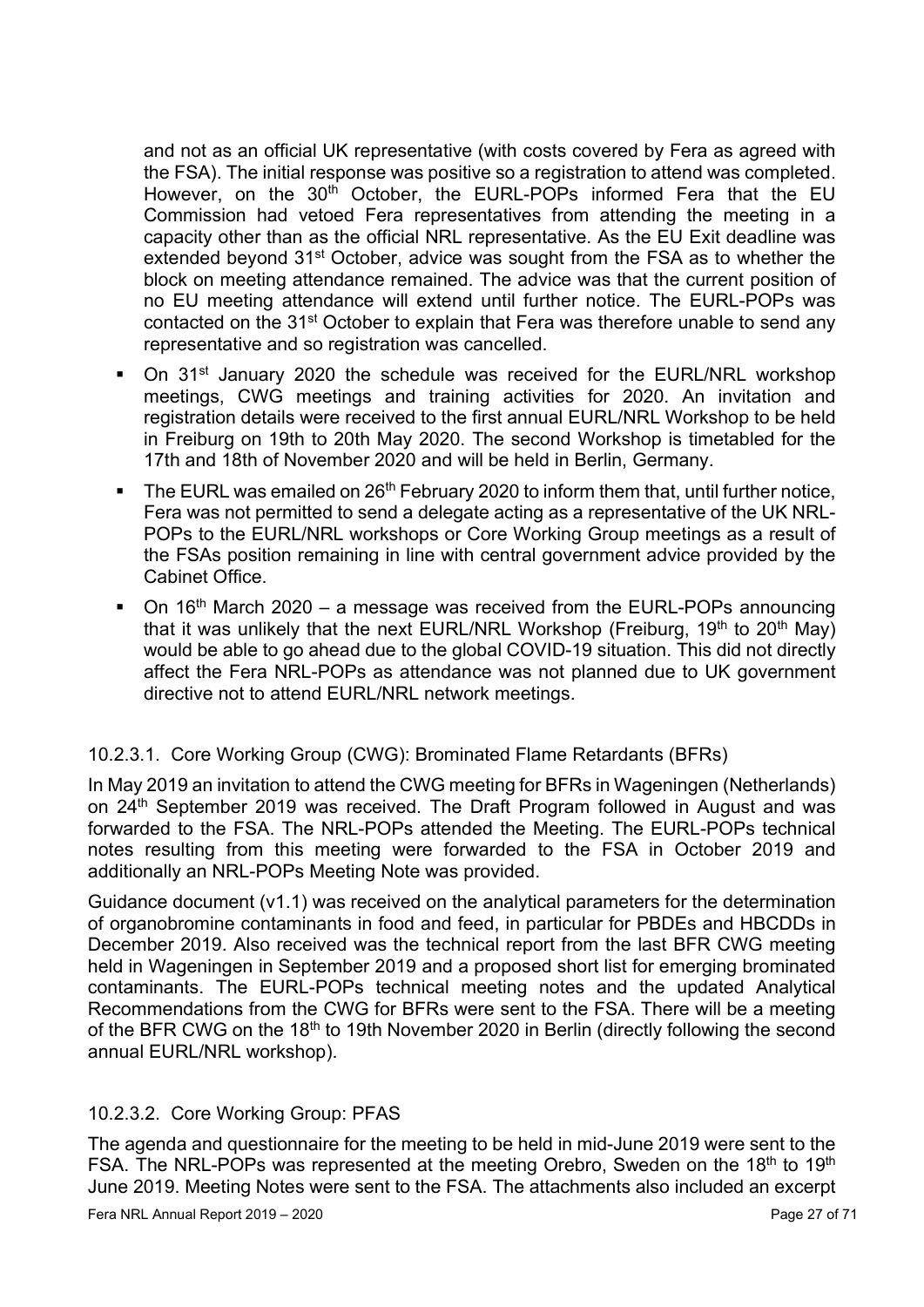from the report (at that time not finalised) from the UNEP 4th Interlaboratory Assessment on Persistent Organic Pollutants (including PFAS).

The draft technical report for the Meeting was received in August 2019 and forwarded to the FSA. In October, the EURL-POPs' technical report from the Core Working Group for PFAS was sent to the FSA. In January 2020 it was noted that there will be two CWG meetings for PFAS both in Freiburg, on the  $16<sup>th</sup>$  to 17<sup>th</sup> June and the 14<sup>th</sup> October 2020.

In March 2020 details and registration form were received for the June CWG Meeting in Freiburg and these were sent to the FSA. The NRL-POPs will not send a representative due to UK government restrictions.

Also received in March 2020 was an invitation from the EURL-POPs to participate in an extra PT for PFAS with results to be discussed at the next CWG. The NRL-POPs confirmed interest in taking part in the additional PT. The EURL-POPs then acknowledged that it was unlikely that the CWG meeting would be able to go ahead as planned due to COVID-19 but that the PT would still be run.

At the end of March 2020, the EURL-POPs sent a link to a publication "Trace level analyses of selected perfluoroalkyl acids in food" which was co-authored by one of the members of the PFAS working group (Heidelore Fiedler). The link was forwarded to the FSA.

#### 10.2.3.3. Core Working Group: Chlorinated Paraffins (CPs)

The NRL-POPs was represented at the CWG meeting for CPs on 25<sup>th</sup> September 2019 at Wageningen, Netherlands. The Meeting Notes from the Core Working Group for CPs were forwarded to the FSA. The Draft Report was received from the EURL-POPs in December 2019 and this was forwarded to the FSA. In January 2020 the FSA were sent the EURL-POPs technical meeting notes. In March 2020 the Technical Report was sent to the FSA. There was also notification that there will be a CWG for CPs on the 13th October 2020 in Freiburg.

#### 10.2.4. NRL-PC

- Dates were confirmed for the EURL-PC Workshop held at DTU on  $10<sup>th</sup>$  to  $11<sup>th</sup>$  October 2019. Topics for discussion were: Results and discussion of PTs, Underperformance in PTs and Presentations from NRLs. An email was sent to the FSA to request if there were items to be raised at the Workshop. Two representatives from NRL-PC were registered for the Workshop. Attendance at the EURL-PC Workshop was subsequently cancelled due to government policy on participation in EU meetings during EU-Exit negotiations.
- $\blacksquare$  On  $7<sup>th</sup>$  January 2020, the EURL sent an email that they would like to set up Core Working Groups on LOD/LOQ and method performance criteria. NRL-PC replied that we would like to take an active part in these working groups but were unsure as to our position with respect to EU-Exit. The EURL-PC said they would contact the Commission to get clarification. An email was sent to the FSA on 15<sup>th</sup> January 2020 asking if the NRL-PC could take part in the core working groups. The FSA were checking with the EU Exit policy team and sought clarification if the NRL-PC was leading the work, if it was an EU28 meeting and whether non-Member States had also been invited. By the end of January, clarification from the Commission via the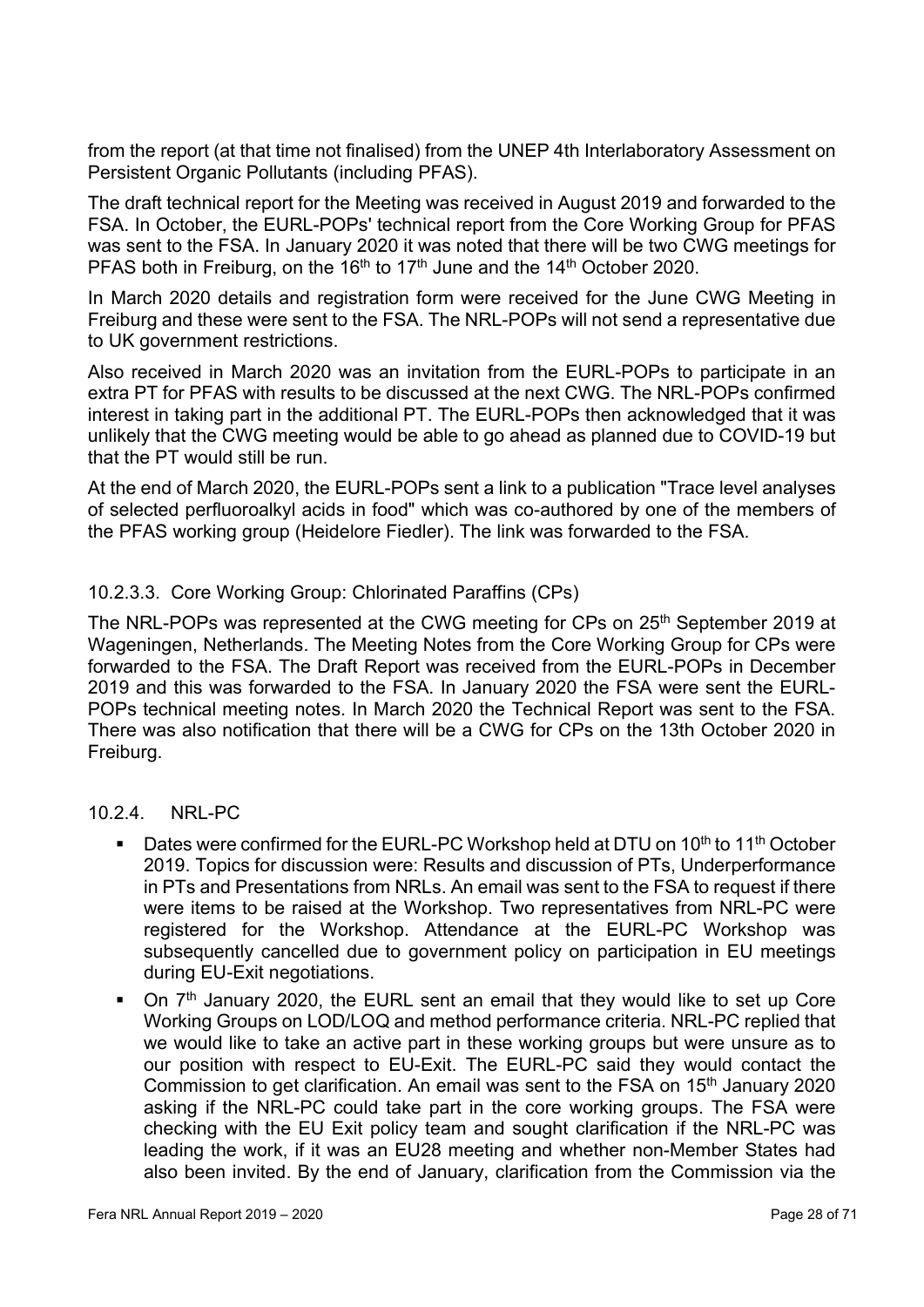EURL had not been received. The deadline for expression of interest was  $28<sup>th</sup>$ January 2020.

Dates for next the EURL-PC Workshop are 30<sup>th</sup> September to 1<sup>st</sup> October 2020 in Copenhagen, Denmark.

#### 10.2.5. NRL-FCM

- The NRL-FCM accepted an invitation to join the printing inks working group of the Committee for Food Contact Materials and Articles (CD-P-MCA).
- The NRL-FCM joined the AdHoc working group on printing ink's teleconference in June 2019. The focus of the meeting was the peer reviewed multianalyte method, Printing Inks Working Group 'MCA PEER 001 study' - Ultra high performance liquid chromatography and gas chromatographic method for the determination of photoinitiators and plasticisers in simulants and dry foods. The purpose of the meeting was to discuss results from the analysis of the 'familiarisation sample' (which Fera NRL-FCM was not involved in) and to plan further steps of the peer-review. The main conclusion was that the chromatographic conditions and detection / quantitation ions described were acceptable and a uniform method for determining and expressing the LOD should be agreed. Fera NRL-FCM agreed to participate in the next stage of the peer-review. Minutes of the meeting were circulated for review/ comment.
- An invitation was received to attend the Bakeware Stakeholder Meeting in June 2019 in Geel, Belgium. However, as this clashed with the FSA Science Advisory Committee Discovery Day it was not possible for Fera NRL-FCM to attend.
- A roundtable Workshop on the determination of mineral oil aromatic hydrocarbons (MOAH) in infant formula was held in Brussels in December 2019. The FSA also attended the Workshop. The aim of the event was to derive a consensus approach to the determination of MOAH in infant formula. Those involved in the testing of MOAH described the methodologies followed in their laboratories and a consensus approach was agreed. A meeting note was provided for the FSA.

#### 10.3. Core function 2(c) participating in activities organised by international organisations and contributing to the scientific input at international meetings and in a manner which supports UK policy based on best available scientific knowledge;

Fera staff continue to be trained in new and emerging areas, including by attending as permitted the respective annual EURL Workshop, EURL training events and relevant conferences to maintain expert knowledge.

Fera staff participated in a number of international scientific conferences, as speakers and delegates, e.g. A presentation delivered at China FCM conference, attendance and participation at RAFA (posters), and attendance at WMF meets IUPAC Mycotoxin Conference.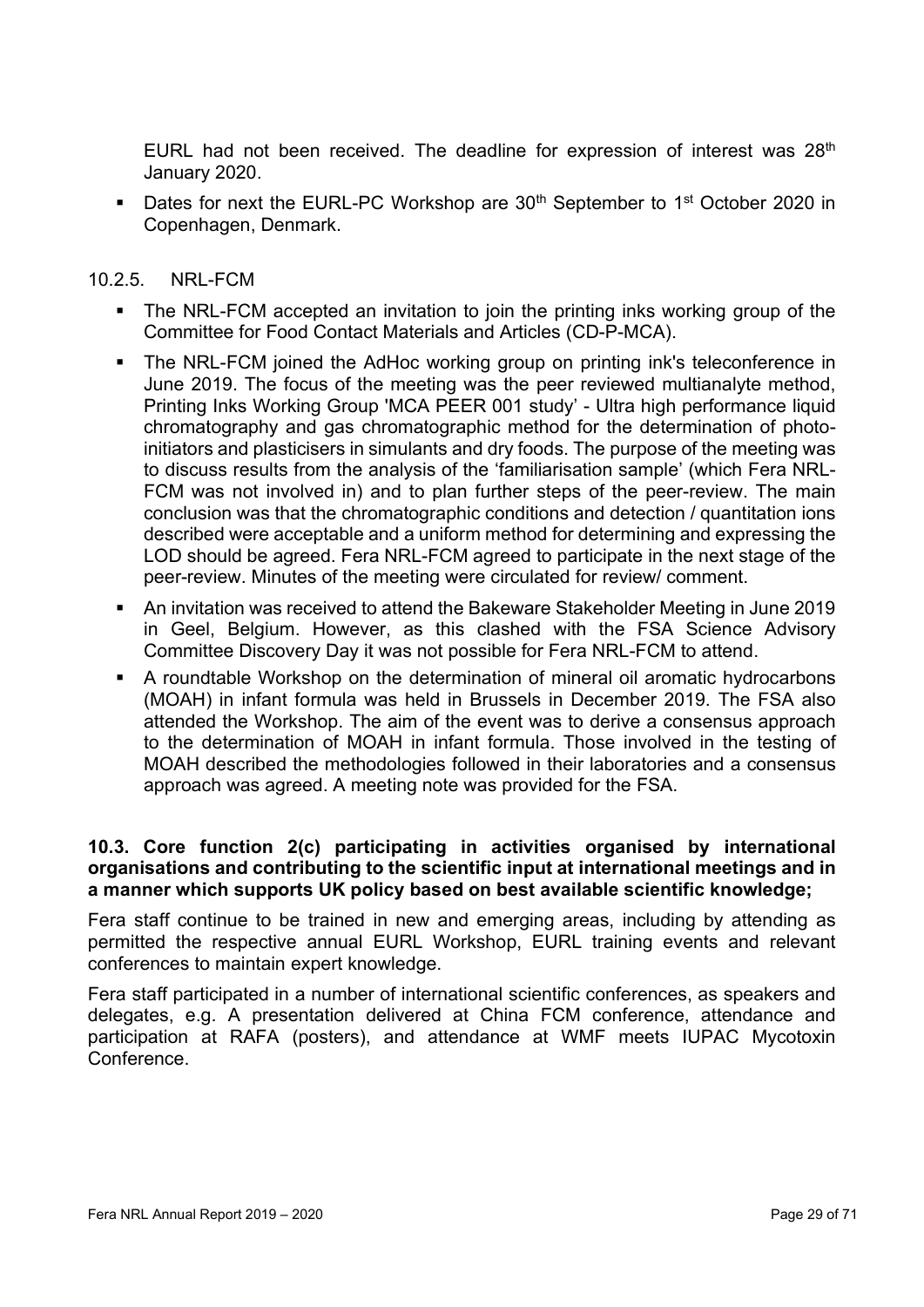#### 10.4. Core function 2(d) advising the FSA, OCLs and other relevant laboratories on best scientific practice in testing for Official Controls and undertaking activities in consultation with the FSA that facilitate and promote their application in the UK within the policy aims of the FSA;

Maintaining an up-to-date website, providing feedback from EURL-NRL network meetings in a timely manner and offering practical training to OCLs, ensure that this task is met.

Fera outcomes:

- Advice was provided to OCLs and NRLs and FSA
- Feedback was provided by Fera on method suitability criteria and other good practice relating to Official Controls on the Clarification document "Official laboratories requirements – Articles 34 to 42 of Regulation (EU)  $2017/625^{(1)}$  on official controls and other official activities (OCR)" received from Defra/FSA.

#### 10.4.1. NRL Network Meeting

All OCLs were informed at the NRL Network Meeting of the NRLs intention to visit as many OCLs as possible in the lifetime of the current contract (by end March 2021). Laboratories were asked to volunteer for preferred dates and topics they would particularly like to discuss. An OCL fed back that they had found their recent visit very useful. Subsequently an OCL registered an interest to send a member of staff to the NRL-MP for training in the ergot alkaloids method. Currently, no visits can be undertaken due to COVID-19.

#### 10.4.2. APA annual conference

The APA annual conference was held in Glasgow in October 2019. The head of the NRL gave a presentation on natural toxins. There was good contact with several of the OCLs, the FSA Laboratory Policy team and FSS.

#### 10.4.3. MChemA

The Mastership in Chemical Analysis (MChemA) is the statutory qualification for practice as a Public Analyst and Agriculture Analyst in the UK. Fera staff continue to contribute to the MChemA training course with presentations given and supporting information. In November 2019, the NRL-MP and NRL-FCM were invited by the Association of Public Analysts (APA) to present at the MChemA training course at Reading University in April 2020. This event was postponed due to the current COVID-19 pandemic, however alternative methods to deliver the training material, i.e. via the web-based applications, are being investigated.

#### 10.4.4. NRL-MP

- NRL-MP visited an OCL and discussed various method issues. Two staff will visit Fera in the future for training.
- A request for training on ergot alkaloids from an OCL was received and will be followed.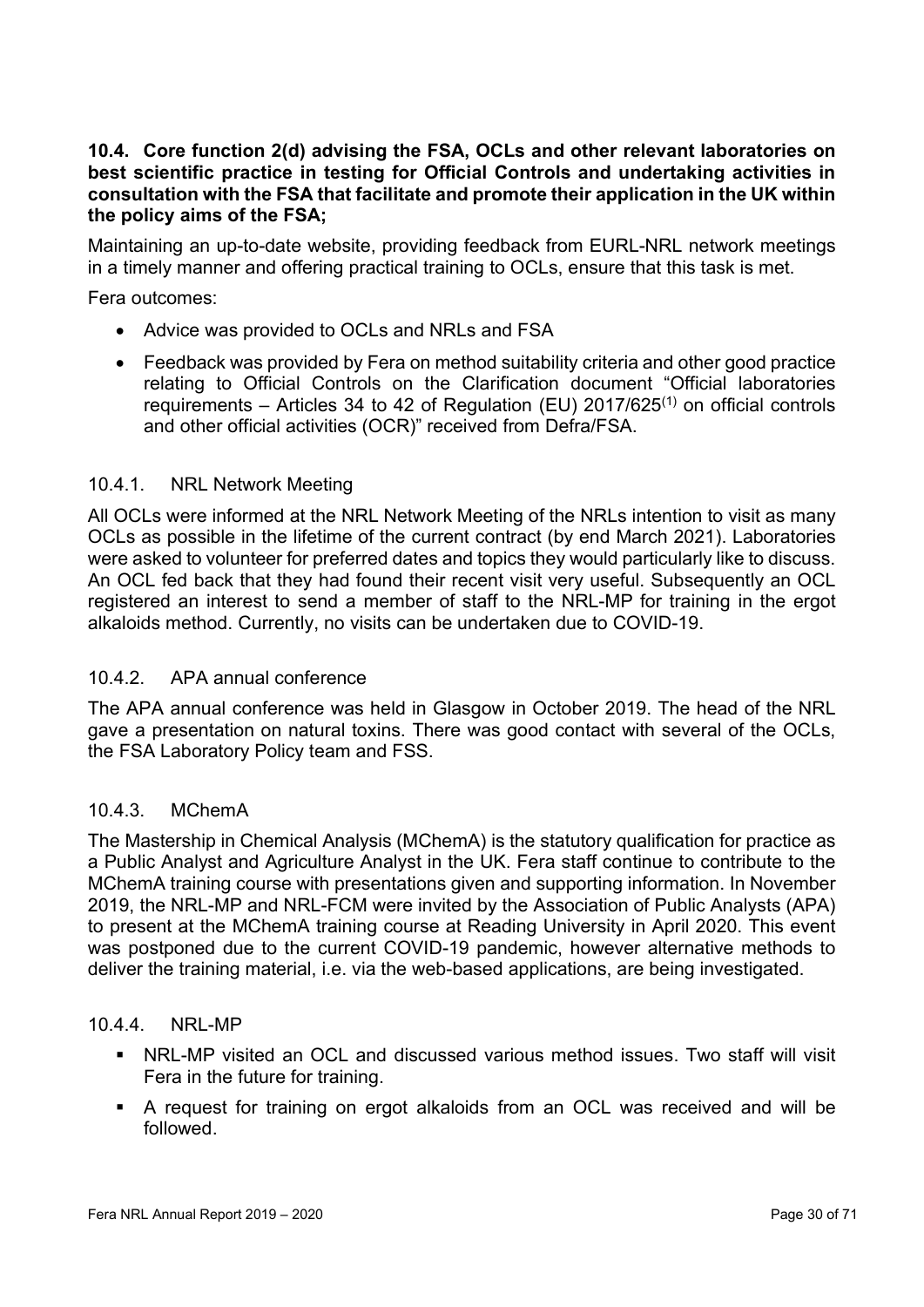#### 10.4.5. NRL-FCM

- Advice was given to an OCL regarding testing for recycled content in PET bottles.
- An opinion was provided to an OCL on the inclusion of the handle in the rim test for ceramic articles intended for contact with food.
- Responded to an EURL-FCM request regarding whether Fera had experience in the testing of rPET.
- Provided advice to an OCL on the testing of glazed and un-glazed articles in accordance with the Directive for ceramics.
- Provided advice to an OCL for testing contamination of meat from old whisky barrels used as chippings on a barbecue.
- **Provided advice to an OCL on testing beeswax coated materials for FCM compliance,** on two separate occasions.
- Responded to a request received from the Swedish Food Agency for analysis of mineral oils in infant formula.

#### 10.5. Core function 2(e) keeping abreast of and advising the FSA, OCLs and other relevant laboratories of developments for sampling, testing and detection;

#### 10.5.1. NRL Network Meeting

Developments in sampling and testing were discussed at the NRL Network Meeting on 26<sup>th</sup> June 2019 at Fera, York.

#### 10.5.2. NRL-MP

- **The EURL-MP sent an email with suggestions for future training options. These were** 1. Analysis of ergot alkaloids using LC-MS/MS; 2. Analysis of pyrrolizidine alkaloids by LC-MS/MS (same as 2018 training); 3. A request for other items for training. Fera replied to request training for methods for determination of hydrocyanic acid in apricot products and/or methods for cannabinoids (THC, CBD etc.) in foods.
- The EURL-MP Training for 2019 will be a repeat of the training held in 2018 (Pyrrolizidine alkaloids). Fera attended in 2018, so will not participate.
- The EURL-MP informed NRLs that all places on the planned training course for EURLTR-MP05 (Analysis of deoxynivalenol and related conjugates;  $12<sup>th</sup>$  and  $13<sup>th</sup>$ May 2020) had been filled. Fera did not apply for this training as we have extensive experience in this analysis. This training will be rescheduled due to COVID-19.
- The EURL-MP informed NRLs that all places on the planned training EURLTR-MP06 (Method validation and quality control:  $7<sup>th</sup>$  and  $8<sup>th</sup>$  October 2020) had been filled. The NRL-MP had not applied for a place on this training.

#### 10.5.3. NRL-MN

In February 2020, the EURL-MN invited NRLs from EU member states to a training course on the determination of nitrite and nitrate in feed and food. Many of the NRLs have no experience of this analysis. Fera did not apply as we already hold ISO17025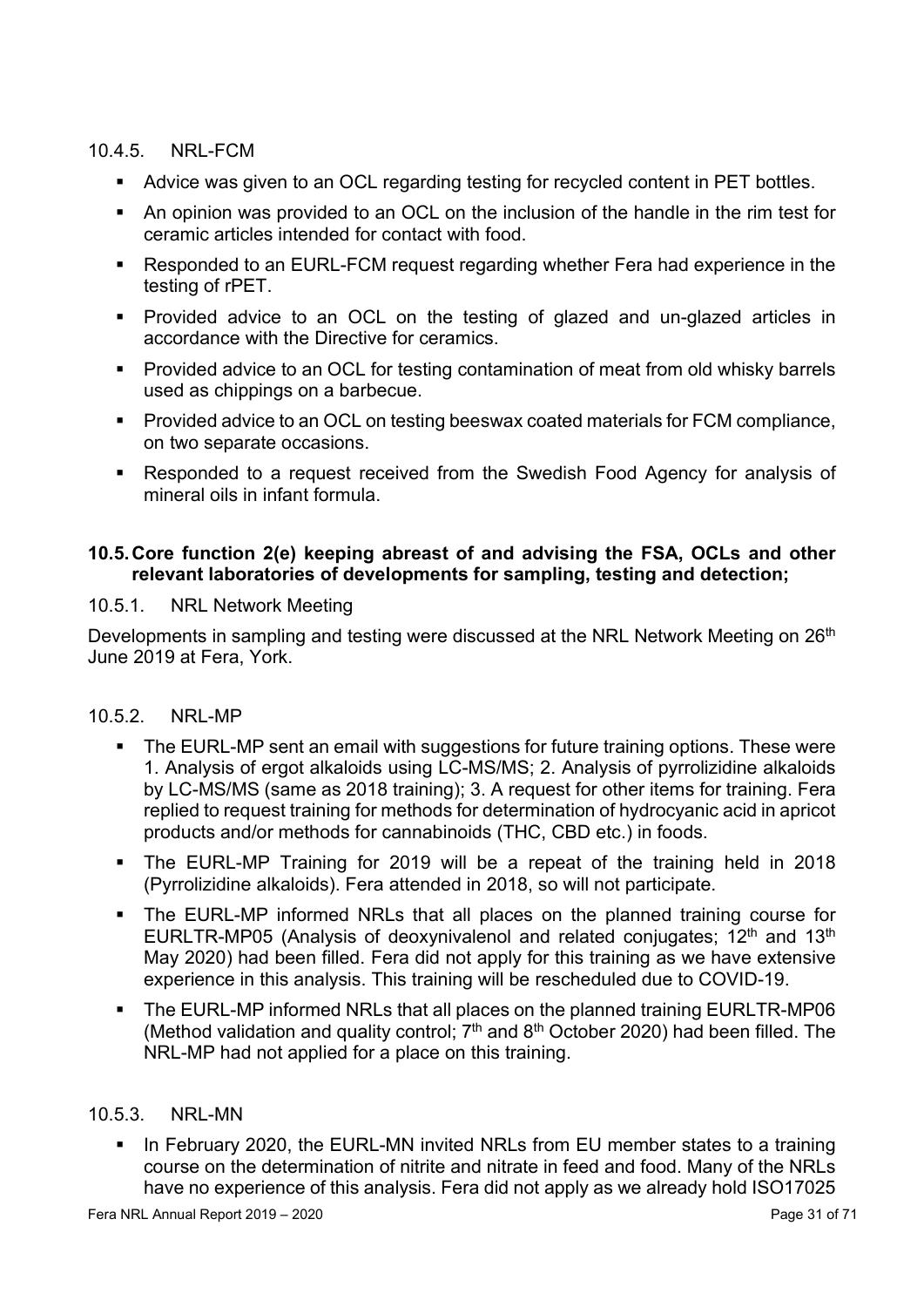accreditation for the method. The training was planned for  $17<sup>th</sup>$  to  $18<sup>th</sup>$  June 2020 at DTU, Lyngby, Denmark. In March this was put on hold due to COVID-19.

#### 10.5.4. NRL-POPs

- A Questionnaire was received on  $2<sup>nd</sup>$  April 2019 from the EURL-POPs regarding capabilities of NRLs to ensure each member state had an NRL for each area that the EURL for halogenated POPs covers; the deadline for completion was  $27<sup>th</sup>$  April. The form was completed with updated contact details and returned before the deadline.
- An invitation was received in August 2019 from the EURL-POPs to register for a training course on PFAS determination to be held on  $27<sup>th</sup>$  to  $28<sup>th</sup>$  November 2019, immediately after the next network meeting. However, as places were limited, priority would be given to those who do not already have methods available. Fera is one of the NRLs that already have a method in place, so did not register.
- In January 2020, notification was received from the EURL-POPs that there would be a training course on PBDEs and HBCDDs in Freiburg on 3rd to 4<sup>th</sup> November 2020. If places are limited, Fera would be unlikely to ask to register as we already have methods established for these analyses.

#### 10.5.5. NRL-PC

- Analysis of 'Furans' training took place on  $26<sup>th</sup>$  to  $27<sup>th</sup>$  March 2019 at the EURL (DTU) in Copenhagen. A representative for NRL-PC attended for "hands on" training.
- **The EURL-PC announced a Training Workshop for 'Analysis of 3-MCPD and glycidyl** fatty acid ester's' on  $10<sup>th</sup>$  to  $11<sup>th</sup>$  September 2019 at the EURL (DTU) in Copenhagen. The training was limited to eight participants. An additional Training Workshop was announced for 10<sup>th</sup> to 11<sup>th</sup> March 2020. The NRL-PC was offered a place on this training course, however the course was postponed due to COVID-19.
- NRL-PC contacted the EURL-PC to request information on the availability of reference materials for higher alkylated (>C2) furans in December 2019. The EURL-PC replied that very few laboratories were analysing such furans and to their knowledge no reference materials were available.

#### 10.5.6. NRL-FCM

#### 10.5.6.1. Kitchenware Test Conditions Guidelines

To ensure comparability of results the EURL-FCM, with support from a small number of NRLs (including the UK), developed "Guidelines on Testing Conditions for Articles In Contact With Foodstuffs (With A Focus on Kitchenware)". These were published in 2009. Fera participated in the task force set up to review these guidelines. OCLs were invited to comment on the consultation on the updated guidelines. OCLs were requested to reply directly to the EURL-FCM and copy any comments to the NRL-FCM. No responses/ comments were received. The updated guidance for plastics was published in "Testing conditions for kitchenware articles in contact with foodstuffs- Part 1: Plastics" in 2019:

https://ec.europa.eu/jrc/sites/jrcsh/files/beldi\_jrc116750\_jrc116750\_kitchenwareconditions.pdf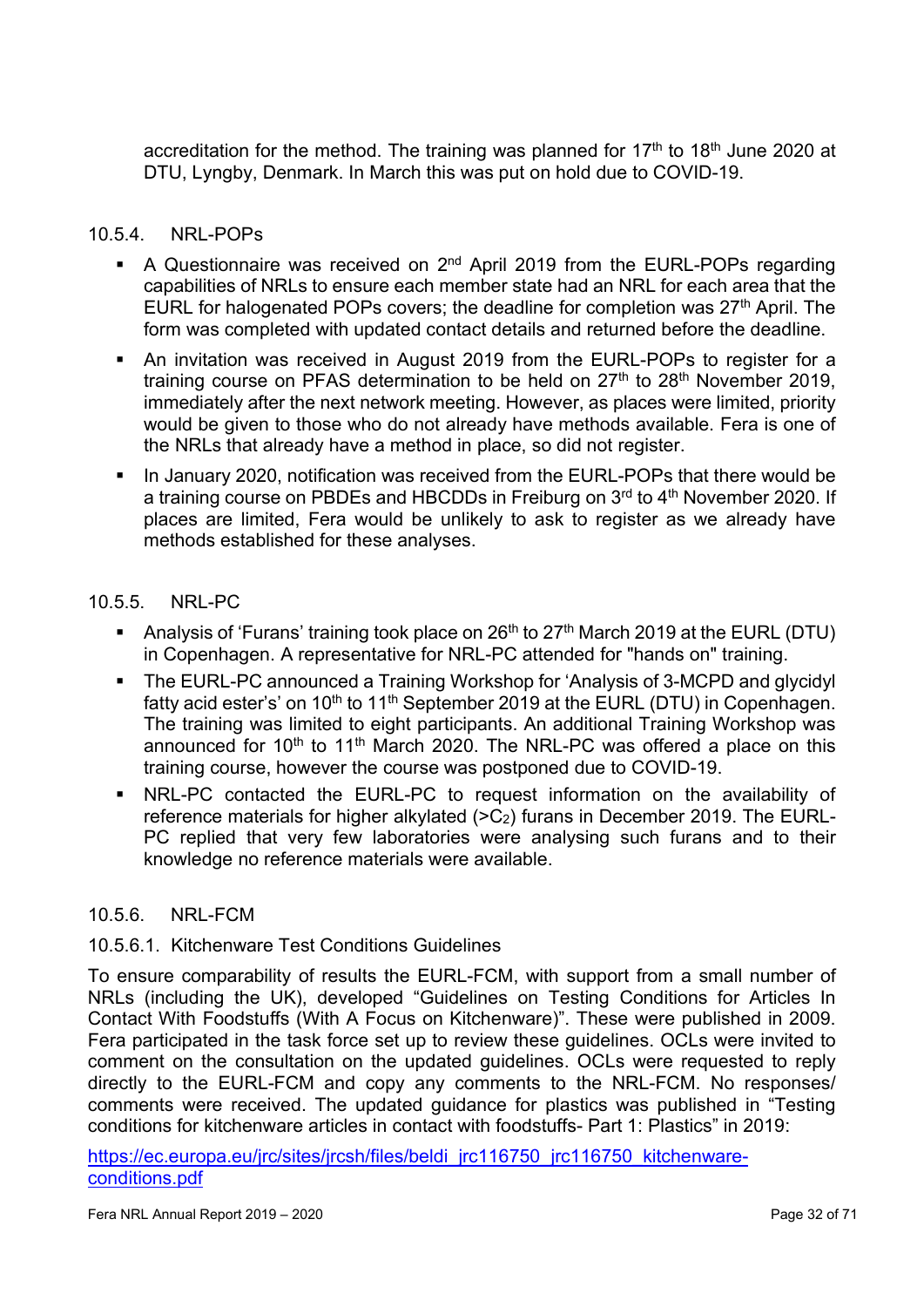#### 10.5.6.2. Multi-analyte methods

A task force meeting was held at JRC-Ispra to discuss approaches to multi-analyte methods. NRL-FCM gave a presentation on the multi-analyte methods developed in previous FSA surveys on printing ink substances and on plastic monomer migration (the output of which was a multi-analyte headspace GC-MS method which was being progressed through CEN prior to the CEN activity ceasing). The strategy for multi-methods was discussed and both method and analyte type strategies were discussed and are being progressed. NRL-FCM will continue to be active in this task force as the headspace GC-MS approach will be taken forward.

#### 10.5.6.3. MOAH in infant formula

A roundtable Workshop on the determination of mineral oil aromatic hydrocarbons (MOAH) in infant formula was held in Brussels in December 2019. The aim of the event was to derive a consensus approach to the determination of MOAH in infant formula. Those involved in the testing of MOAH described the methodologies followed in their laboratories and a consensus approach was agreed. The workshop was held following publication of the report "International test of various canned baby milk products for their content of mineral oil hydrocarbons (MOSH/MOAH)"

https://www.foodwatch.org/fileadmin/-INT/mineral\_oil/documents/2019-10- 24 Projectreport\_babymilk\_FINAL.pdf

and one industry members response questioning the applicability of the methodology used:

https://www.nestle.com/ask-nestle/health-nutrition/answers/food-watch-report-mineral-oilsinfant-formula

#### 10.6. Core function 2(f) identifying and informing the FSA, OCLs and other relevant laboratories of emerging analytical issues or developments at a national, European or international level and recommending action to address them;

The NRL website is updated to contain this information. Specific emergent issues will be communicated directly if required and a list of contacts for OCLs is maintained to ensure that this can be achieved promptly. Information from the EURL-NRL network is used as a useful means of information exchange on this topic.

Fera outcomes:

- NRL-MP gave a presentation on natural toxins at the APA annual conference.
- Emerging analytical issues and developments were discussed with the FSA and OCLs at the NRL Network Meeting on 26<sup>th</sup> June 2019 at Fera, York.
- **Information from EURL Workshops and Working Groups was shared with FSA.**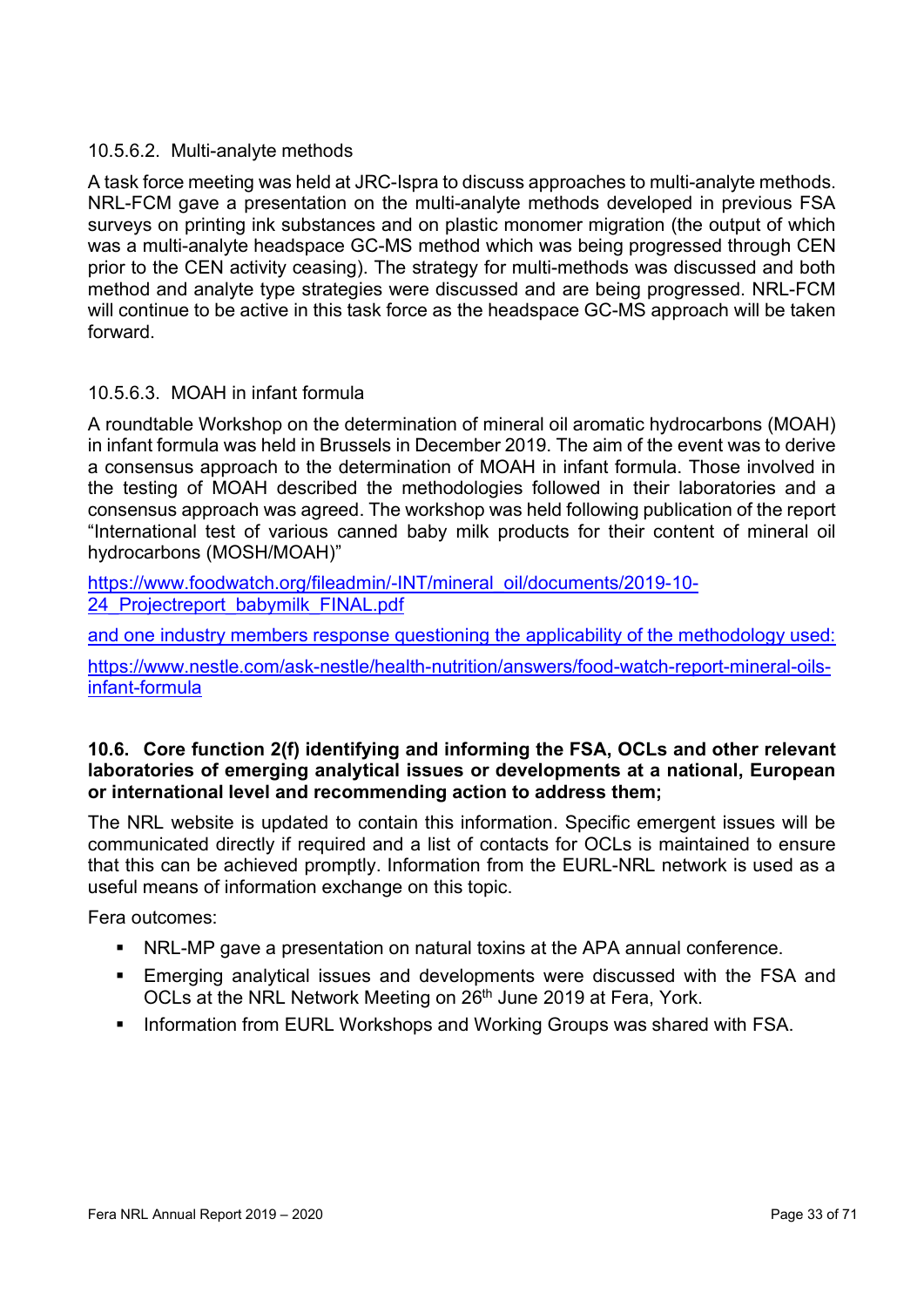#### 10.7. Core function 2(g) where appropriate, partake and/or keep abreast of standardisation activities (e.g. CEN, ISO, etc.) relevant to the work area.

10.7.1. NRL-MP

#### 10.7.1.1. CEN TC275 WG5

NRL-MP is project leader for two draft standard methods. The methods for ergot alkaloids and aflatoxins in spices were developed and funded as separate projects under Mandate M520. Both methods were sent for formal CEN enquiry and comments from the CEN enquiries were addressed, they will be published as standards later in 2020.

There was an update on the results of the Alternaria toxins study by LC-MSMS. The data is much improved compared to the first method validation study and will be used as the basis for a standard. A meeting in September 2019 dealt with comments made about the draft standard and it will be amended and submitted for full CEN enquiry.

In June 2019, two documents prepared by the committee (methods for Fusarium toxins - DON, ZON, T-2 HT-2, and the Multi-toxin screening method) were circulated by BSI for voting. A meeting was held with the FSA to discuss these and a positive vote was put forward for both methods.

The draft method proposed by Nestle, a multi-mycotoxin LC-MS/MS method for a range of matrices including baby food was also discussed and it was agreed it would be proposed to CEN as a work item for WG5.

In January 2020, several CEN methods for mycotoxins were undergoing systematic review. Votes were cast for the retention of the following methods via the BSI portal:

BS EN 15850:2010 Zearalenone in food and infant food;

BS EN 15891:2010 Deoxynivalenol in food and infant food;

BS EN 14352:2004 Fumonisins in foods;

BS EN 14132:2009 Determination of ochratoxin A in barley and roasted coffee.

#### 10.7.1.2. CEN TC327 WG5

A CEN TC327 WG5 teleconference in March 2019 discussed a document about setting criteria for methods of analysis for mycotoxins in animal feed. The final version was circulated after the meeting.

Documents from a Meeting in May 2019 were reviewed and comments fed back to the FSA.

In July 2019, several draft CEN methods for mycotoxins and plant toxins were circulated by BSI/CEN for comment and voting for adoption as final CEN standards.

A list of topics for a new Standardisation Request (SR) under WG5 was published by CEN/TC327/WG5 in August 2019 for ranking by members. THC content in animal feed, and DON related compounds were identified as two of the main priorities.

#### 10.7.2. NRL-MN

Fera NRL Annual Report 2019 – 2020 In November 2019, correspondence was received containing two European Committee for Standardization (CEN) Technical Board (BT) voting documents. These arrived with a very short deadline so unfortunately a response could not be sent in time.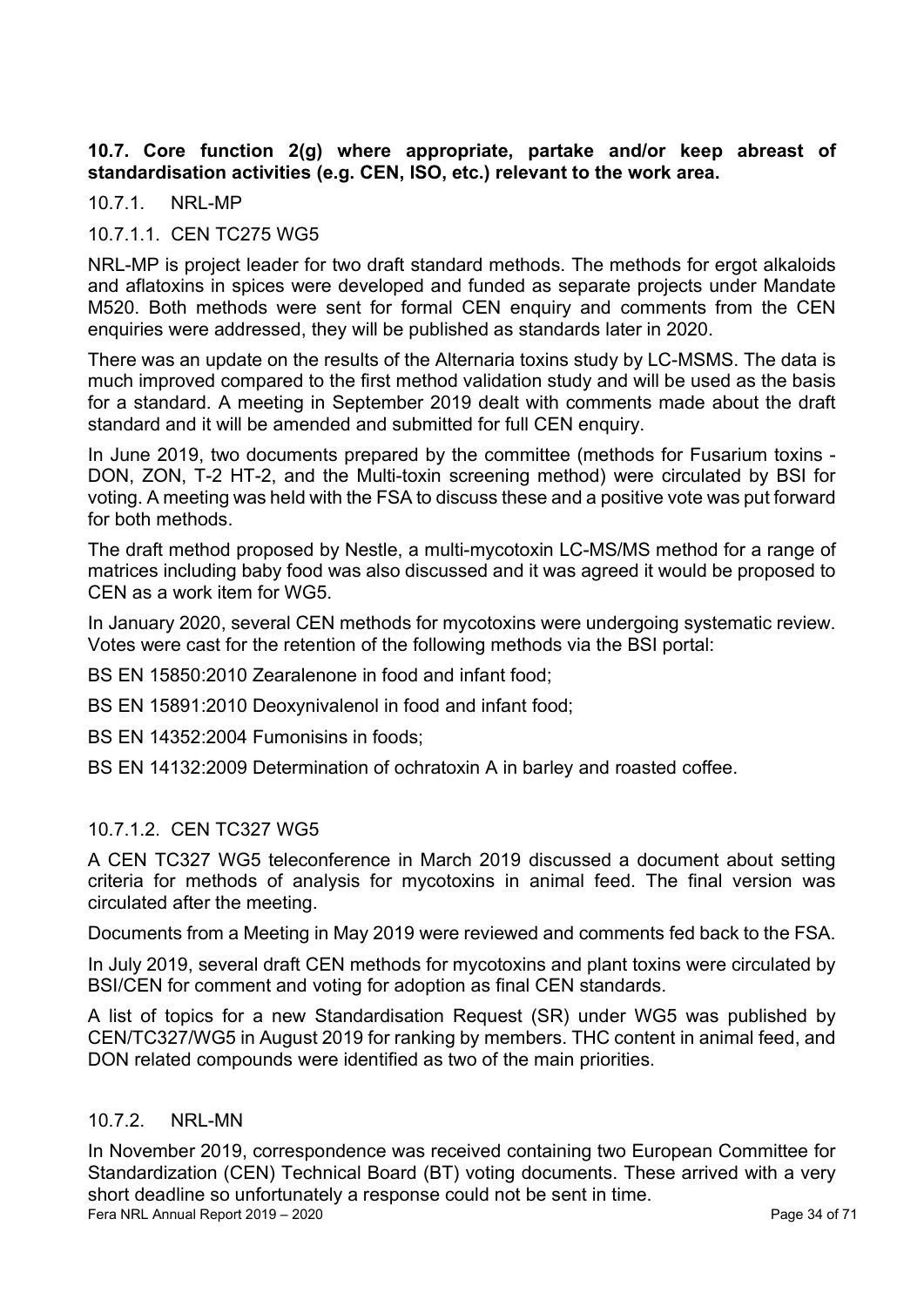### 11. Core function 3 - Production of standard operating procedures, codes of practice and guidance documents

#### 11.1. Core function 3(a) contributing to the development of standardised operating procedures, relevant codes of practice and guidance documents for use by OCLs and other relevant laboratories, as requested by the FSA.

The NRL continues to share appropriately, SOPs generated by Fera when requested by OCLs. Any new (non-confidential) SOPs, codes of practice and guidance obtained from the relevant EURL will be shared. Fera works closely with each respective EURL to contribute to these developments and to ensure that OCLs and other relevant laboratories are kept up to date.

#### 11.1.1. NRL-MP

#### 11.1.1.1. CEN TC275 WG5

NRL-MP attended several meetings of CENTC275 WG5 in person and via telecon during the year. The two methods (for ergot alkaloids in cereals and aflatoxins in spices) that had been developed under other projects were reviewed and amended during and after these meetings. Both methods were sent for formal CEN enquiry.

In June 2019, two documents prepared by the committee (methods for Fusarium toxins - DON, ZON, T-2 HT-2, and the Multi-toxin screening method) were circulated by BSI for voting. A meeting was held with the FSA to discuss these and a positive vote was put forward for both methods.

Several draft CEN methods for mycotoxins were circulated by BSI/CEN for comment and voting for adoption as final CEN standards in July 2019.

A method for Alternaria toxins by LC-MSMS was validated by an MVS organised by JRC-Geel. A telephone meeting was held on  $24<sup>th</sup>$  September 2019 to discuss the comments received from the National Standardisation Bodies. The comments were handled, the draft standard amended, and it will be submitted for full CEN enquiry.

In January 2020, several CEN methods for mycotoxins were undergoing systematic review. Votes were cast for the retention of the following methods via the BSI portal: BS EN 15850:2010 Zearalenone in food and infant food; BS EN 15891:2010 Deoxynivalenol in food and infant food; BS EN 14352:2004 Fumonisins in foods; BS EN 14132:2009 Determination of ochratoxin A in barley and roasted coffee.

#### 11.1.1.2. CEN TC327 WG5

As a member of CEN TC327 WG5, NRL-MP participated in meetings throughout the year. The document about setting criteria for methods of analysis for mycotoxins in animal feed was amended during meeting discussions. This document was published as Technical Specification CEN/TR 17421:2019.

In July 2019, several draft CEN methods for mycotoxins and plant toxins were circulated by BSI/CEN for comment and voting for adoption as final CEN standards. NRL-MP voted on these via the on-line portal in consultation with the FSA.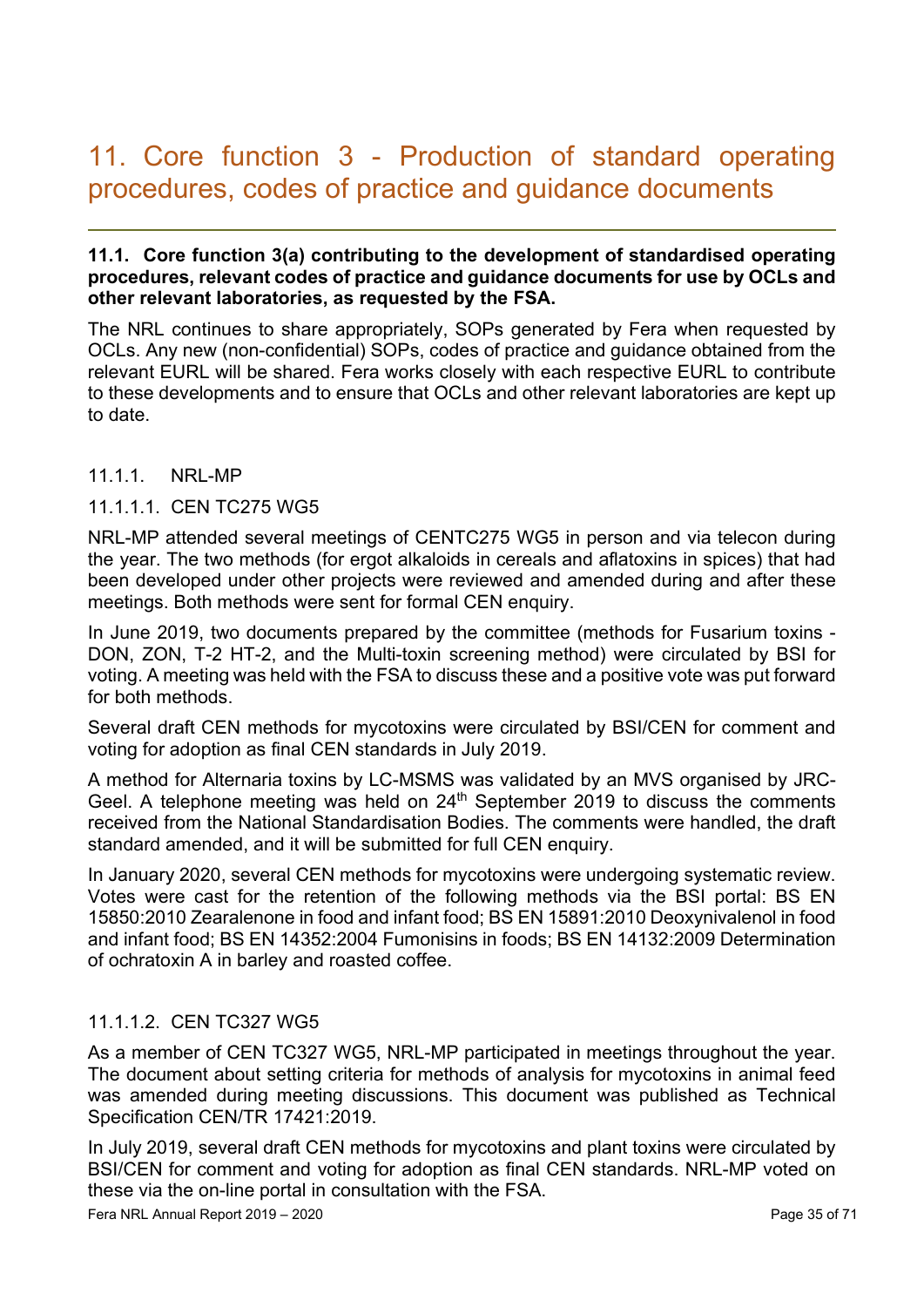To facilitate the prioritisation of the topics on the draft list for a new Standardisation Request (SR) (formerly called Mandate) on animal feeding stuffs, a list of proposed projects was circulated to WG5 members. NRL-MP sent a copy of this to the FSA and FSS asking for any feedback. WG5 Members were asked to rank the projects by high, medium and low priority. NRL-MP responded and expressed an interest in becoming project leader for some of the natural toxins items.

A telephone meeting was held on  $25<sup>th</sup>$  October 2019 to discuss the topics proposed for the new Standardisation Request due for submission to the Commission. The topics had been ranked using responses received from the Working Group members. The items ranked with the highest priorities for consideration by the TC327 were (for WG5) Item 13 Methods for evaluating mycotoxins binders; Item 14 THC in animal feed and Item 16 Mycotoxins extension of scope (conjugates and emerging toxins and emerging feed materials). These were presented at the TC 327 Plenary meeting on 14th November 2019 where representatives from EC, CEN-CENELEC Management Centre (CCMC) and all the WG convenors were present.

A new document classifying the proposed items and requesting more information about them was uploaded to the committee portal with a request for responses by 31<sup>st</sup> January 2020. A web meeting to discuss priorities for ranking new items for standardisation was held in February 2020 to prioritise which methods to include, THC content in animal feed, and DON related compounds were identified as two of the main priorities.

#### 11.1.2. NRL-MN

Documentation for the extension to scope under ISO17025 accreditation for a methyl mercury (MeHg) method of analysis has been prepared in consultation with Fera quality staff. UKAS advice was sought and documentation and data were assembled to present to UKAS for a desk-based extension to scope application. The next stage requires a practical demonstration of the procedure to be audited by the Fera quality team to facilitate a final revision of the method prior to submitting it to UKAS for assessment. The COVID-19 pandemic and restrictions, has resulted in the practical demonstration being put on hold for the foreseeable future.

This method has been identified for future roll out to OCLs via training and dissemination activities.

#### 11.1.3. NRL-POPs

11.1.3.1. Core Working Group (CWG): Brominated Flame Retardants (BFRs)

A CWG Meeting was held in September 2019 and the NRL-POPs attended.

Guidance document (v1.1) was received on the analytical parameters for the determination of organobromine contaminants in food and feed, in particular for PBDEs and HBCDDs in December 2019.

The technical report from the last BFR CWG meeting held in Wageningen in September 2019 and a proposed short list for emerging brominated contaminants was also received. The EURL-POPs technical meeting notes and the updated Analytical Recommendations from the CWG for BFRs were sent to the FSA.

Fera NRL Annual Report 2019 – 2020 **Page 36 of 71** An NRL-POPs Meeting Note and was forwarded to the FSA.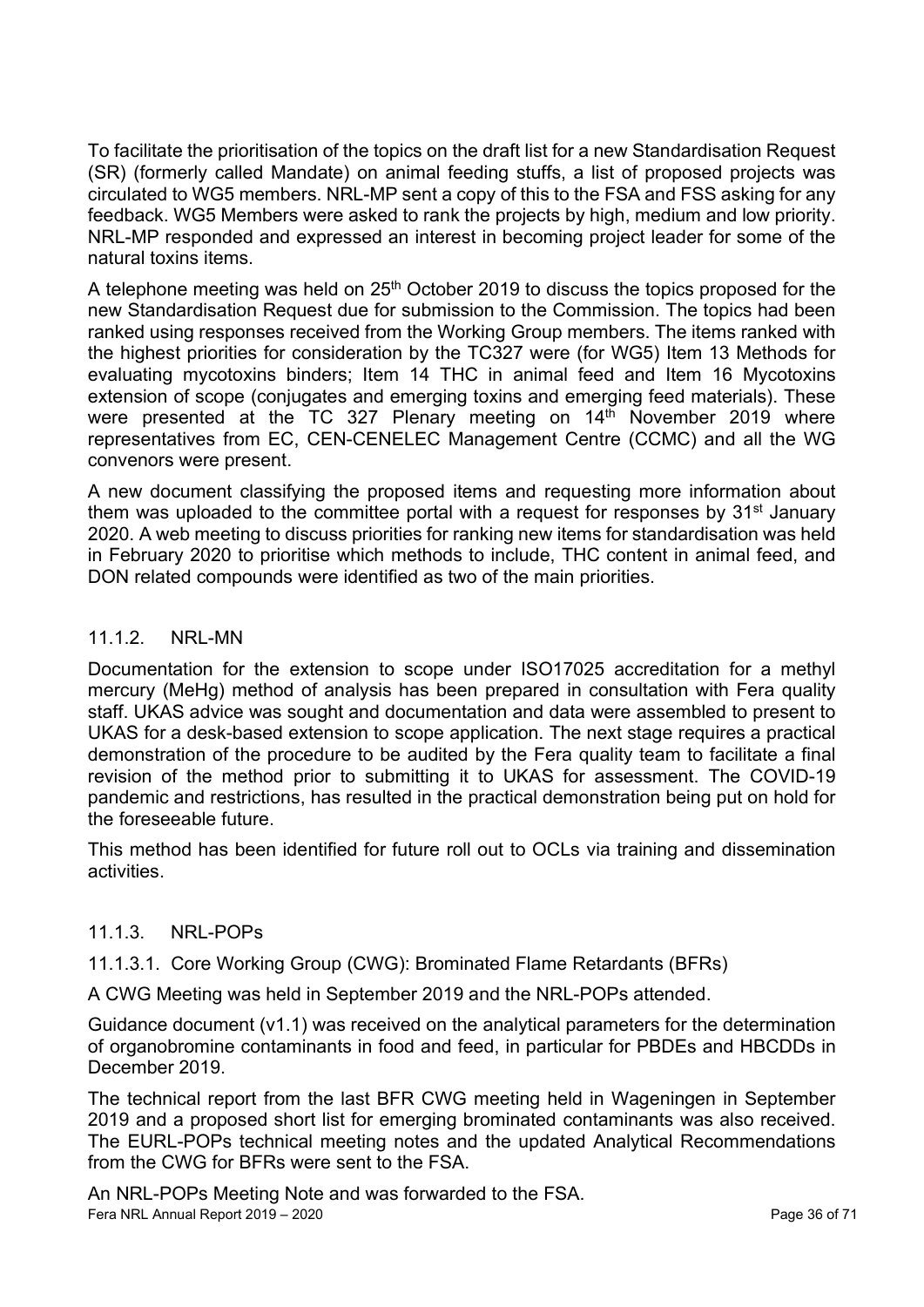#### 11.1.3.2. Core Working Group: PFAS

The NRL-POPs was represented at the meeting Orebro, Sweden on the 18<sup>th</sup> to 19<sup>th</sup> June 2019. Meeting Notes were sent to the FSA. The attachments also included an excerpt from the report (at that time not finalised) from the UNEP 4th Interlaboratory Assessment on Persistent Organic Pollutants (including PFAS). The draft technical report for the Meeting was received in August 2019 and forwarded to the FSA. In October, the EURL-POPs' technical report from the Core Working Group for PFAS was sent to the FSA. At the end of March 2020, the EURL-POPs sent a link to a publication "Trace level analyses of selected perfluoroalkyl acids in food" which was co-authored by one of the members of the PFAS working group (Heidelore Fiedler). The link was forwarded to the FSA on the same day.

#### 11.1.3.3. Core Working Group: Chlorinated Paraffins (CPs)

The NRL-POPs was represented at the CWG meeting for CPs on 25<sup>th</sup> September 2019 at Wageningen, Netherlands. The Meeting Notes from the Core Working Group for CPs were forwarded to the FSA. The Draft Report was received in December 2019 from the EURL-POPs and this was forwarded to the FSA. In January 2020 the FSA were sent the EURL-POPs technical meeting notes and in March 2020 the Technical Report was sent to the FSA.

11.1.3.4. EFSA Public Consultation on its draft scientific opinion on the risks to human health related to the presence of perfluoroalkyl substances in food

In February 2020, the European Food Safety Authority (EFSA) announced it had launched a Public Consultation<sup>(12)</sup> on its draft scientific opinion on the risks to human health related to the presence of perfluoroalkyl substances in food that it had published. This was emailed to the FSA to alert them to this release:

(https://www.efsa.europa.eu/en/consultations/call/public-consultation-draft-scientificopinion-risks-human-health).

The EURL-POPs also sent an email to inform the NRL-POPs of the announcement.

#### 11.1.3.5. Guidance document LOD/LOQ - draft of addendum

"Guidance document LOD/LOQ - draft of addendum" was received from the EURL-POPs on 17<sup>th</sup> May 2019 requesting feedback. This was forwarded to the FSA and feedback was received which was passed to the EURL-POPs by the deadline.

#### 11.1.3.6. Revised EFSA Opinion on Chlorinated Paraffins

On 10<sup>th</sup> March 2020 a notification was received from the EURL-POPs that EFSA had published a revised version of its Opinion on Chlorinated Paraffins. The FSA were informed.

Opinion: http://www.efsa.europa.eu/en/efsajournal/pub/5991 (13)

Technical report: http://www.efsa.europa.eu/en/supporting/pub/en-1815 (14)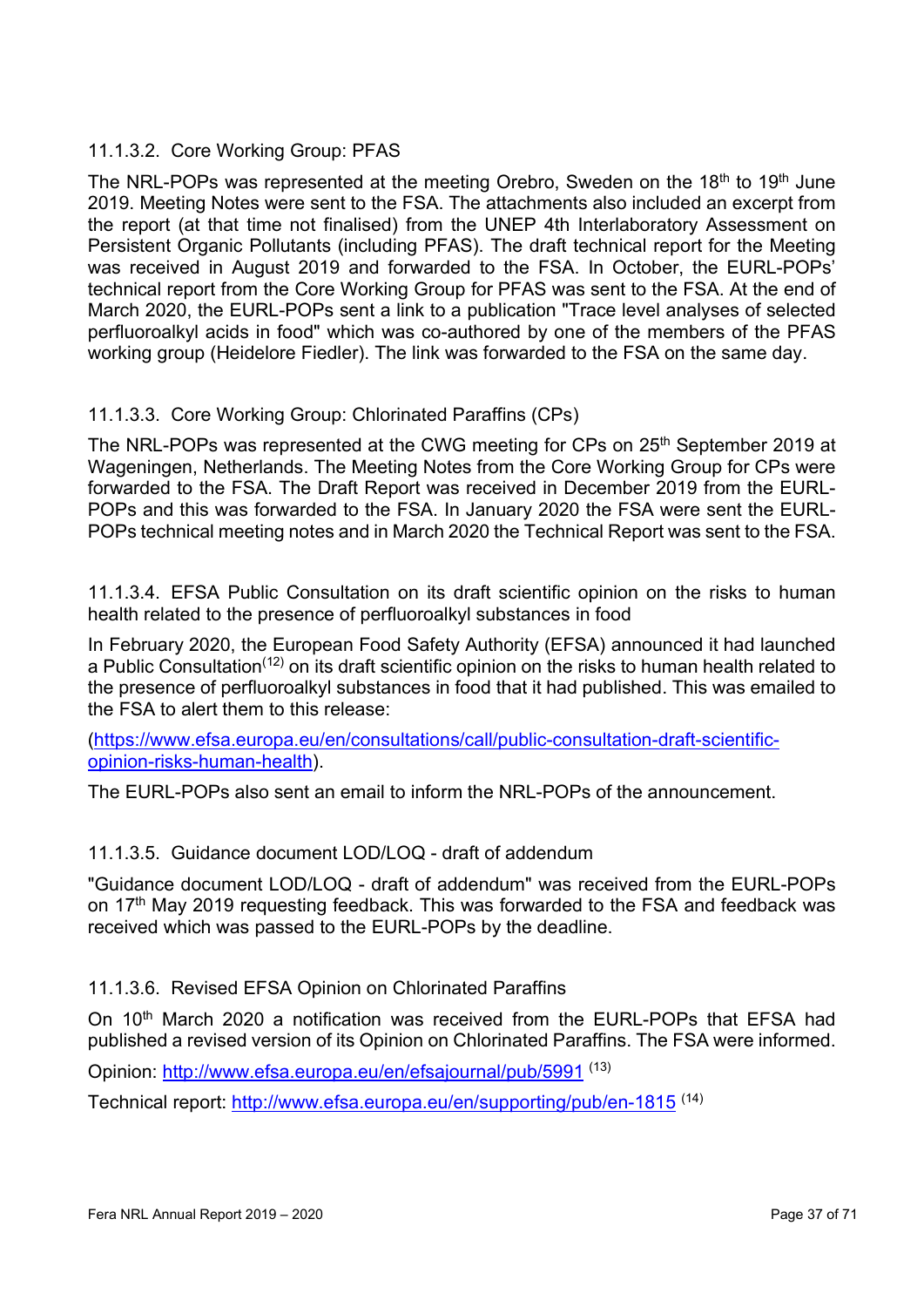#### 11.1.3.7. Publications

An email was received on 1<sup>st</sup> July 2019 from the EURL-POPs with two publications attached (which were co-authored by members of staff from Fera and from the FSA). The email was distributing the publications across the NRL network. They were both published in "Science of the Total Environment", and titled "Recently listed Stockholm convention POPs: Analytical methodology, occurrence in food and dietary exposure" (A.R. Fernandes, D. Mortimer, M. Rose, F. Smith, Z. Steel, S. Panton)<sup>(16)</sup> and "The potential of recycled materials used in agriculture to contaminate food through uptake by livestock" (A.R. Fernandes, I.R. Lake, A. Dowding, M. Rose, N.R. Jones, R. Petch, F. Smith, S. Panton)<sup>(17)</sup>. These were forwarded to the FSA.

#### 11.1.4. NRL-PC

- The EURL-PC issued the document "Determination of acrylamide in foods and drinks by GC-MS" in June 2019.
- The EURL-PC issued the document "Guidance document on the analyses of acrylamide in food including analyses in the low concentration range" in June 2019.
- The EURL-PC issued the document "Analysis of 2- and 3-MCPD esters, and glycidyl esters in oils/fats, infant formula, and baby food" in June 2019.

#### 11.1.5. NRL-FCM

#### 11.1.5.1. Kitchenware Test Conditions Guidelines

To ensure comparability of results the EURL-FCM, with support from a small number of NRLs (including the UK), developed "Guidelines on Testing Conditions for Articles In Contact With Foodstuffs (With A Focus on Kitchenware)" that were published in 2009. Fera participated in the task force set up to review these guidelines. OCLs were invited to comment on the consultation on the updated guidelines. OCLs were requested to reply directly to the EURL-FCM and copy any comments to the NRL-FCM. No responses/ comments were received. The updated guidance for plastics was published in "Testing conditions for kitchenware articles in contact with foodstuffs- Part 1: Plastics" in 2019:

https://ec.europa.eu/jrc/sites/jrcsh/files/beldi\_jrc116750\_jrc116750\_kitchenwareconditions.pdf

#### 11.1.5.2. Multi-analyte methods

A task force meeting was held at JRC-Ispra to discuss approaches to multi-analyte methods. NRL-FCM gave a presentation on the multi-analyte methods developed during FSA surveys on printing ink substances and on plastic monomer migration (the output of which was a multi-analyte headspace GC-MS method which was being progressed through CEN prior to the CEN activity ceasing). The strategy for multi-methods was discussed and both method and analyte type strategies were discussed and are being progressed. NRL-FCM will continue to be active in this task force as the Fera headspace GC-MS approach will be taken forward.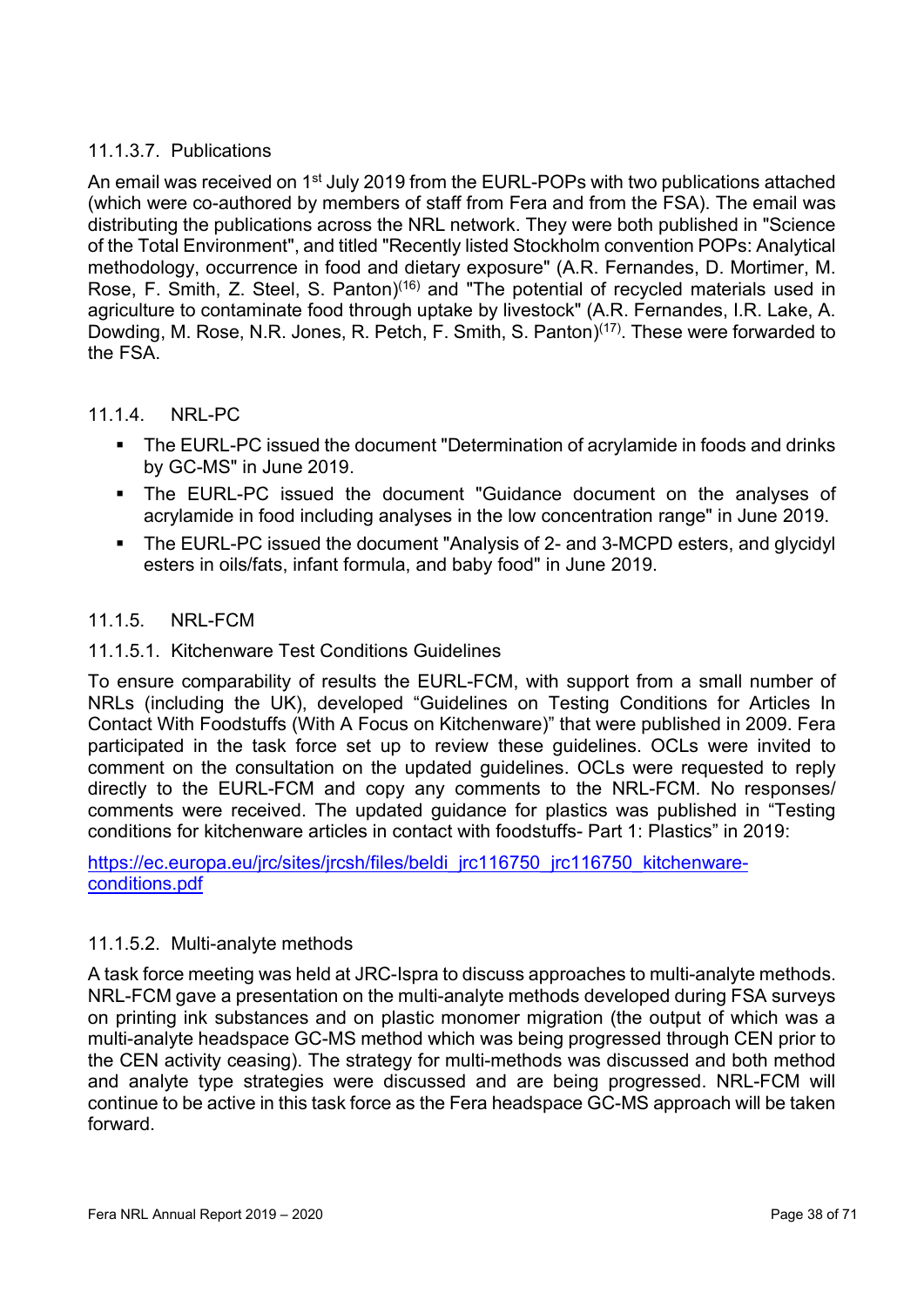#### 11.1.5.3. MOAH in infant formula

A roundtable Workshop on the determination of mineral oil aromatic hydrocarbons (MOAH) in infant formula was held in Brussels in December 2019. The aim of the event was to derive a consensus approach to the determination of MOAH in infant formula. Those involved in the testing of MOAH described the methodologies followed in their laboratories and a consensus approach was agreed.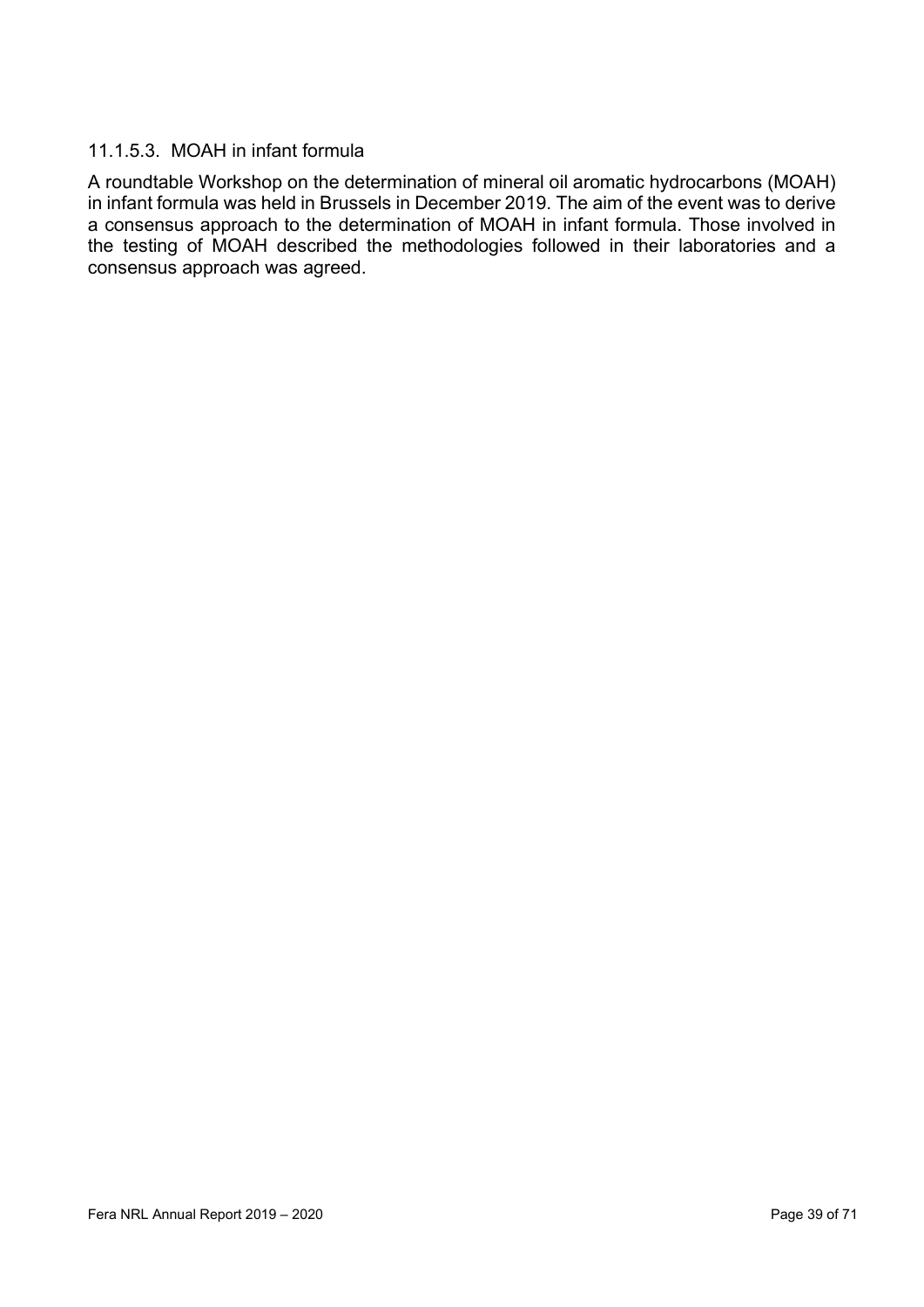### 12. Core function 4 - Compliance assessment via audits and ring trials

#### 12.1. Core function 4(a) ensuring consistency and quality of testing approaches applied by UK OCLs and other relevant laboratories, including advising on corrective action following adverse reports on OCLs from UKAS;

This is addressed by ensuring that OCLs are familiar with the best practices and methodology support is provided with any known difficulties in application explained. Training is offered to OCLs that have little experience in a method.

Performance of the OCLs in PTs is compiled and training offered in any areas for which performance is either questionable or unsatisfactory; root cause analysis outcomes and corrective measures are requested.

With the agreement of the FSA, Fera will continue to participate in the EURL organised interlaboratory comparison exercises and method development/ method evaluation/ method validation studies where permitted.

#### 12.2. Core function 4(b) planning proficiency tests for UK OCLs and other relevant laboratories as appropriate (taking into account the number of relevant laboratories), analysing and evaluating the outcome, informing the FSA and OCLs of the results and advising on further action;

Fera NRLs have supported OCL participation in EURL PTs historically and where a need has been identified, participation in other PTs has also been encouraged. Alternatively, where there has been insufficient OCL participants to run a bespoke NRL run PT, OCLs have been registered within a Fapas<sup>®</sup> PT round. By participating in PT rounds in this way the OCLs give their permission for their performance to be shared with the NRL. Participation has often involved the APA Training Committee and further activities of this type could be undertaken with the agreement of the FSA and where there was an identified need. The NRL follows up on OCL performance.

#### 12.2.1. NRL-MP

#### 12.2.1.1. EURLPT-MP03 Ergot alkaloids in cereals

An invitation to register was received in September 2019. The invitation was also open to OCLs, so it was forwarded inviting them to participate and stating the NRL would cover registration costs. One OCL showed interest but did not register, so no UK OCLs participated.

#### 12.2.2. NRL-MN

12.2.2.1. EURL-MN PT-2020-02: Cd, Pb, Ni, Al (optional) and Cu (optional) in cocoa powder

In 2018, the EURL-MN provided information that PTs would be for NRLs only but future rounds may be open to OCLs in certain cases. The EURL PT invitation for 'EURL-MN PT-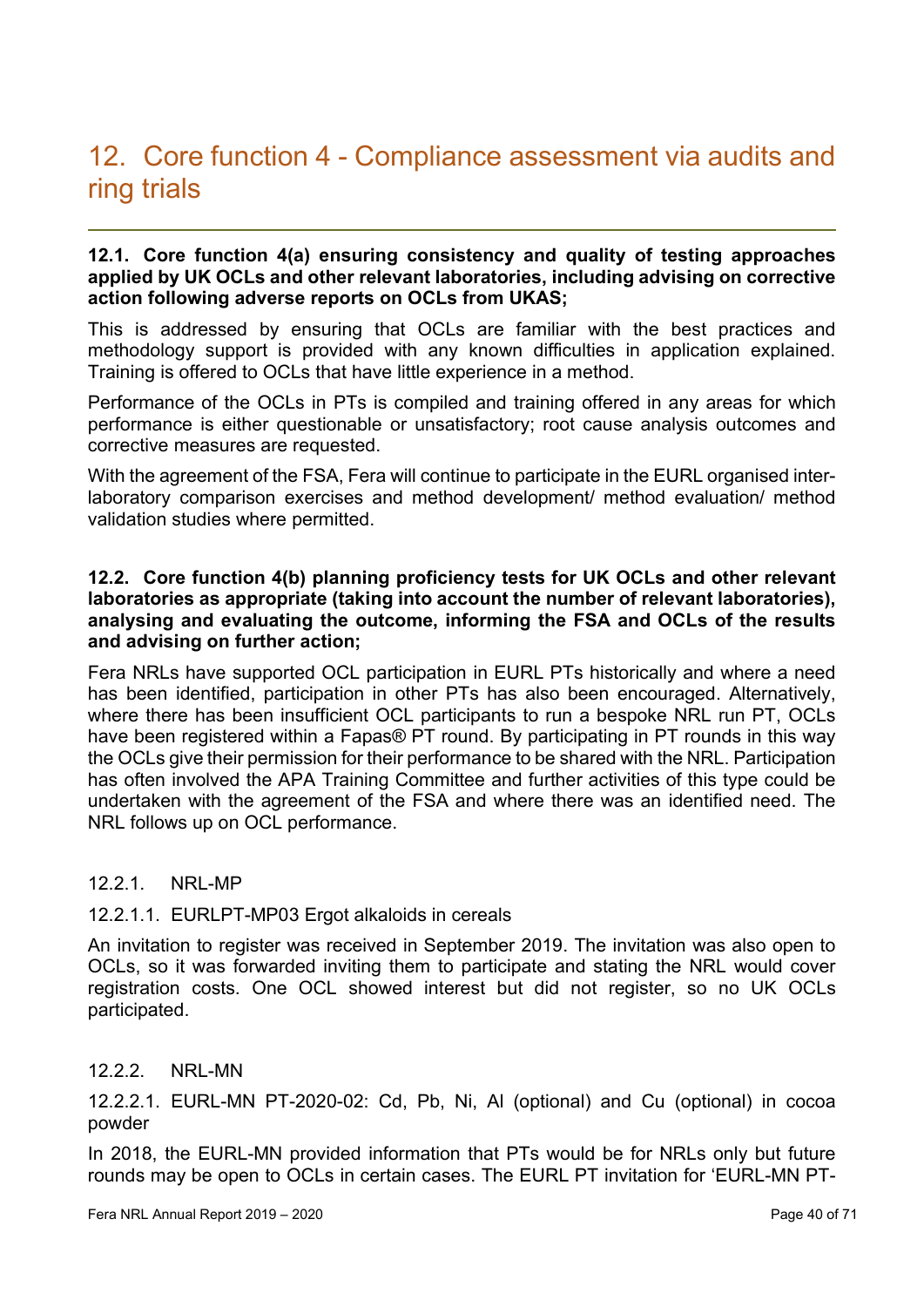2020-02: Cd, Pb, Ni, Al (optional) and Cu (optional) in cocoa powder' invited NRLs to participate as a duty under Regulation (EU) No  $2017/625$ <sup>(1)</sup>. The invitation did not invite OCLs to participate or mention a fee for their participation.

#### 12.2.3. NRL-POPs

12.2.3.1. EURL PT - PCDD/Fs, PCBs, BFRs, PFASs and CPs in Fish fillet 2020

In January 2020, the invitation to participate in the EURL PT on halogenated POPs in fish fillet was forwarded to UK OCLs. The invitation specified that laboratories would not be required to complete analysis for all analyte suites included in the PT if they registered. Only one OCL response was received by the deadline, and that was to decline the invitation.

#### 12.2.4. NRL-PC

12.2.4.1. EURL-PC PT-2020-04 for 3-MCPD esters and glycidyl esters in powder infant formula

Official Food Laboratories (OfL), which in the UK would be OCLs, were offered participation in this PT for a fee of €250. However, when offered participation in Fapas® PT 2654 last year, two OCLs registered but did not submit results due to (i) having methodology for a different analysis, free 3-MCPD and (ii) instrument problems. None of the OCLs are routinely analysing for these process contaminants.

#### 12.2.5. NRL-FCM

12.2.5.1. EURL-FCM-19/01 PT 'Determination of PBT cyclic oligomers in and migrated from food contact materials

Details were circulated to the OCLs for participation. No UK OCLs registered to participate.

#### 12.2.5.2. FCM-20/01 - 'Determination of MOSH/MOAH in paperboard and muesli.

An invitation to participate in this PT was received and extended to OCLs as requested in the invitation. No UK OCLs registered to participate. Only one response was received stating that they have no experience of this so would not be participating.

#### 12.3. Core function 4(c) coordinating the participation of UK OCLs and other relevant laboratories in international method validation studies and other initiatives, informing the FSA and OCLs of the results and advising on further action;

#### 12.3.1. NRL-MP

NRL-MP has participated in a number of method validation studies (MVS). The results of these studies are communicated to the OCLs at the annual NRL Network Meeting. Methods are supplied on request. OCLs would be invited to participate where there were sufficient places.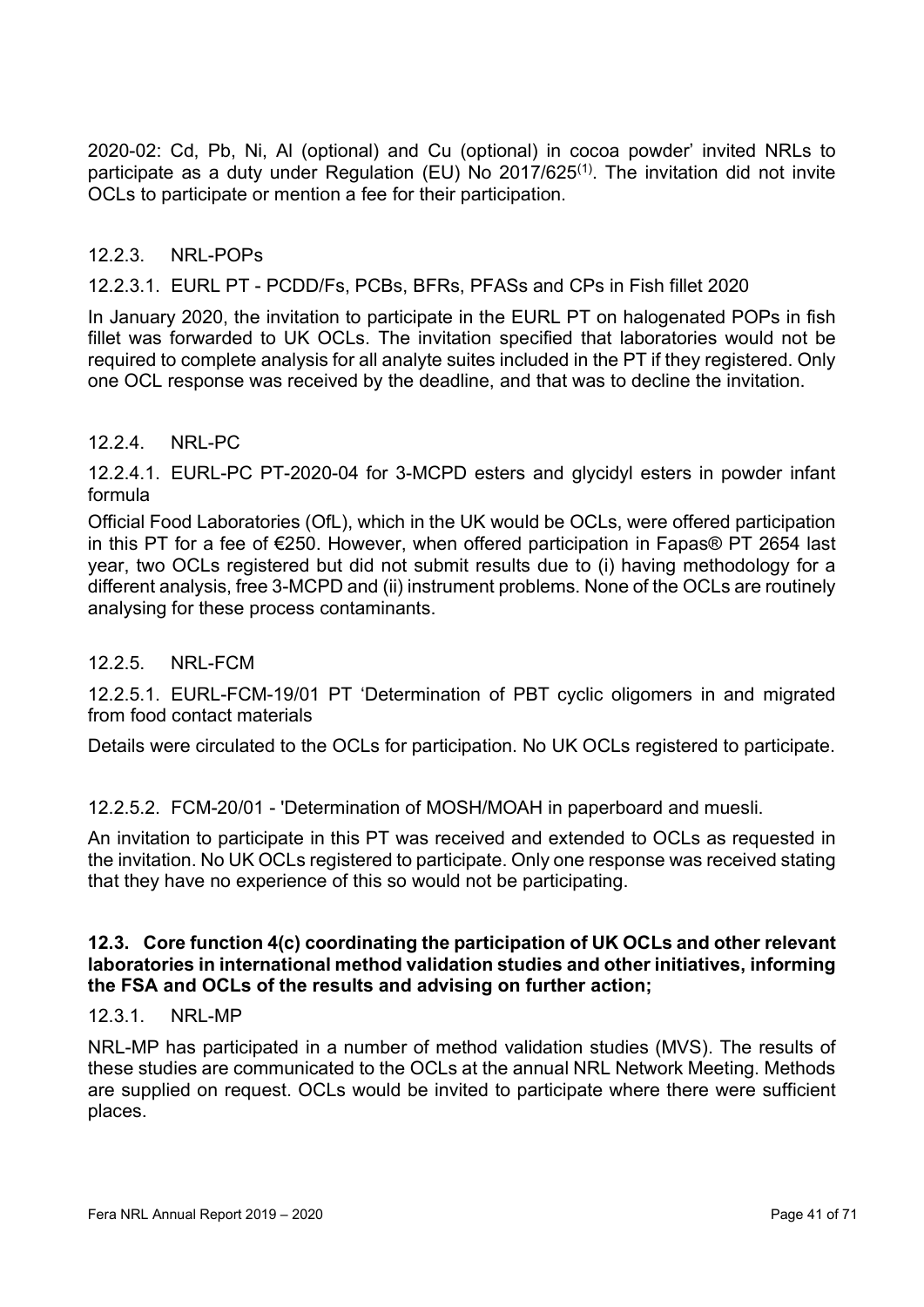#### 12.3.2. NRL-FCM

An invitation was received from the JRC to participate in a ring trial to support harmonisation of the method for determination of MOSH/MOAH in infant formula. Details were sent to the OCLs such that they could register to participate. No UK OCLs registered to participate. Only one response was received stating that they did not have the staff resources to be able to participate in this.

#### 12.4. Core function 4(d) where relevant, participating in proficiency tests and method validation studies organised by international organisations, informing the FSA of the results and implementing any corrective measures required;

Fera has participated in EURL organised ILCs/PTs per function annually plus additional schemes such as Fapas<sup>®</sup>. Fera has procedures to investigate and to rectify unsatisfactory performance in PT schemes as part of its ISO 17025 accreditation, these include 'root cause analysis' and improvement plans. Trend analysis of all z-scores to look for systematic bias or drift is also performed. Several of the EURLs also regularly carry out method validation studies and Fera participates where appropriate.

#### 12.4.1. NRL-MP

#### 12.4.1.1. EURL PT 2018 DON compounds

Draft results were received from the EURL on 29<sup>th</sup> April 2019. The report was available on the EURL-MP website. A copy was sent to the FSA.

All participants submitted results for DON, all except two laboratories, obtained satisfactory z-scores.

Acetyl DONs and DON-3G were reported by 44% and 32% of the participating laboratories respectively. NRL-MP reported results for all analytes. Satisfactory z-scores for DON were obtained by 96 - 98% of participants. For the other analytes satisfactory results were reported by between 20 - 42% of participants. Bearing in mind most participants were NRLs, this highlights the relatively poor coverage for analysis of compounds related to DON throughout Europe.

In March 2020, the EURLPT-MP01-Follow up report PT for DON and related compounds was received from the EURL-MP. This gave information about the laboratories that did not achieve satisfactory performance in the PT. The training EURLTR-MP05 has been offered as part of the remedial action for this PT. This report was sent to Fera for information only as NRL-MP was one of only five laboratories to achieve 100% satisfactory performance in this PT.

#### 12.4.1.2. EURL PT 2019 MP01 Pyrrolizidine alkaloids in food and feed matrices

Fera registered to participate in the EURL-MP PT for pyrrolizidine alkaloids in food and feed in April 2019. Test samples were received in May 2019 with a reporting deadline of  $24<sup>th</sup>$  June 2019. The EURL-MP supplied a link to an updated version of an SOP for determination of PAs in herbal products on their website (Library EURL MP Methods from 2018 / EURL-MP-Method 002 Pyrrolizidine alkaloids by LC-MSMS v2). This is an updated version of the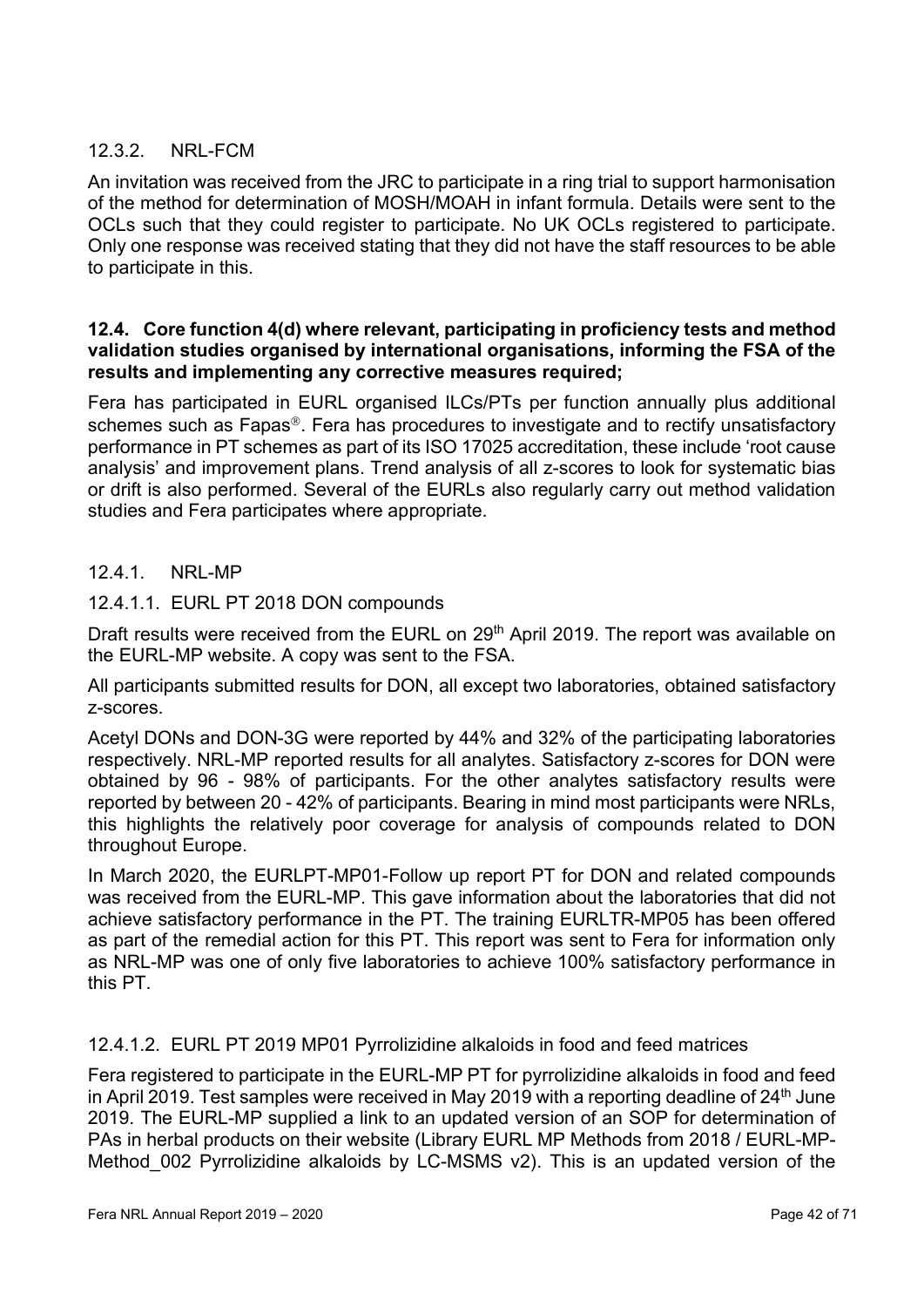method used during the training that Fera attended in November 2018. Eight further substances have been included in the SOP. Results for the PT were submitted in June 2019.

No feedback or preliminary results have been received for this PT.

#### 12.4.1.3. EURLPT-MP03 Ergot alkaloids in cereals

An invitation to register was received in September 2019 and NRL-MP registered. The invitation was also open to OCLs, so it was forwarded to the UK OCLs, although none registered. Samples were received on 15<sup>th</sup> October 2019. The deadline for reporting results was 25<sup>th</sup> November 2019 and results were submitted for this PT via the online portal.

12.4.1.4. Other PT: WFSR PT for Cyanogenic glycosides (hydrogen cyanide, HCN) in food and feed

An invitation to participate in a PT for hydrocyanic acid was received from WFSR (formerly RIKILT) PT scheme In September 2019. This is a commercial PT scheme, all NRL network laboratories were invited to participate. NRL-MP registered to participate.

Issues were encountered with steam distillation equipment which is an integral part of the method requiring further work. WFSR were informed of the delay.

#### 12.4.1.5. Method Validation Studies (MVS): MVS RIKILT Gossypol in animal feed

NRL-MP participated in this repeat MVS in 2018. The method is being developed as a Draft Standard with CEN TC327 WG5. Overall, the method has been successfully validated. The draft method document has been updated and submitted for CEN enquiry. The method is applicable to the range 69 to 5950 mg/kg in feed and cotton seed products. The lowest level tested in the validation study (17.4 mg/kg) did not give satisfactory repeatability and reproducibility values.

#### 12.4.1.6. MVS Alternaria

The results were presented at the CENTC275 WG5 meeting on 2nd April 2019. The report of the study was prepared. Overall the method performance was much improved compared to the initial study. NRL-MP had participated in the MVS in 2018.

#### 12.4.1.7. MVS (BfR) Pyrrolizidine alkaloids (PAs) in animal feed

Samples were received in December 2018. The deadline for reporting results was 1<sup>st</sup> March 2019; an extension was granted by the German Federal Institute for Risk Assessment (BfR). Analysis was complete for this study, which was in two parts. Method 1 - PAs by LC-MS/MS, data was completed, reviewed and reported. Method 2 - conversion of N-oxides to parent PAs, samples were run and data reviewed and reported. BfR had not completed data evaluation or reported to the CEN TC327 WG5 in October 2019 and there is no feedback on the method performance yet.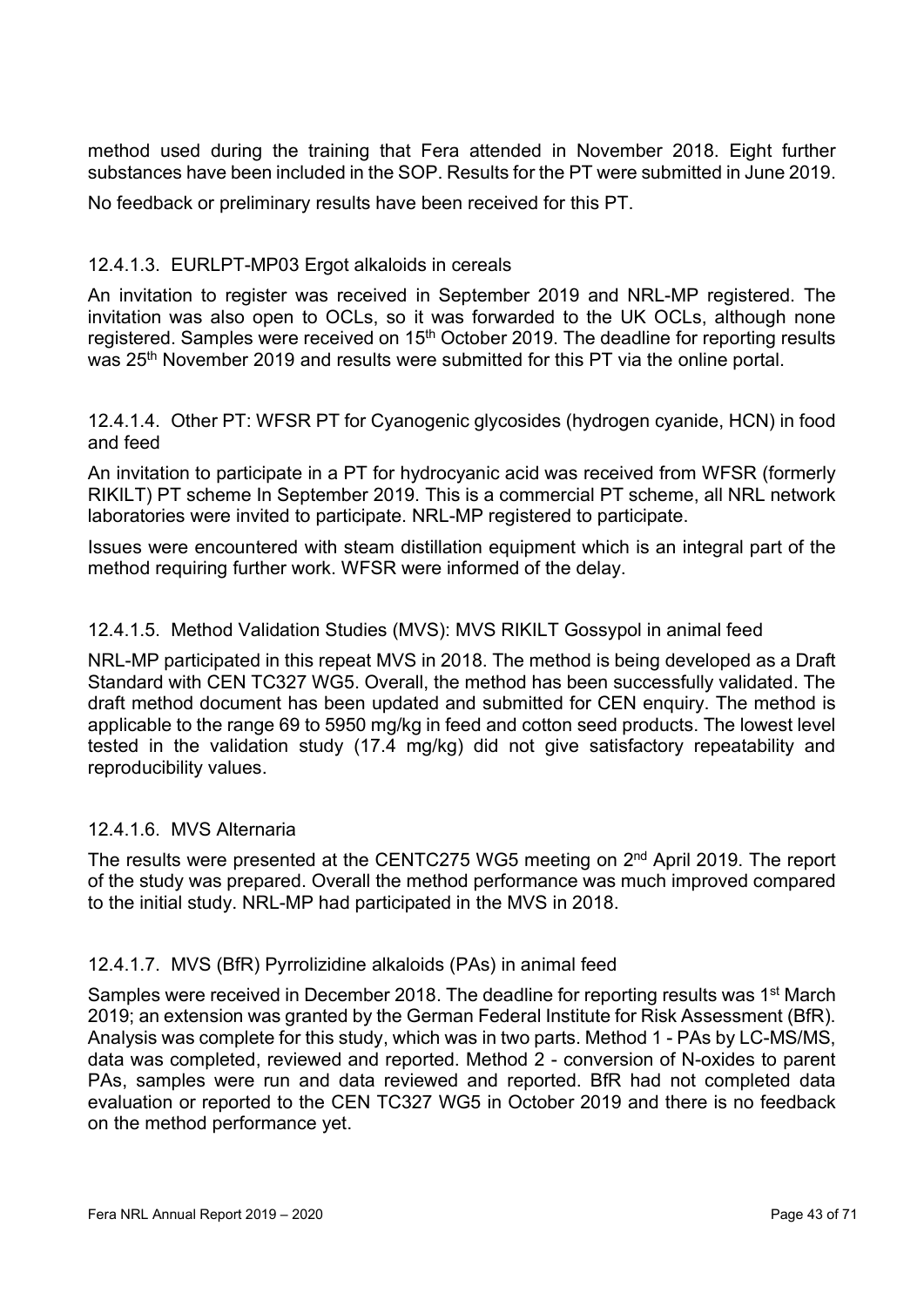#### 12.4.1.8. MVS Multi-toxin using IAC and LC-MS/MS (Nestle)

NRL-MP participated the MVS for multi-toxins organised by Nestle, via CEN TC275 WG5. Samples were received in June 2019. The deadline for results was 26<sup>th</sup> July 2019 but this was extended to the end of August due to European holidays. The method covered a range of matrices including infant food, cereals, nuts, dried fruit and spices. Results were submitted to the co-ordinator and the study results were returned in September 2019. Overall the MVS results were very good, with very low values obtained for the precision parameters. The method will be drafted as a CEN standard and submitted to CEN TC275 WG5 for official adoption as a work item so it can be developed as a full CEN standard. An Open Access paper describing the MVS and the results has been published in Toxins (a pdf version is available on request):

https://www.mdpi.com/2072-6651/11/11/658

#### 12.4.2. NRL-MN

12.4.2.1. EURL-MN PT-2019-01 As, iAs, Cd, Pb, Hg and I (optional) in seaweed meal

Registration to take part was completed in May 2019 and the sample was received. Results were reported in June and the preliminary report was received and forwarded to the FSA. The Final Report was received on 11<sup>th</sup> December 2019 and subsequently forwarded to the FSA.

#### 12.4.2.2. EURL-MN PT-2019-02 Cd, Pb and NO3 in vegetable based baby food

Registration took place in July 2019. In August 2019, the EURL announced sample dispatch. The NRL-MN emailed the EURL requesting clarification of how to report the results (per ml of the re-constituted material or per g of dry material). They replied advising that the data should be reported in mg/kg of dried material. Analysis was completed and the results were reported via the online portal. All work was completed within the specified deadline in September. The preliminary report was received in October 2019. NRL-MN performance was satisfactory. Due to large variation in the nitrate results reported, the evaluation of the data was still in progress and no preliminary nitrate data was reported at the time. The Final Report was received in December 2019 and subsequently emailed to the FSA.

#### 12.4.2.3. EURL-MN PT-2019-03 Cd, Pb, Hg, Cu and Ni in offal

The NRL-MN registered for the PT in May 2019 and the sample was received later that month. Results were submitted in June. The Preliminary Report was received in July and forwarded to the FSA. The Final Report arrived in December 2019 and this was sent to the FSA.

12.4.2.4. EURL-MN PT-2020-01, Fresh frozen fish for As, Cd, Pb, Hg and optional iAs, **MeHa** 

Registration opens on 15<sup>th</sup> June 2020 with a Registration deadline of  $6<sup>th</sup>$  July 2020. Samples are due to be shipped 24<sup>th</sup> August 2020 and results are to be submitted by 24<sup>th</sup> September 2020.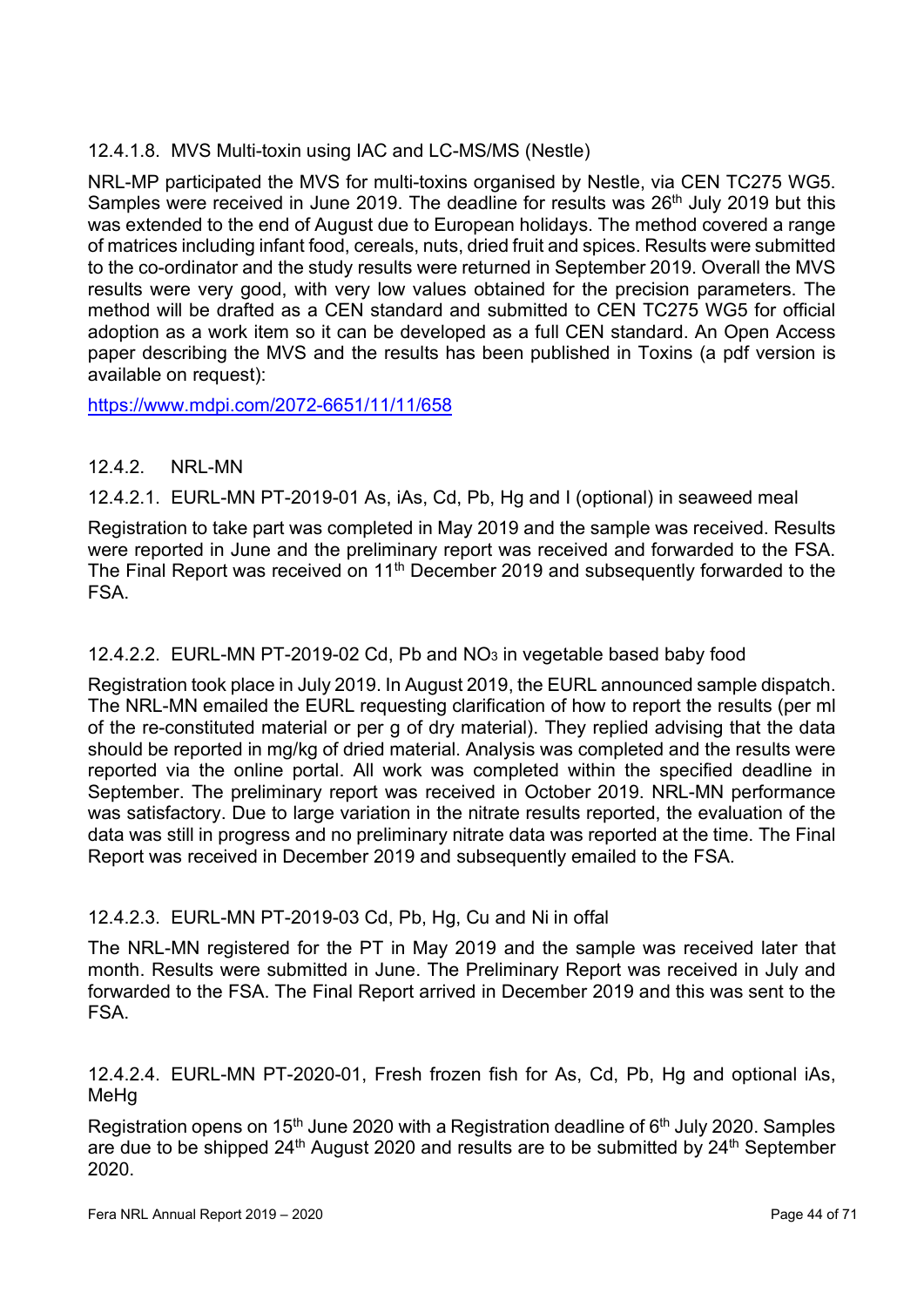12.4.2.5. EURL-MN PT-2020-02 Cocoa product for Cd, Pb, Ni, Al\*, Cu\*

(\*denotes analyte is optional)

In March 2020, the NRL-MN was notified of 'EURL-MN PT-2020-02, Cocoa product for Cd, Pb, Ni, Al<sup>\*</sup>, Cu<sup>\*</sup> (\*denotes analyte is optional). The Registration deadline is  $6<sup>th</sup>$  May 2020 with samples due to shipped  $2<sup>nd</sup>$  June 2020 and results to be submitted by  $2<sup>nd</sup>$  July 2020.

12.4.2.6. EURL-MN PT-2020-03, Fish meal feed for As, inorganic As, Cd, Pb, Hg, Methyl mercury\*, NO<sub>2</sub>- and NO<sub>3</sub>-\*

#### (\*denotes analyte is optional)

Notice of 'EURL-MN PT-2020-03, Fish meal feed for As, inorganic As, Cd, Pb, Hg, Methyl mercury\*, (nitrite and nitrate)  $NO<sub>2</sub>$ - and  $NO<sub>3</sub>$ <sup>-\*</sup> (\*denotes analyte is optional)' was received in February 2020. Registration has a deadline of  $6<sup>th</sup>$  July 2020 with samples due to be shipped on 24<sup>th</sup> August and the deadline for submission of results is 24<sup>th</sup> September 2020.

#### 12.4.3. NRL-POPs

#### 12.4.3.1. EURL PTs

12.4.3.1.1. EURL PT on Beef: Dioxins, PCBs, PBDEs and HBCDDs

The Certificate of (successful) participation for the PT from the second half of 2018 was received in May 2019.

#### 12.4.3.1.2. EURL PT Dioxins, PCBS, PBDEs and HBCDDs in Grass 2019

#### [EURL-PT-DPB\_1901-GR]

The extraction and analysis of this PT material was mostly performed before this reporting period, but the deadline for reporting fell within it. The NRL-POPs submitted results before the deadline and a preliminary report was received in April 2019. An invitation to complete a survey requesting feedback on the PT was completed and returned. The z-scores for individual congeners were mostly within acceptable range, but there was a general negative bias resulting in a poor z-score for the sum Toxic Equivalent (TEQ). The low bias in measurement was identified as an instrumentation fault, the cause of which could not be determined, but which could be rectified. Fera's standard operating procedures for all analyses using this type of instrumentation were modified to reduce the possibility of a similar issue occurring in the future. The FSA was kept informed. The final report (and revision) of the EURL PT was received in July and forwarded to the FSA. A certificate of participation was received in August 2019. Analysis of the sample was repeated after the fault had been rectified, and the results obtained were acceptable and would have returned z-scores within acceptable range.

### 12.4.3.1.3. EURL PT Determination of Perfluoroalkyl Substances in Wheat Flour 2019 [EURL-PT-PF\_1903-WF]

The extraction and analysis of this PT material was also mostly performed before this reporting period, but the deadline for reporting fell within it. The NRL-POPs submitted results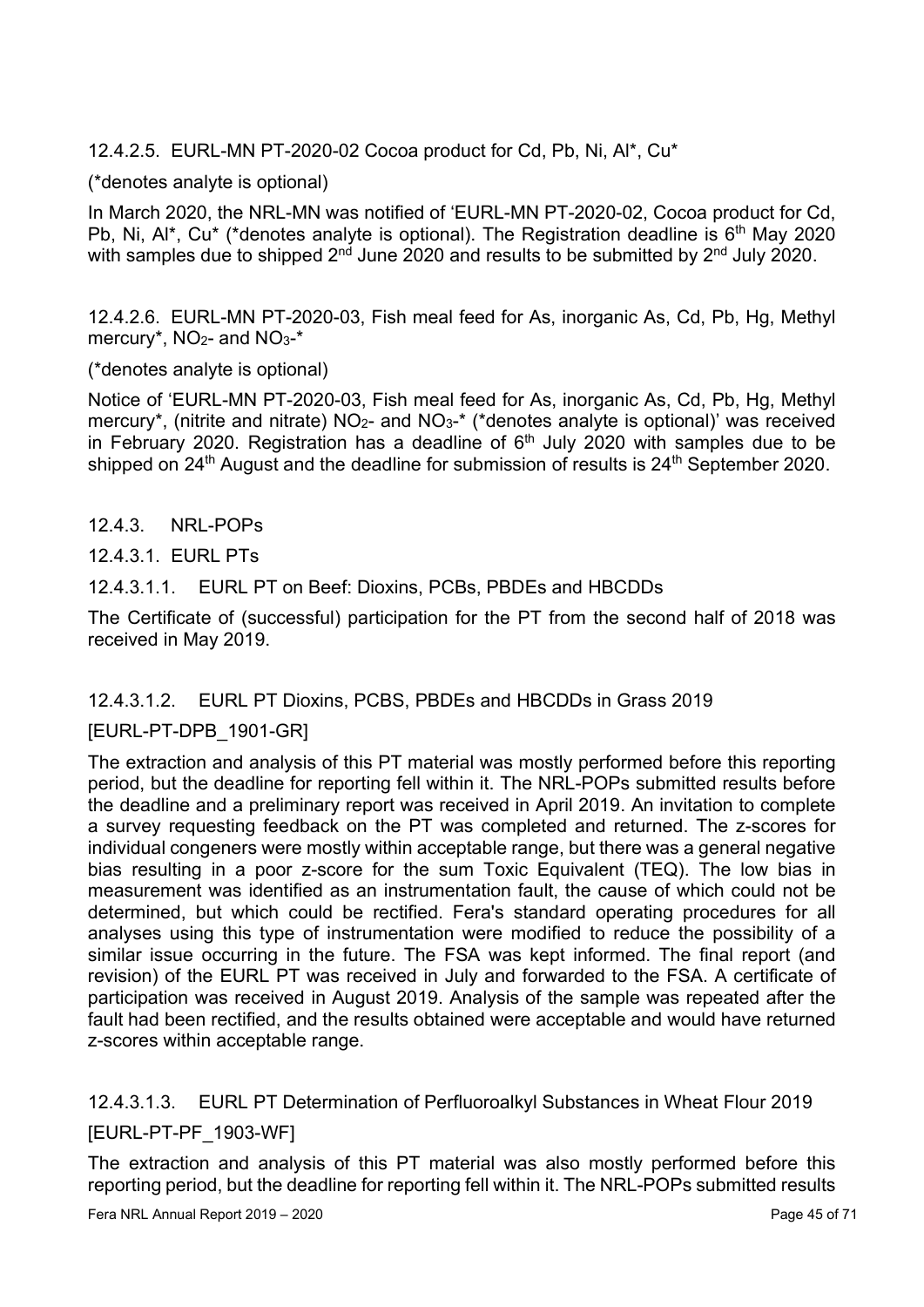for this PT before the deadline. The preliminary report was received in April 2019 and was forwarded to the FSA. As z-scores were not as expected, an investigation was instigated internally to look at the poor performance. Fresh analytical standards were ordered to assess stocks. The investigation tested many aspects of the procedure, and eventually it was determined that the problem was due to the analysis of this material being performed in a laboratory which was under negative pressure rather than in a laboratory under positive pressure (it is suspected that the routine floor cleaning, polishing and coating of the corridors immediately outside the laboratory were the cause of the contamination). A negative pressure laboratory has the advantage of keeping contaminants within the laboratory, but it can also draw in contaminants from outside (i.e. from the access corridor). When the samples for the PT were re-analysed in a positive pressure laboratory, the results were found to be in good agreement with the consensus values derived from the PT. The FSA was kept informed. The final report was received for this PT in September and subsequently forwarded to the FSA.

### 12.4.3.1.4. EURL PT PCDD/Fs, PCBs, PBDEs and HBCDDs in Egg yolk powder 2019 [EURL-PT-DPB\_1902-EY]

Registration to take part in the EURL-POPs proficiency test took place in July 2019. In September 2019, the instructions, sample and lab-code for the PT were received. The sample was extracted for dioxins/PCBs/PBDEs followed by HBCDDs. New report forms were sent to the NRL-POPs (and all other participants) due to a change of IT protocol at the EURL-POPs no longer allowing receipt of emails containing attachments with old MS Office formats. Analysis of the dioxins and PCBs in the test sample was completed and results submitted by the October deadline. The deadline for the submission of results for PBDEs and HBCDDs was in November 2019. Results were also submitted for the BFRs in November before the deadline.

A preliminary results report for the dioxin and PCB segment was received in November from the EURL-POPs and the preliminary report for the PBDEs and HBCDDs followed. Both reports were forwarded to the FSA. Performance was good and NRL-POPs received an invitation to participate in an anonymous online survey related to the PT. In March 2020, the final report for this PT was received and forwarded to the FSA. A Certificate of Participation was received.

#### 12.4.3.1.5. EURL PT - PCDD/Fs, PCBs, BFRs, PFASs and CPs in Fish fillet 2020

In December 2019, an announcement and registration deadline were received and the NRL-POPs registered to take part.

The NRL-POPs sent an email to the FSA on 19<sup>th</sup> December 2019 requesting guidance as to whether the NRL-POPs should register to participate in the next EURL PT on halogenated POPs and also whether the UK OCLs should also be invited to participate, given that the scheme would be performed after the EU Exit deadline of 31<sup>st</sup> January 2020. The FSA replied that the NRL should go ahead and register as normal.

Instructions were received from the EURL-POPs in February 2020 and an addendum to the instructions followed soon after specifically relating to the analysis of PFAS. The sample was received and receipt confirmed; a lab code was also received. In March 2020 NRL-POPs requested an extra aliquot of the test material as the amount sent was small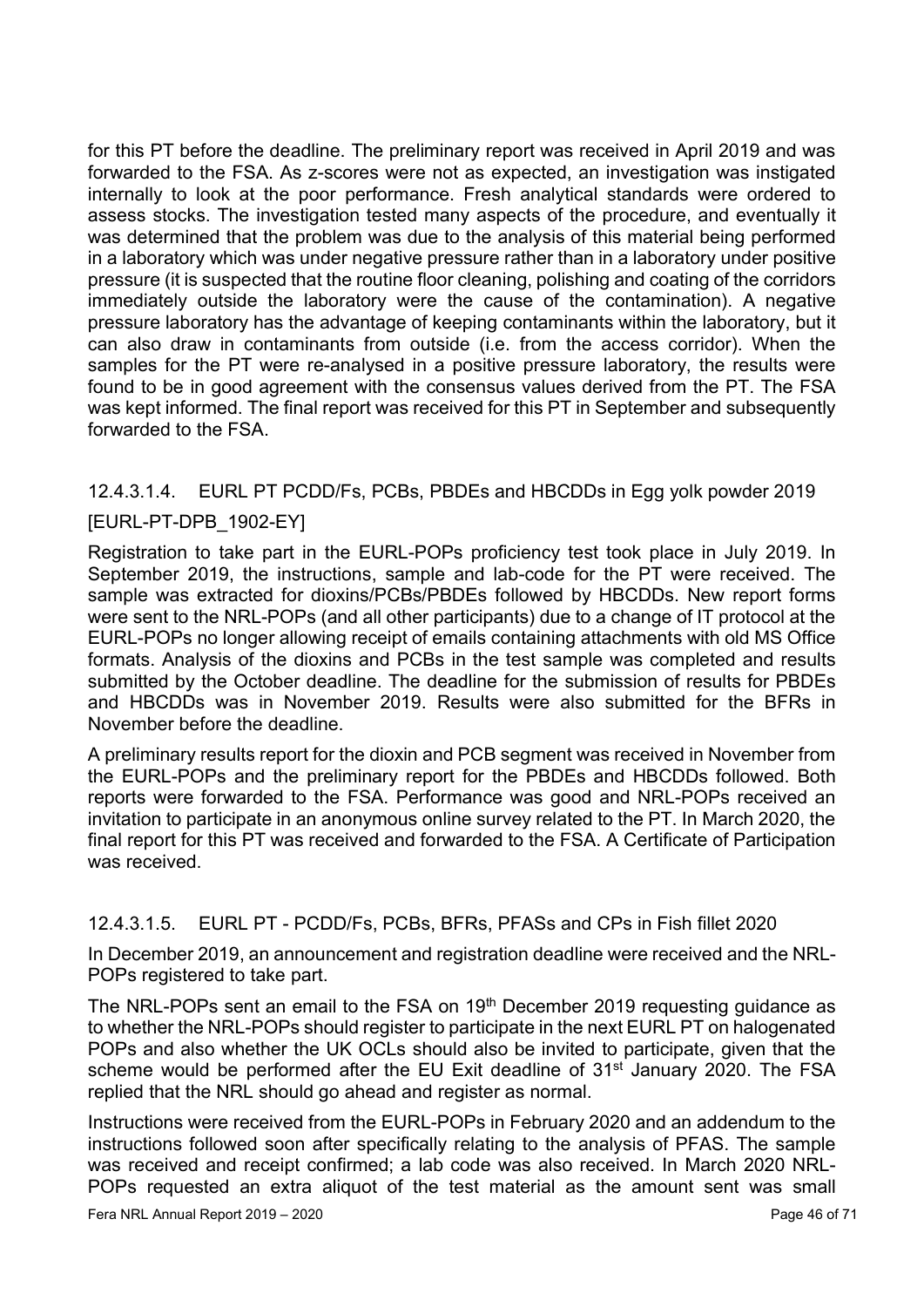considering the number of analyses required and the EURL-POPs confirmed that they would ship an extra aliquot.

On 20th March 2020 EURL-POPs notified NRLs that the PT deadline for the PCDD/Fs, PCBs, PBDEs, HBCDDs and PFAS would be extended for at least a month due to the COVID-19 situation, and that any further changes would be announced as soon as possible.

12.4.3.2. EURL Interlaboratory Comparison exercises (ILCs)

12.4.3.2.1. EURL Interlaboratory study on the determination of chlorinated paraffins (CPs) in lard

The Preliminary Report was received in April 2019 and forwarded to the FSA. The Final Report was received in June 2019.

12.4.3.2.2. Interlaboratory Comparisons (ILC) - CPs in Solvent Standard Test Solution and Pork Sausage Meat

An invitation was received from the EURL-POPs to take part in two interlaboratory studies on analysis of chlorinated paraffins (CPs) in (i) a test solution and (ii) in pork sausage matrix to be performed between September and November 2019. The NRL-POPs registered to take part.

The FSA was contacted in August 2019 regarding the invitation to take part in the ILC on chlorinated paraffins for which deadlines were beyond the then current target EU Exit deadline of 31st October 2019. Confirmation was received from the FSA to register for these studies as planned.

Instructions, lab-code and samples/solutions were received for this exercise in September 2019. Clarification was sought from the EURL-POPs as two aliquots of pork sausage were received; the EURL-POPs confirmed they were one sample and could be blended together. An incorrect link to the report forms was highlighted to the EURL-POPs and resolved.

In October 2019, trial experiments to assess fractionation of SCCP from MCCP were performed. Fractionation was inconsistent with previous years and possibly due to a change of reagent specifications (unavoidable circumstances). Initial attempts to fractionate an unknown mix of short and medium chain CPs in a standard solution were unsuccessful. A general extension for the second part of the ILC (which includes extraction from pork sausage material) was agreed for all laboratories with the EURL-POPs into December 2019 as there had been some import difficulties for some countries.

In November 2019, results of the measurements of the Known Chlorinated Paraffin mix and the Unknown Chloroparaffin mix sent by the EURL-POPs were submitted, although fractionation experiments were unsuccessful. Preliminary indications are that Fera NRL-POPs successfully determined the total concentration of chlorinated paraffins (short chained and medium chained) and were one of the most accurate laboratories of those that submitted results. The second part of the ILC (analysis of sausage meat) was extended into December 2019. Experiments to try and improve the fractionation to separate the SCCPs and MCCPs continued.

A preliminary report was received for the ILC on CPs in solvent standard mixes in January 2020 and feedback was requested. Some of NRL-POPs' results were mistakenly omitted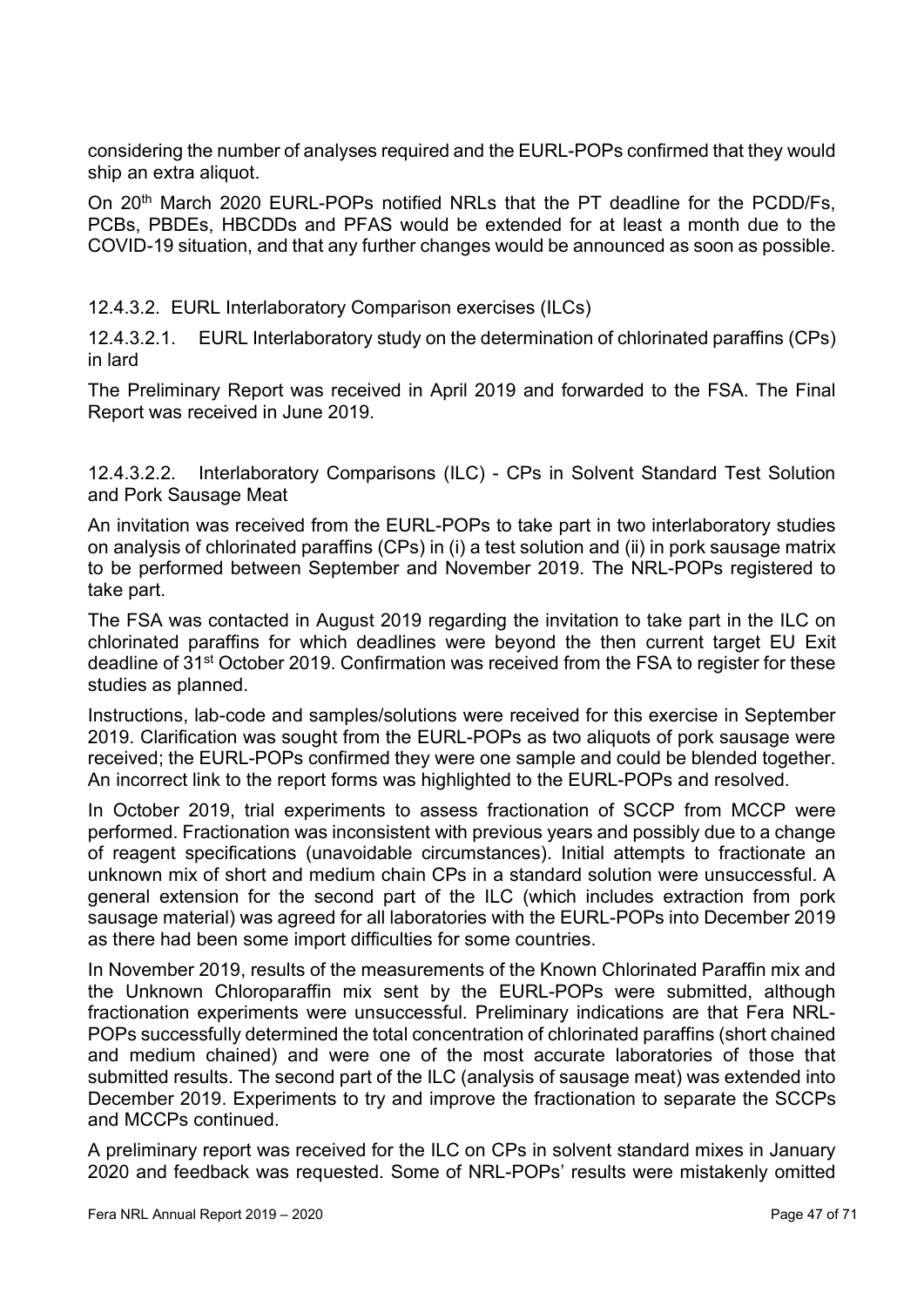from the report by the organisers; they will be included in the final report. The report was forwarded to the FSA.

Results were submitted for the EURL-POPs ILC on CPs in sausage meat in December 2019. The report for determination of CPs in pork sausage meat was to follow, although it was not expected to contain any z-scores as there was no consensus.

In March 2020, the final report for the study of chlorinated paraffins in a standard solution was received and the preliminary report for the analysis of chlorinated paraffins in pork sausage. The reports were forwarded to the FSA.

#### 12.4.3.3. Other PTs

12.4.3.3.1. 2019 NIPH Interlaboratory Comparison exercise for halogenated POPs (including PFAS)

In April 2019, results were submitted for the PBDEs, HBCDDs and PFAS before the deadline. Due to technical instrument problems (the preliminary results from the EURL-POPs PT on grass had been received shortly before the deadline for this PT), Fera requested a short extension to the deadline for the dioxins analysis, which was granted. Unfortunately, the technical issue was not resolved to meet the extended deadline although the issue has since been resolved. The z-scores for PBDEs and HBCDDs were acceptable, but unfortunately the PFAS analysis had been measured concurrently with the EURL PT for wheat flour, and so returned unacceptable results. Again, once the cause of the poor zscores had been determined, Fera re-analysed the sample and achieved results that were in good agreement with the consensus values.

A link was received via email in August 2019 to the Draft Report for the  $20<sup>th</sup>$  round of the Interlaboratory Comparison on POPs in Food which Fera took part in earlier in 2019. This was forwarded to the FSA.

#### 12.4.3.3.2. 2020 NIPH POPs In Food

This is the 21<sup>st</sup> Round of the Interlaboratory Comparison of POPs in Food, organized by the Section of Environmental Exposure and Epidemiology at the Norwegian Institute of Public Health (NIPH), Oslo, Norway. An invitation to participate in this PT was received in January 2020. A correction to the pricing (the currency originally stated euros, when it should have been in Norwegian krone) was received. A completed registration form was sent to the organisers in February 2020 and confirmation of registration was received. In March 2020, an email about test sample shipping was received but when the sample did not arrive the organisers were emailed; samples were eventually received. The receipt form was returned with a request for an extension to cover the delay. The laboratory code for this PT was received with an informal notification that the deadline would be extended due to COVID-19 which was followed by official notification that the deadline would be extended until the 1<sup>st</sup> July 2020 (the original deadline had been 1<sup>st</sup> May 2020).

#### 12.4.3.3.3. IL2018-POP - UNEP Stockholm Convention GMP context

Fera NRL Annual Report 2019 – 2020 Page 48 of 71 Results for the 4<sup>th</sup> Round of Interlaboratory assessment of POPs were received in May 2019. As with other concurrent PTs, some z-scores for Fera were poor. We believe the reason for the poor z-scores was the same (technical instrument issues for dioxins and positive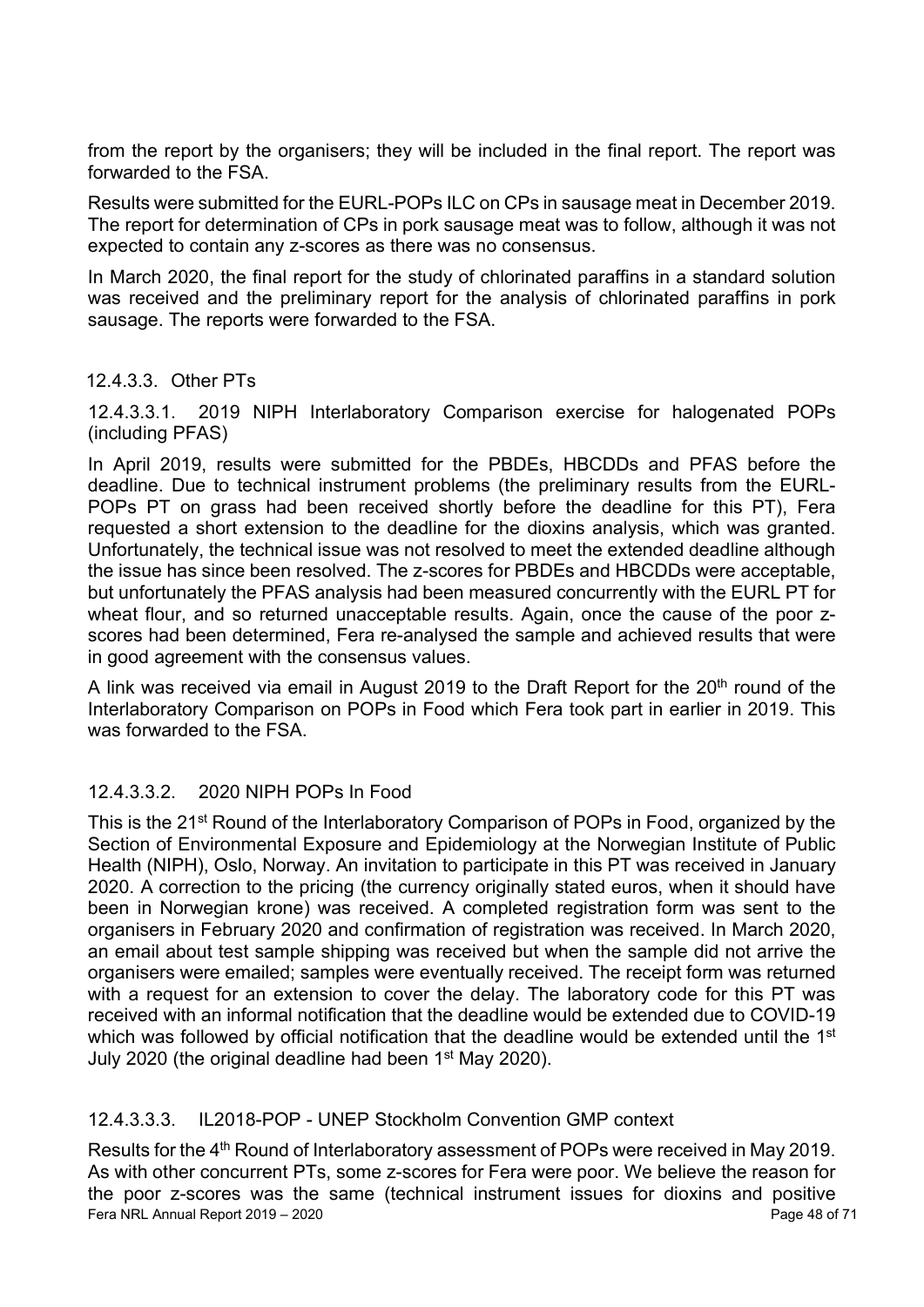pressure laboratory usage for PFAS), however, for the analysis of human milk an incorrect assumption was made over the fat content concerning wet weight and dried weight (as is normal for most samples) due to the small amount of sample received. As a consequence, procedures were reviewed. Appendix 2 and 3 of the PT report were received and sent to the FSA in June 2019 followed by the results section of the report received.

For Information: Following the technical instrument issues for dioxins and implementation of corrective measures, two Fapas PT® schemes were participated in during the year; Fapas® is an externally assessed PT scheme. Each PT was for one test material with the first of these falling between the first and second EURL PTs and had a closing date of 8<sup>th</sup> August 2019. The second PT was later in the year with a deadline of  $5<sup>th</sup>$  December 2019. Participation results in the two Fapas® rounds were acceptable. This also demonstrates that the problem was resolved and that the corrective measures were effective.

#### 12.4.4. NRL-PC

#### 12.4.4.1. EURL-PC PT-2019-02 PAH in food supplements

The NRL-PC registered for 'EURL-PC PT-2019-02 PAH in food supplements' in April 2019. Results were submitted in June 2019. The preliminary results were received in July with a request for comments by August; a copy of the preliminary report was emailed to the FSA. The final results were received in October 2019 and a copy was sent to the FSA.

12.4.4.2. EURL-PC PT-2019-03 Acrylamide in coffee and EURL-PC PT-2019-03 Furan, 2-methylfuran and 3-methylfuran in coffee

In April 2019 the NRL-PC was notified by the EURL that 'EURL PT 2019 Furans and acrylamide in coffee' would open for registration in May 2019. When registering, this was a combination of two PTs: 'EURL-PC PT-2019-03 Acrylamide in coffee' and 'EURL-PC PT-2019-03 Furan, 2-methylfuran and 3-methylfuran in coffee'. Samples were received and results were submitted by the deadline in June 2019. The final report was received in February 2020 and this was forwarded to the FSA.

#### 12.4.4.3. EURL-PC PT-2020-04 3-MCPD and glycidyl esters in powder infant formula

In February 2020, an announcement was received from the EURL for 'EURL-PC PT-2020- 04 3-MCPD and glycidyl esters in powder infant formula'. OCLs were also invited to participate for a fee. In March 2020, an email was received from the EURL-PC with an official letter, more information and dates affecting EURL-PC PT-2020-04. Due to the COVID-19 crisis, the dates for EURL-PC PT-2020-04 were changed. The deadline for registration is now 29th April 2020, with samples due to be sent to participants in May. The deadline for results is 30<sup>th</sup> July 2020 with the Final Report (tentative) due at the end of October 2020. The EURL-PC will follow the situation in Europe and might have to postpone the proficiency test further.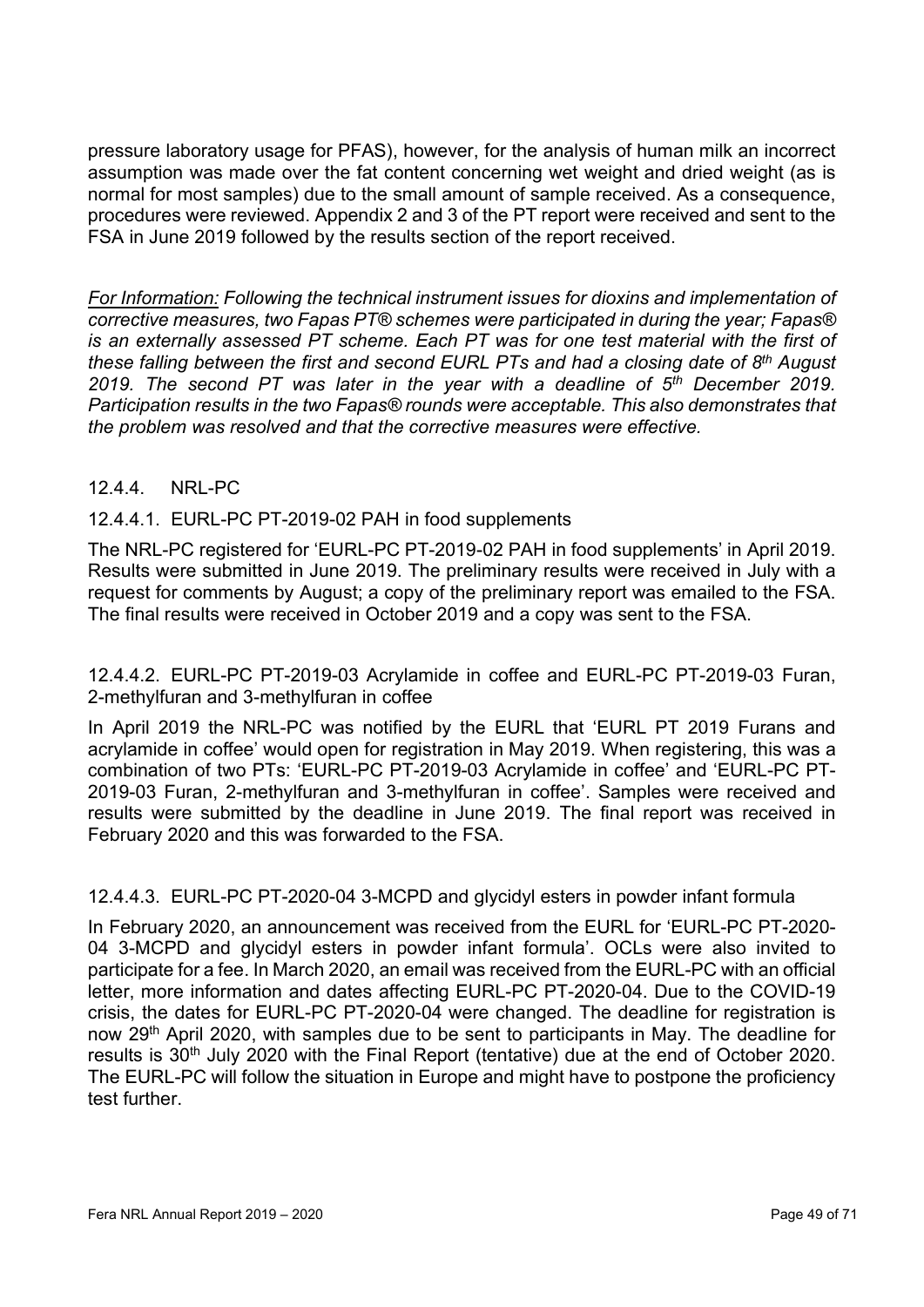#### 12.4.4.4. EURL-PC PT-2020-05 Furans and acrylamide in baby food

In March 2020, an email was received from the EURL-PC with an official letter, more information and dates affecting 'EURL-PC PT-2020-05 Furans and acrylamide in baby food'. Due to the COVID-19 crisis, EURL-PC PT-2020-05 was postponed; a later date will be determined.

#### 12.4.5. NRL-FCM

Two Inter-Laboratory Comparison (ILC) exercises were scheduled by the EURL-FCM for completion in 2019. They were:

- EURL-FCM-19/01 PT 'Determination of PBT cyclic oligomers in and migrated from food contact materials'
- EURL-FCM-19/02 PT 'Determination of phthalates in food simulant A solution'

12.4.5.1. EURL-FCM-19/01 PT 'Determination of PBT cyclic oligomers in and migrated from food contact materials

NRL-FCM registered to participate in this proficiency test. Samples were received and the analysis started but results were not submitted due to technical issues and insufficient sample to repeat the study.

Many laboratories reported issues and the report summary states:

"The extraction and migration experiments indicate that further studies are needed before one could demonstrate the ability of NRLs in monitoring PBT oligomers in the frame of Commission Regulation (EU) No 10/2011."

The NRL-FCM has requested that the EURL keeps them updated on any follow up activity they might have planned to overcome the unsatisfactory performance of many of the participating laboratories.

The final report can be found at:

https://ec.europa.eu/jrc/sites/jrcsh/files/tsochatzis\_jrc118572\_jrc118572\_fcm\_19-01report\_final.pdf

A copy (as received following the October 2019 Plenary Meeting) was also forwarded to the FSA.

The findings were published in Food Packaging and Shelf-life in 2020:

https://www.sciencedirect.com/science/article/pii/S2214289419304867?via%3Dihub

12.4.5.2. EURL-FCM-19/02 PT Determination of phthalates in food simulant A solution

Fera was not invited to participate in this proficiency test as at the time it was expected that the UK would leave the EU.

The final report states:

"The overall performance of the participants (63% satisfactory performance) may indicate that some improvements are needed in the determination of this substance in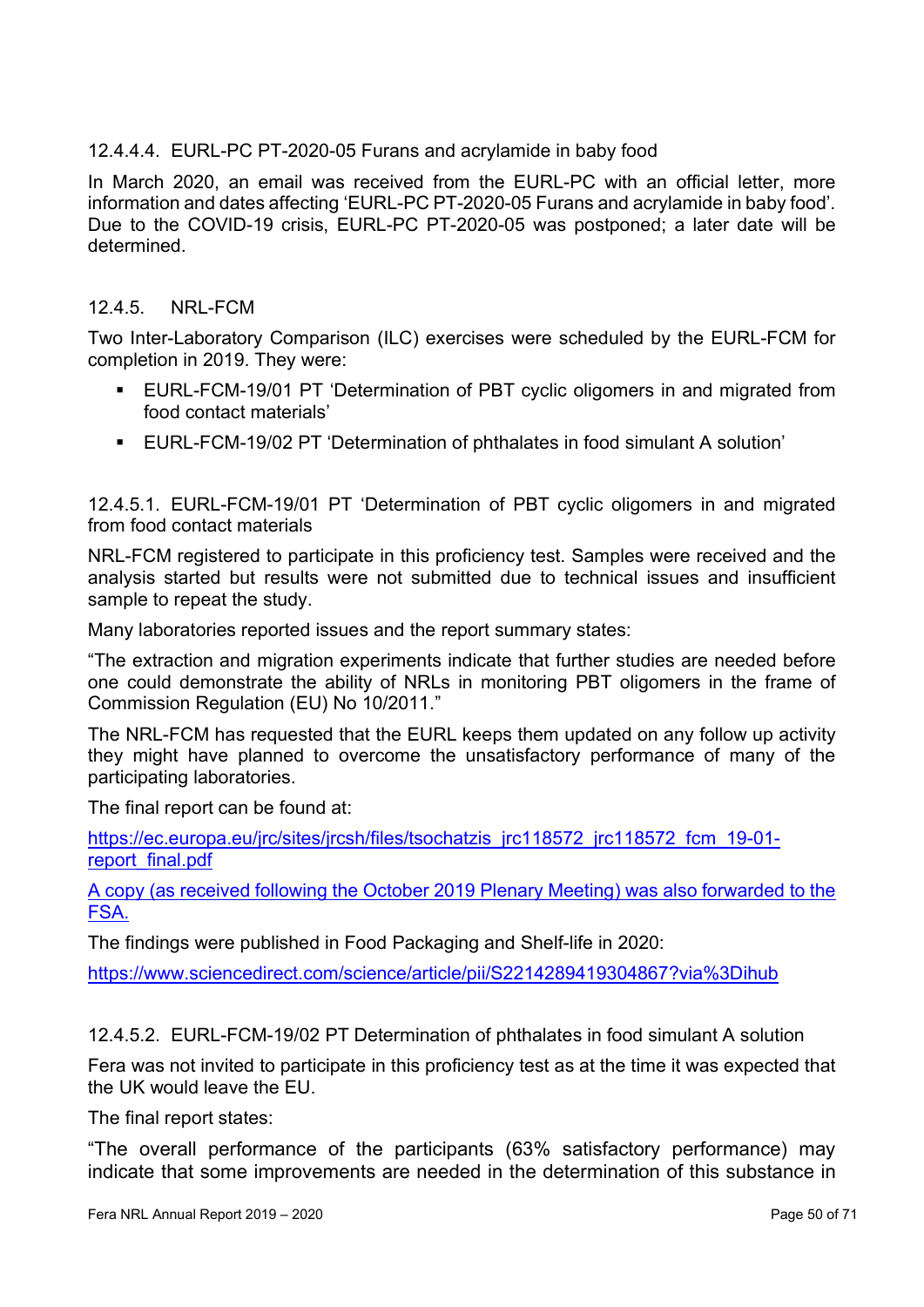order to demonstrate the measurement capability of NRLs in monitoring the selected phthalate in the frame of Regulation (EC) 10/2011."

The NRL-FCM has requested that the EURL keeps them updated on any follow up activity they might have planned to overcome the unsatisfactory performance of 37% of the participating laboratories.

The final report can be found at:

https://ec.europa.eu/jrc/sites/jrcsh/files/cordeiro\_jrc118487\_jrc118487\_-\_fcm\_19-02 report r.pdf

A copy (as received following the October 2019 Plenary Meeting) was also forwarded to the FSA.

12.4.5.3. FCM-20/01 - Determination of MOSH/MOAH in paperboard and muesli

The NRL-FCM has not registered to participate as NRL-FCM does not have this capability.

12.4.5.4. FCM-20/02 - Determination of the mass fractions of i) Cd and Pb migrated from ceramics and of ii) As, Cd, Cr, Pb, Eu, La, Gd, Hg and Tb in food simulant B solution

NRL-FCM has registered to participate in this. Test materials were due to be dispatched 30<sup>th</sup> to 31<sup>st</sup> March 2020 (with a reporting deadline of  $17<sup>th</sup>$  May), but this has been postponed due to COVID-19. Data reporting would fall outside the timeframe of this Annual Report.

#### 12.4.5.5. Planning for 2021 ILC's

The EURL-FCM asked all NRLs to provide comments on the ILCs/PTs proposed for 2021. These included:

(a) Migration of primary aromatic amines (PAAs) from coloured paper into cold water extract; aim to check performance at proposed limit of 0.002 mg/kg for each individual PAA.

(b) Migration of all metals (Ba, Co, Cu, Fe, Li, Mn, Zn, Ni, Al, lanthanides, etc.) from plastics into 3 % acetic acid.

(c) Migration of BPA, other bisphenols and cyclo-badge from coatings into food simulant and determination in food, both in the range of 0.010 and 0.050 mg/kg.

(d) Migration of BPA, BPF and BPS from paperboard into food simulant E.

(e) Migration of DEHA, benzophenone and phenol,2,2-methylenebis[6-(1,1-dimethylethyl)- 4-ethyl from paperboard into food simulant E.

(f) Overall migration from plastics containers using test media iso-octane and 95% ethanol

(g) Follow up phthalates: migration.

(h) Migration of formaldehyde and melamine from "bamboo" product into acetic acid.

(i) Migration from PLA: lactic acid and oleamide (+ others: lactide, propanoic acid ethyl esters, alcohols).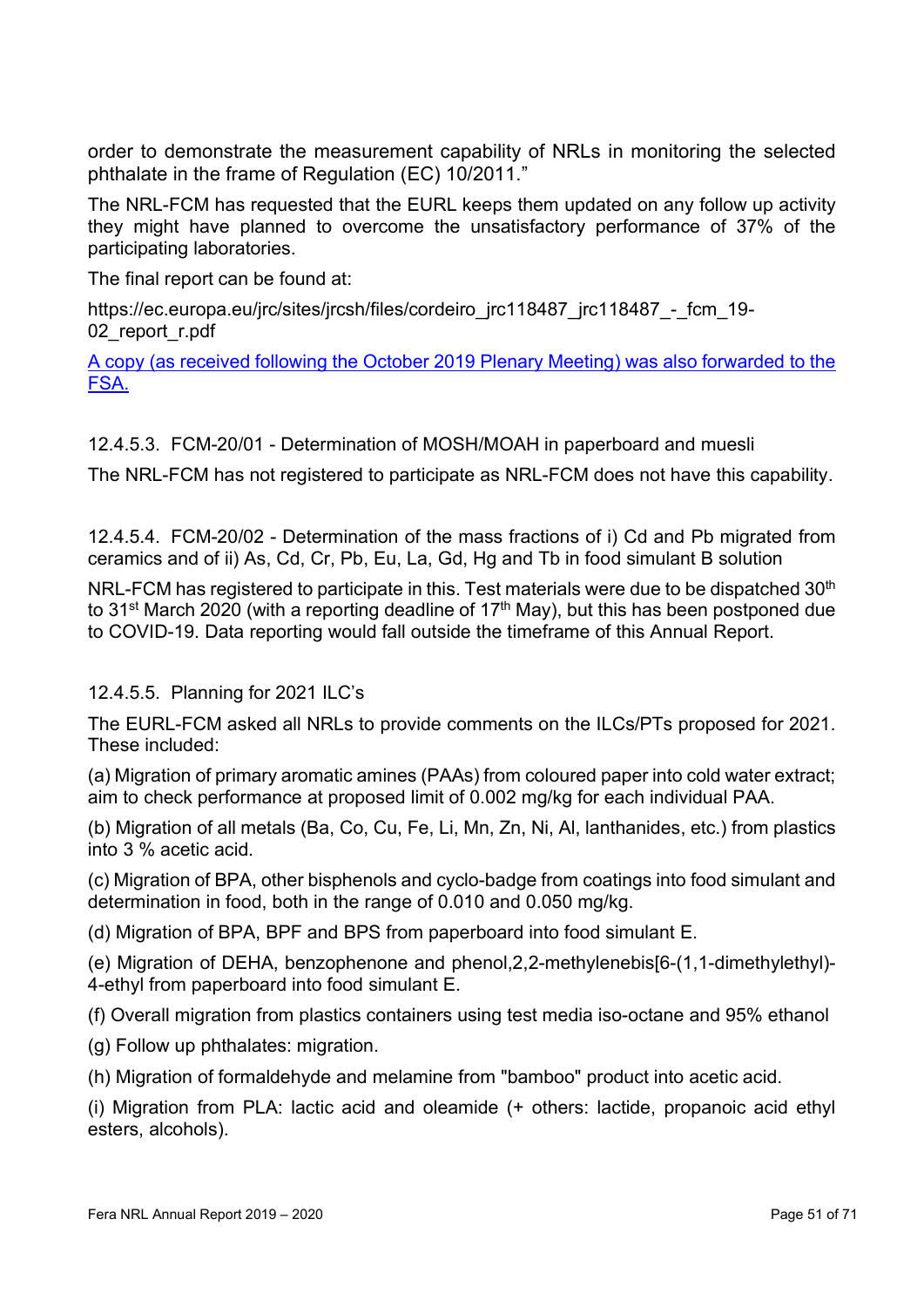NRL-FCM responded to the EURL-FCM regarding preferences for 2021 PT rounds stating that methods that increased the scope of the capability of the NRLs would be preferred however given that the UK would not be in the EU in 2021, comment was not required.

#### 12.4.5.6. Microplastics proficiency test

A request was received from the JRC (not the EURL-FCM) for laboratories to participate in proficiency tests on specific microplastics in drinking and bottled water and polyethylene in sediments. NRL-FCM did not register to participate as we do not have this capability.

12.4.5.7. Printing Inks Working Group 'MCA PEER 001 study' - Ultra high performance liquid chromatography and gas chromatographic method for the determination of photoinitiators and plasticisers in simulants and dry foods.

NRL-FCM participated in the peer review/ practical assessment of this methodology. Samples were received, analysed and results submitted via the European Directorate for the Quality of Medicines (EDQM) on-line Active Collaboration Tool (ACT) platform. The report of this study has not yet been received.

#### 12.4.5.8. MOSH/MOAH in Infant Formula

An invitation was received from the JRC to participate in a ring trial round to support harmonisation of the method for determination of MOSH/MOAH in infant formula. NRL-FCM did not register to participate as we do not have this capability but details were sent to the OCLs such that they could register to participate.

#### 12.5. Core function 4(e) co-ordinating training exercises to promote best laboratory practice in respect of analysis.

Training is on offer to be carried out on request, either at Fera or in the individual OCL laboratories. Training at Fera allows many OCLs to be trained at the same time giving economies of scale and the opportunity for interaction.

- Training for sampling officers was discussed with an OCL in April 2019 during a visit, and they were willing to support this training and provide a venue for a regional training course if needed.
- A second OCL offered to host a regional training course for sampling officers, this was postponed due to COVID-19.
- Four FSA colleagues from the imported foods team and FSA Wales attended the Sampling Training Course on 22<sup>nd</sup> to 23rd October 2019 at Fera, York as observers.
- An open invitation for training and visits was re-iterated to the OCLs at the NRL Network Meeting in June 2019.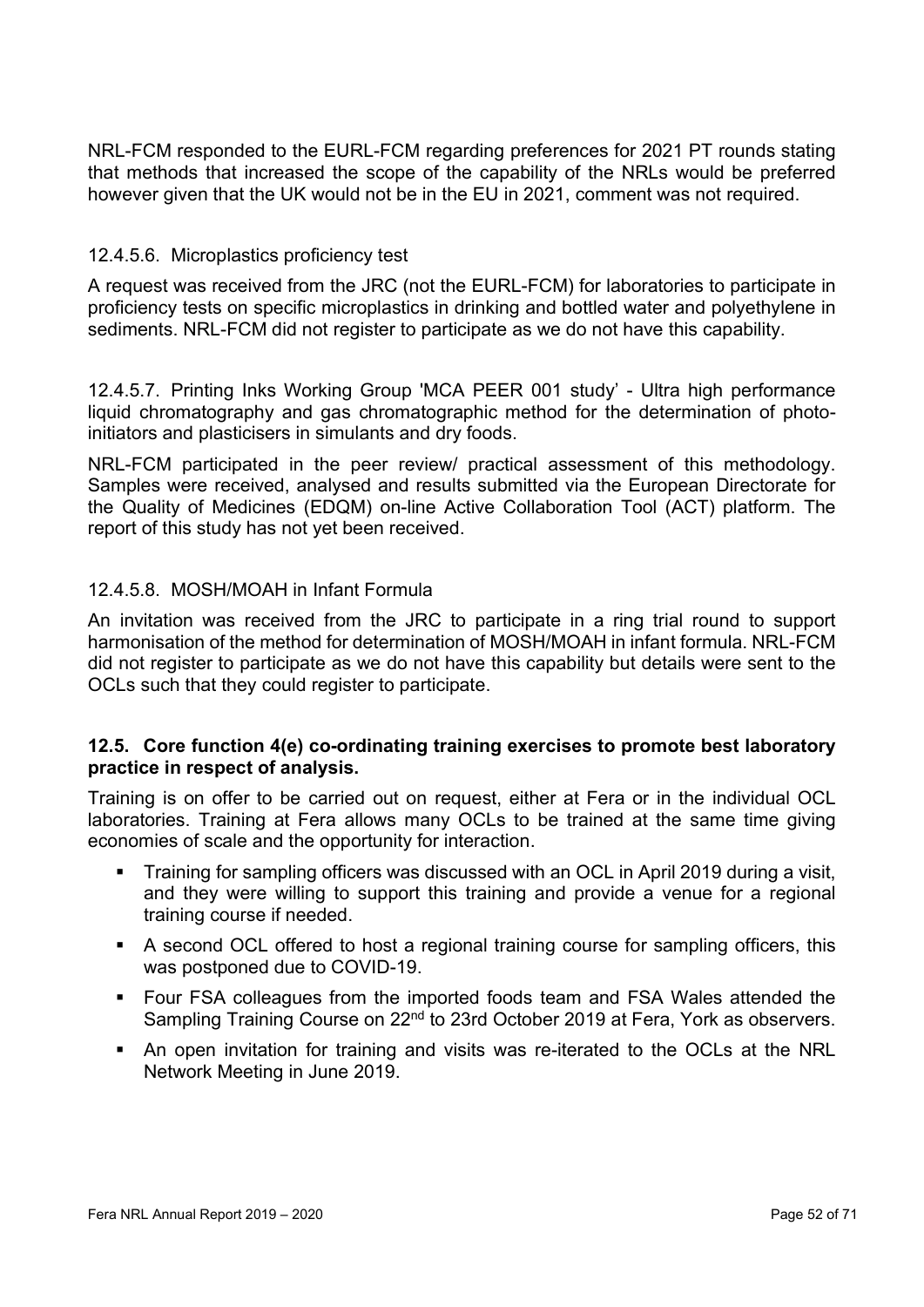#### 12.5.1. MChemA training course

The Mastership in Chemical Analysis (MChemA) is the statutory qualification for practice as a Public Analyst and Agriculture Analyst in the UK and is awarded by the Royal Society of Chemistry (RSC).

Fera staff continue to contribute to the MChemA training course and presentations given and supporting information are made available.

In November 2019, the NRL-MP and NRL-FCM were invited by the Association of Public Analysts (APA) to present at the MChemA training course at Reading University in April 2020. This event was disrupted by the current COVID-19 pandemic. The organiser is using this as an opportunity to explore options to develop online or digital training materials for the course, but at the moment there is no timeline for this.

#### 12.5.2. APA annual conference

The head of the NRL gave a presentation to OCLs, the FSA and FSS on natural toxins at the APA annual conference in Glasgow in October 2019.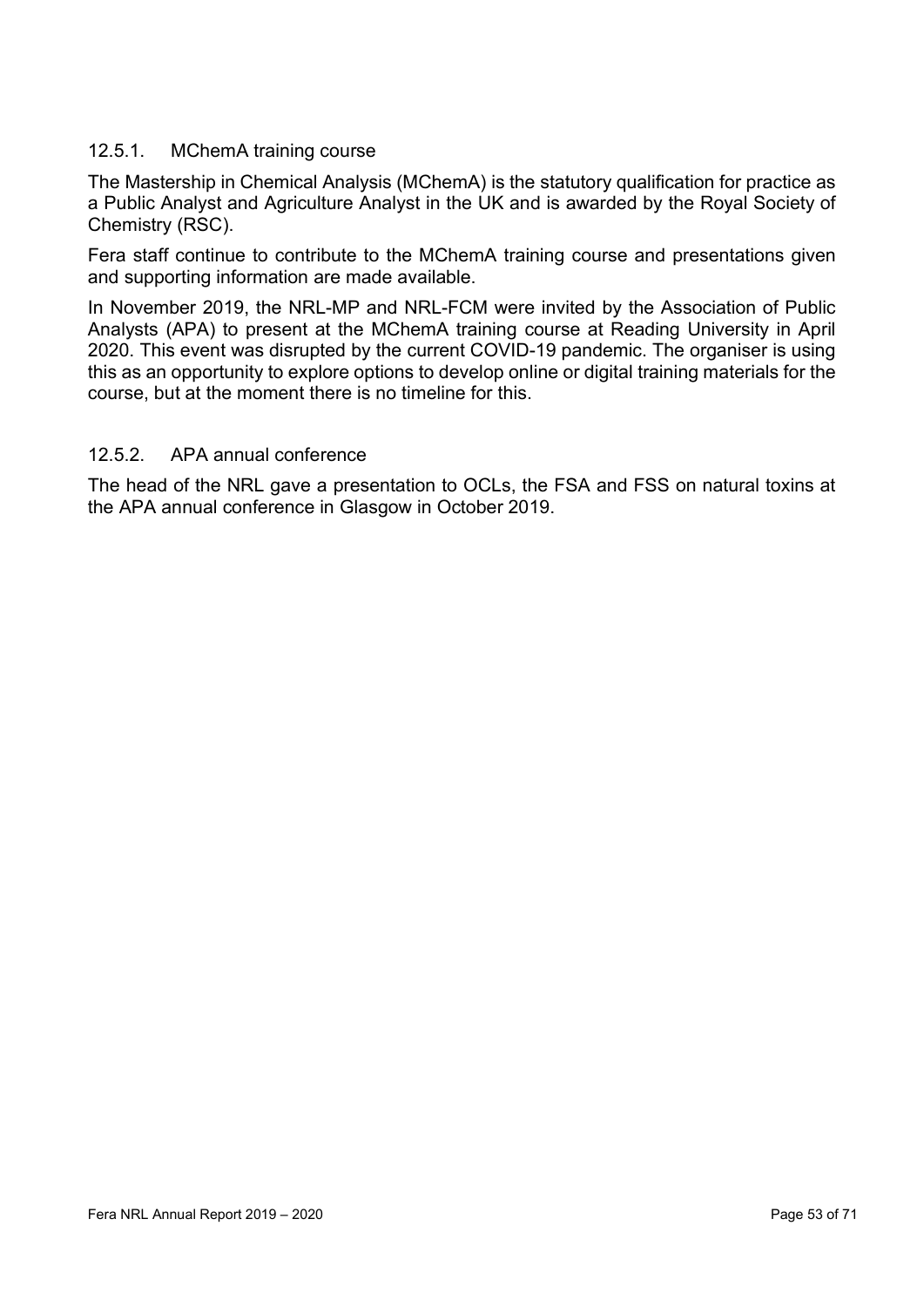### 13. Core function 5 - Co-ordination within the UK of international initiatives

#### 13.1. Core function 5(a) where appropriate, co-ordinating the recommendations of international organisations related to the standardisation of testing methods.

Information and documentation received from the EURL was provided to the FSA, to the OCLs and where appropriate other relevant laboratories. Any EURL recommendations have been fed back promptly to the FSA, OCLs and other relevant laboratories and any specific issues would be disseminated by e-mail to the OCL distribution list.

#### 13.1.1. NRL-MP

#### 13.1.1.1. EURLPT-MP03 Ergot alkaloids in cereals

An invitation to register was received in September 2019. The invitation was also open to OCLs, so it was forwarded inviting them to participate and stating the NRL would cover registration costs. Whilst one OCL showed interest none registered to participate.

#### 13.1.2 NRI-MN

13.1.2.1. EURL PT 'EURL-MN PT-2020-02: Cd, Pb, Ni, Al (optional) and Cu (optional) in cocoa powder

In 2018, the EURL-MN provided information that PTs would be for NRLs only but that future rounds may be open. The EURL PT 'EURL-MN PT-2020-02: Cd, Pb, Ni, Al (optional) and Cu (optional) in cocoa powder' did not invite OCLs to participate or mention a fee for their participation.

#### 13.1.3. NRL-POPs

13.1.3.1. EURL PT - PCDD/Fs, PCBs, BFRs, PFASs and CPs in Fish fillet 2020

The invitation to participate in the EURL PT on halogenated POPs in fish fillet was forwarded to UK OCLs. One OCL response was received by the deadline declining to participate.

#### 13.1.4. NRL-PC

13.1.4.1. EURL-PC PT-2020-04 for 3-MCPD esters and glycidyl esters in powder infant formula

OCLs could participate for a fee however previously for a different PT, two OCLs registered but did not submit results due to methodology for a different analyte (free 3-MCPD) and instrument problems.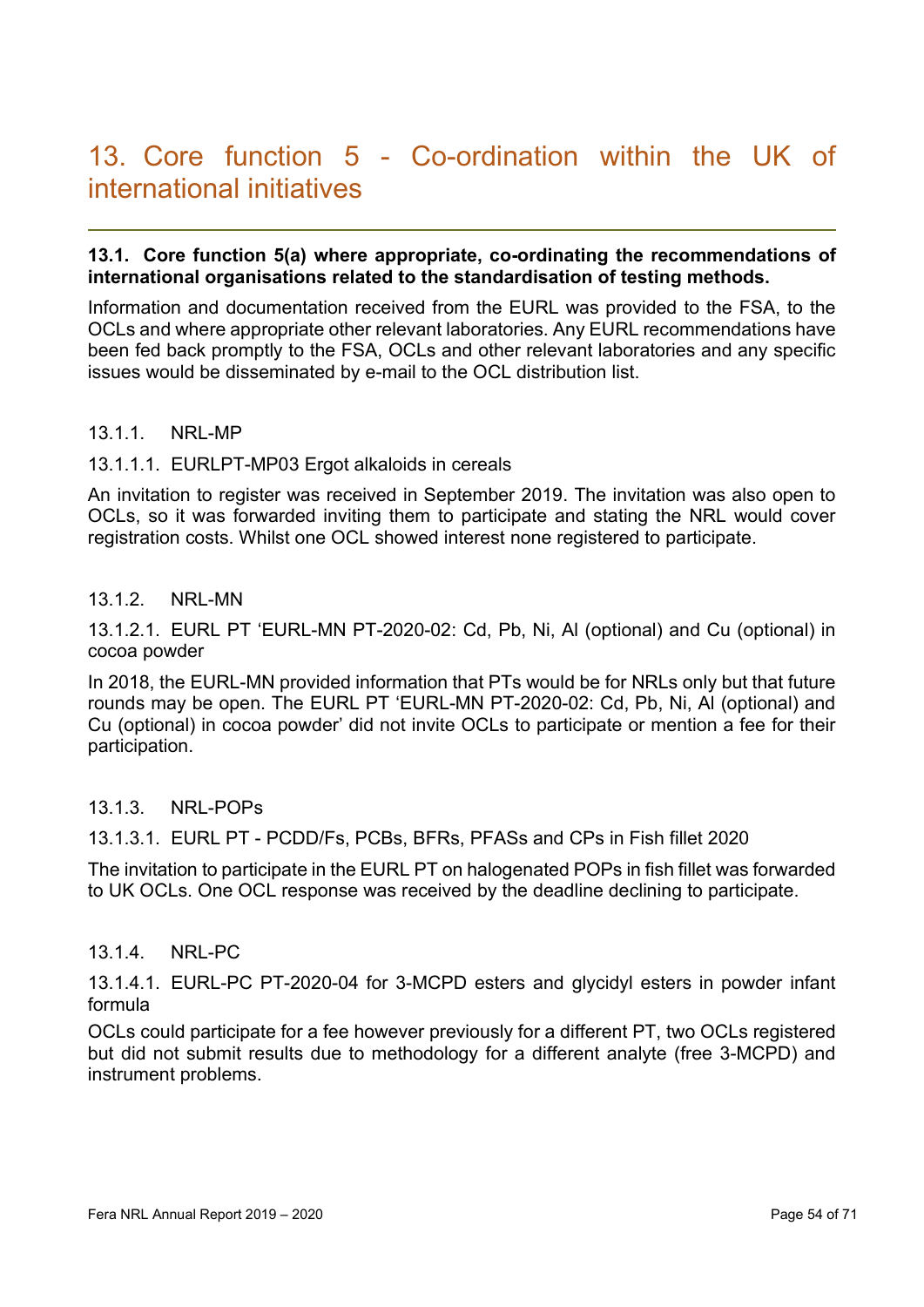#### 13.1.5. NRL-FCM

#### 13.1.5.1. Regulation (EU) 2015/2283(15)

A call for declaration of interest addressed to Member State control laboratories to participate in training and capacity building in the area of identification and characterisation of engineered nanomaterials meeting the Regulation (EU) 2015/2283(15) was received on 3<sup>rd</sup> December 2019 from JRC-EURL-FCM and forwarded to the OCLs. Only one response was received stating that they did not have the required instrumentation.

13.1.5.2. EURL-FCM-19/01 PT 'Determination of PBT cyclic oligomers in and migrated from food contact materials'.

OCLs were invited to participate but no UK OCLs registered.

#### 13.1.5.3. JRC ring trial - MOSH/MOAH in infant formula

An invitation was received from the JRC to participate in a ring trial to support harmonisation of the method for determination of MOSH/MOAH in infant formula. Details were sent to the OCLs to allow them to register to participate if they were interested. No UK OCLs registered to participate. Only one response was received stating that they did not have the staff resources to be able to participate in this.

13.1.5.4. FCM-20/01 - 'Determination of MOSH/MOAH in paperboard and muesli.'

An invitation to participate in this ILC was received and extended to OCLs as requested in the invitation. No UK OCLs registered to participate. Only one response was received stating that they have no experience of this so would not be participating.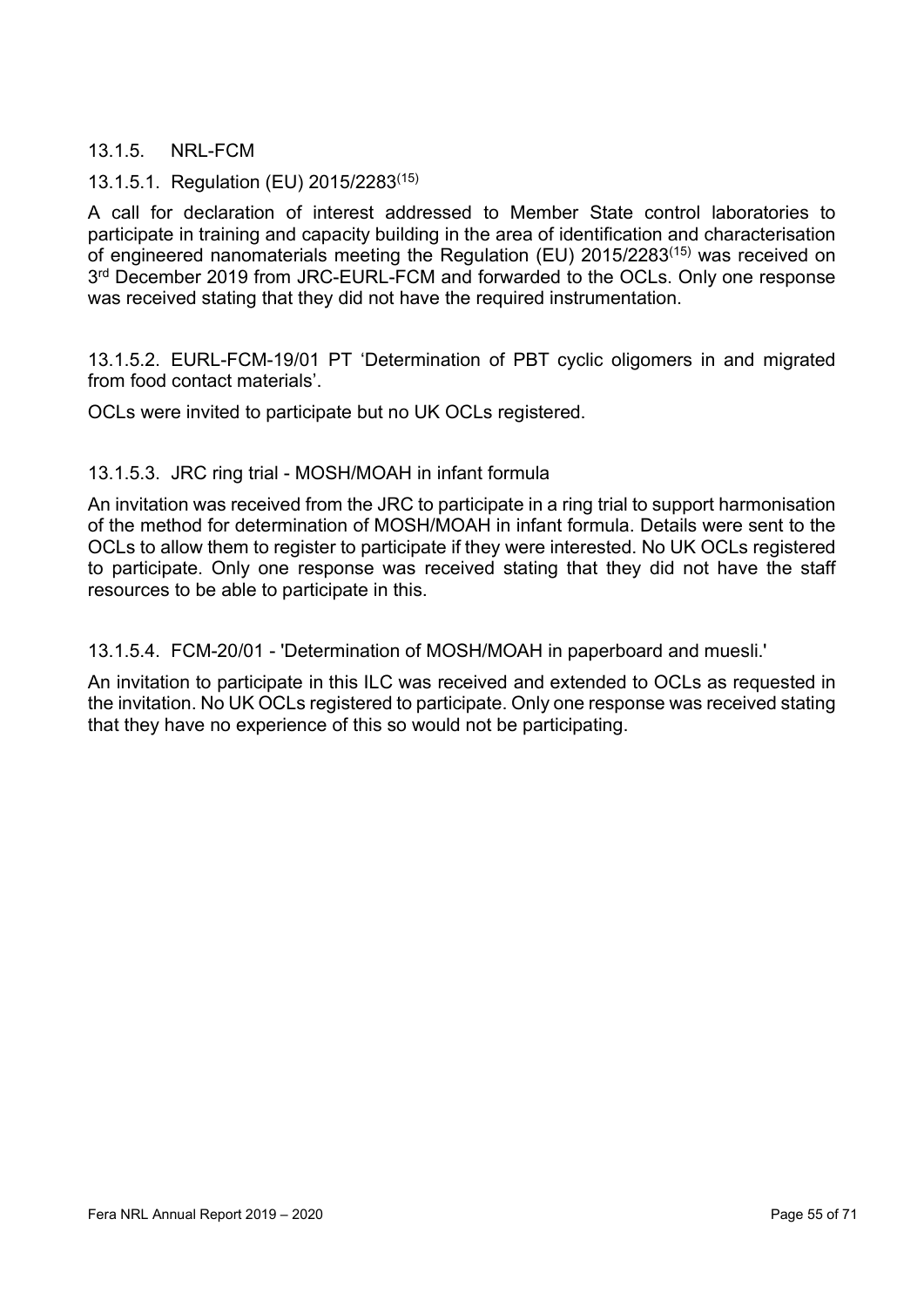### 14. Core function 6 - Communication of results and data use

In the reporting period:

14.1. NRL Activity Logs were sent monthly to the FSA providing updates relating to developments in core functions. Timely emails were sent to the relevant FSA contact in each policy area and the FSA manager for Contaminants NRLs as items arose in the intervening periods.

Core function 6 (a), (j)

14.2. Costs, specifications and timings were tracked and the FSA was kept updated. No deviations were encountered.

Core function 6 (b)

14.3. No unusual occurrences were encountered.

Core function 6 (c)

14.4. No additional interim reports were requested.

Core function 6 (d)

14.5. Fera NRLs uphold confidentiality with work for all customers including the FSA. No results or reports were communicated and no data was presented without permission of the FSA.

Core functions 6 (e and f)

14.6. Fera has systems in place to maintain records for the required period. Reports and information were sent regularly to the FSA, to agreed deadlines for core functions. If required all information can be transferred as necessary at the end of a contract period.

Core functions 6 (g, h, i and j)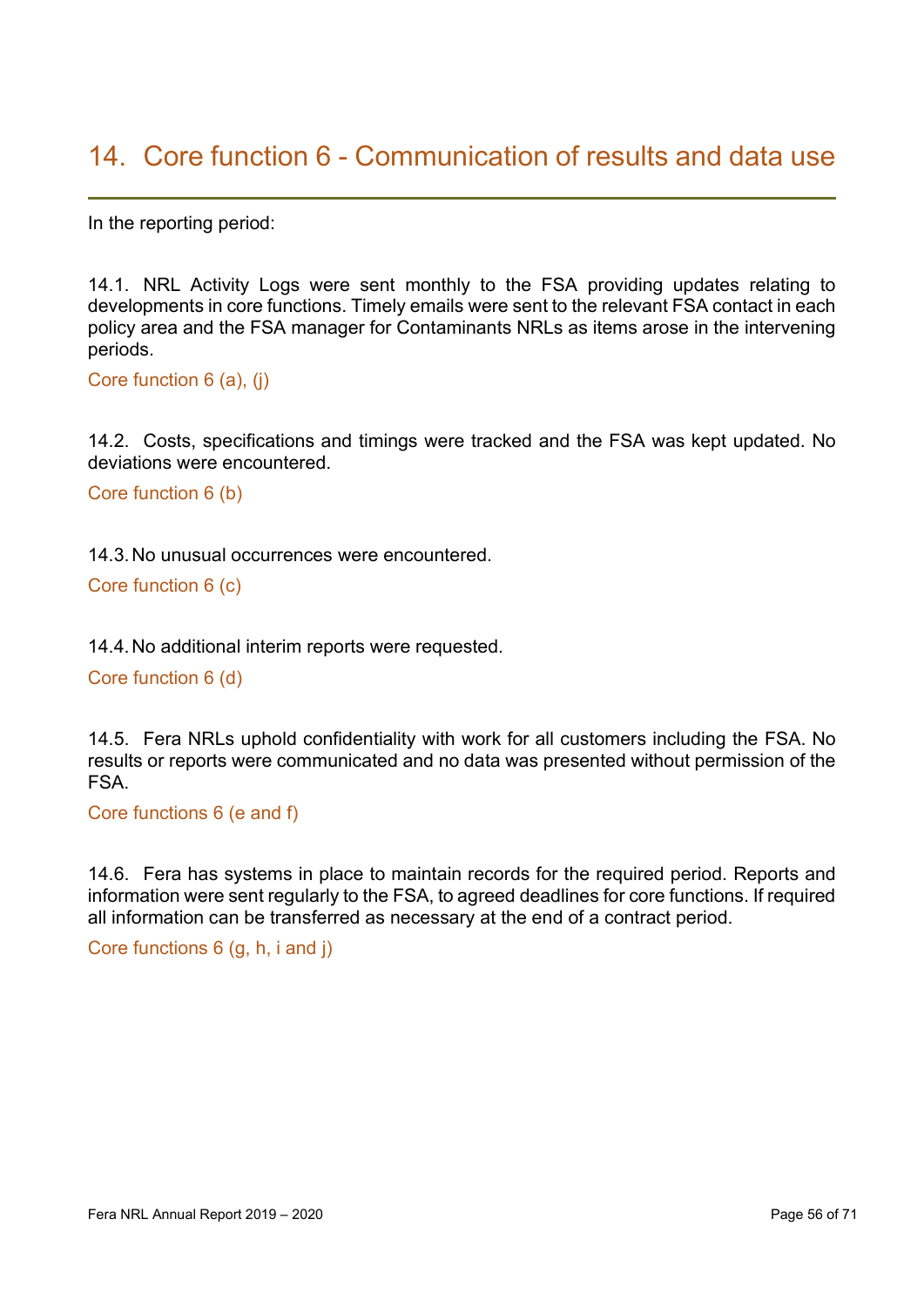## 15. Summary

Under Regulation (EU)  $2017/625^{(1)}$  on official controls Fera Science Ltd. (Fera) is designated by FSA as UK NRL for the following areas:

- NRL-MP NRL Mycotoxins and Plant Toxins in Feed and Food
- NRL-MN NRL Metals and Nitrogenous Compounds in Feed and Food
- NRL-PC NRL Processing Contaminants
- NRL-POPs NRL Halogenated Persistent Organic Pollutants (POPs) in Feed and Food
- NRL-FCM NRL Materials and Articles in Contact with Food.

This Annual Report describes the activities of these NRLs from 1<sup>st</sup> April 2019 to 31<sup>st</sup> March 2020 and demonstrates how the requirements of Regulation (EU) 2017/625(1) (Article 101) have been met.

To assist with communication, a dedicated fully accessible website (https://www.fera.co.uk/national-reference-laboratory) and a shared NRL email address that is regularly monitored (nrl@fera.co.uk) are available. This Annual Report is published on the Fera NRL website and is available to all, thereby meeting the FSA openness and transparency commitments.

All five NRLs provided the FSA with monthly NRL Activity Logs. Impartial advice was provided to the FSA, FSS, UK Official Control Laboratories (OCLs) and other NRLs throughout the period. EURL information was disseminated to the FSA.

A joint NRL Network Meeting was held on 26th June 2019 at Fera, York, which was attended by all UK OCLs, the FSA and Food Standards Scotland (FSS). Advice and methodology were provided to OCLs where requested.

Where provided by the EURL, Work Programmes were forwarded to the FSA. The NRLs also planned Work Programmes. EURL training was attended by NRL-PC for 'Furans' analysis.

For the EURL Workshops and Core Working Groups, Task Forces and AdHoc committees that the NRLs attended, NRL Meeting Notes, official reports and documents and where available, presentations were sent to the FSA. Following central government advice, attendance at EU meetings was discontinued from October 2019. After this date no further EURL hosted events were attended. Where attendance had not been possible, documents from these meetings were requested by the respective NRL, and if provided, sent to the FSA.

The NRLs participated in 27 Proficiency Tests (PTs); EURL PTs and PTs from other providers (this does not include FAPAS® PT participation which Fera also takes part in). As well as the current year, six PTs carried over from the previous year and were finalised. EU Exit had an impact on participation in one EURL PT where the NRL-FCM was not invited to participate. Most results were satisfactory, however in a small number of cases related to two methods, non-conforming work was investigated and corrective measures put in place in accordance with ISO17025 quality procedures. Follow up analyses confirmed these measures had rectified the identified issues.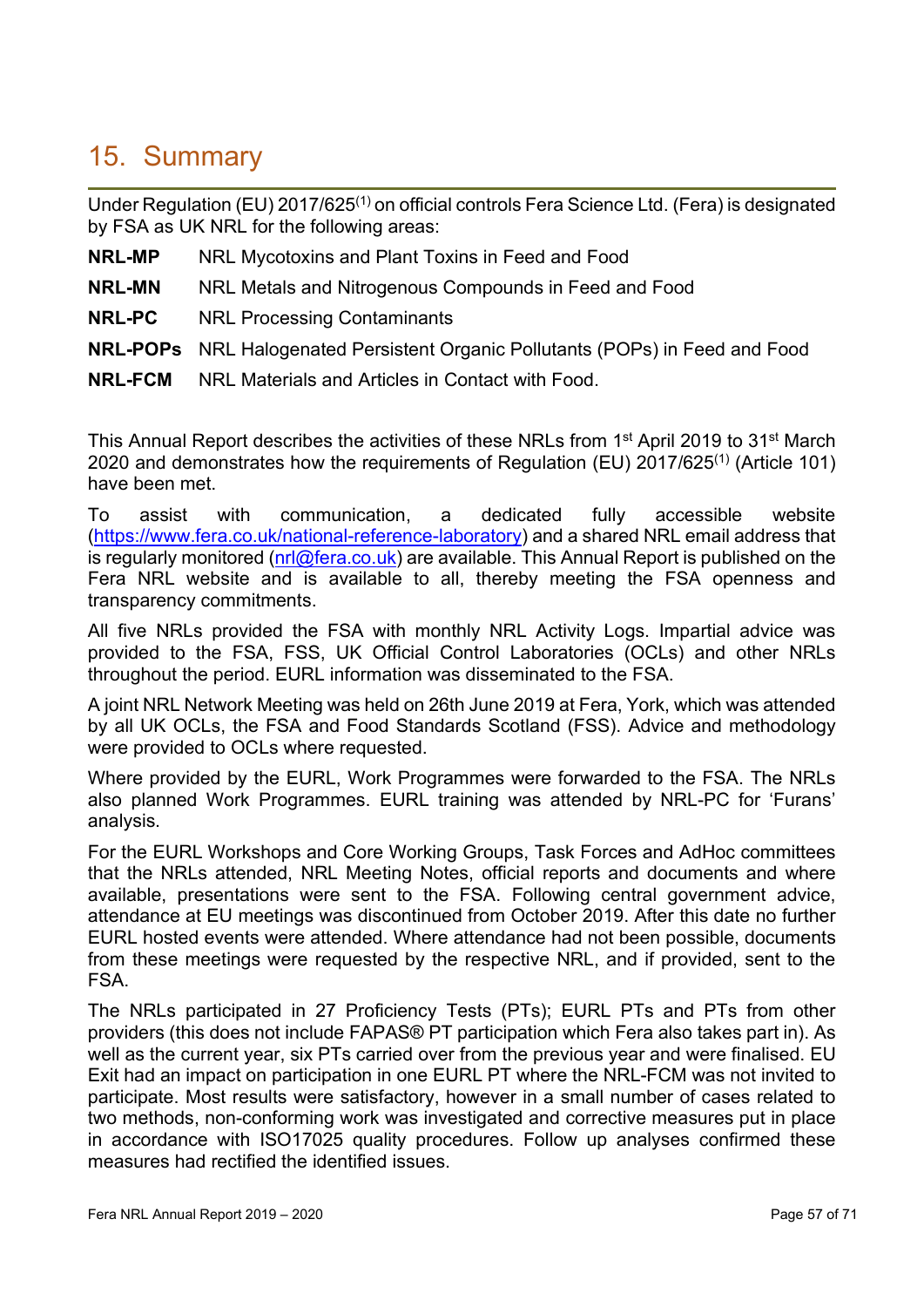### Annexes

- Annex 1: NRL Mycotoxins and Plant Toxins in Food and Feed
- Annex 2: NRL Heavy Metals and Nitrogenous Compounds in Food and Feed
- Annex 3: NRL Halogenated POPs in Food and Feed
- Annex 4: NRL Processing Contaminants
- Annex 5: NRL Materials and Articles in Contact with Food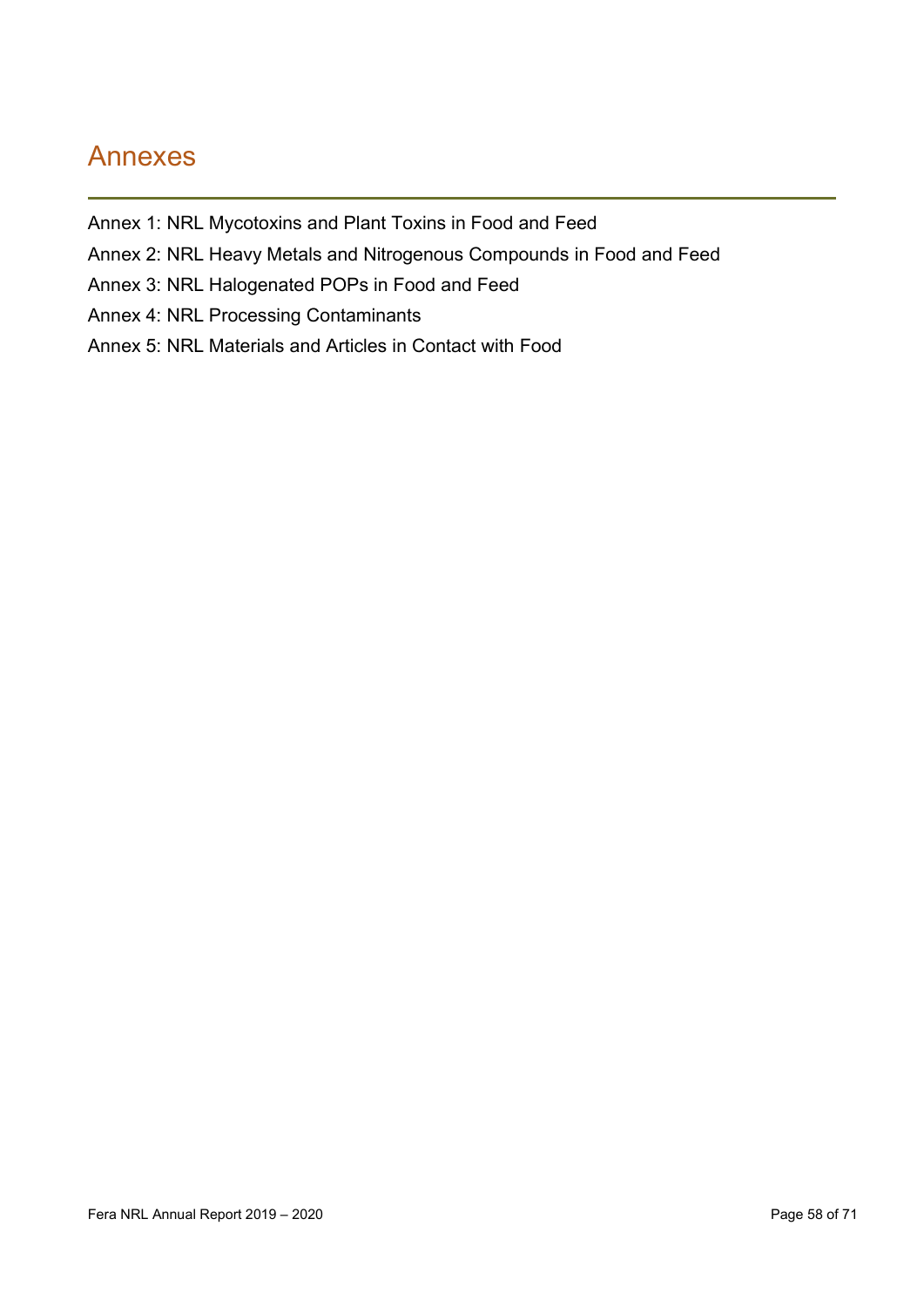# Annex 1: NRL Mycotoxins and Plant Toxins in Feed and Food

Mycotoxins are secondary metabolites produced by some moulds that can occur in a wide range of foods, often with no visible signs of mould spoilage to the food. They have a wide range of chemical properties and toxicities to humans and food-producing animals. Exposure to some mycotoxins is controlled through European and National Legislation. The Contaminants in Food (England) Regulations 2013(3), provide for the enforcement of European Commission Regulation (EC) No 1881/2006(18), setting maximum levels for certain contaminants in foodstuffs. There are similar domestic Regulations for Scotland, Wales and Northern Ireland<sup>(4-6)</sup>. Methods to be used for sampling and analysis for enforcement purposes are prescribed in Commission Regulation (EC) No 401/2006(11) and its subsequent amendments Commission Regulation (EU) No 178/2010(19) and Commission Regulation (EU) No 519/2014<sup>(20)</sup>. Directive 2002/32/EC<sup>(21)</sup> (amended<sup>(20)</sup>) establishes the maximum levels of contaminants, including aflatoxins, permitted in feed. Commission Recommendation 2006/576/EC<sup>(23)</sup> sets Guidance Values for a range of other mycotoxins.

Plant toxins or phytotoxins are toxic chemicals produced by plants, whose main function is to act as defensive agents against predators. Most examples of plant toxins are members of various classes of secondary metabolites, including alkaloids, terpenes, and phenolics. Plant toxins may also be toxic to humans and animals. Maximum limits have been set for several plant toxins through European food and feed regulations, Commission Regulation (EC) No  $1881/2006^{(18)}$  (as amended) and Directive 2002/32/EC<sup>(21)</sup> on undesirable substances in animal feed (as amended $(20)$ ). These include erucic acid, theobromine, gossypol, tropane alkaloids and hydrocyanic acid. EU Monitoring Recommendations are in place for tropane alkaloids (Commission Recommendation (EU) 2015/976(24)) and tetrahydrocannabinol (THC) and its precursors (Commission Recommendation (EU)  $2016/2115^{(25)}$ ). Discussions are ongoing at an EU level about setting maximum levels for pyrrolizidine alkaloids in several foods including teas, herbal teas, plant-based food supplements, culinary herbs and honey and for tropane alkaloids in foods other than infant food.

From 1<sup>st</sup> April 2017, the scope of the Mycotoxin NRL was expanded to also include plant toxins under Commission Regulation (EU) 2018/192<sup>(24)</sup>.

#### EURL-MP

The EURL for mycotoxins and plant toxins aims to facilitate the implementation of European legislation related to monitoring of mycotoxins and plant toxins in food of plant origin and animal feed.

Wageningen Food Safety Research (part of Wageningen University & Research) is the EURL for mycotoxins and plant toxins in feed and food.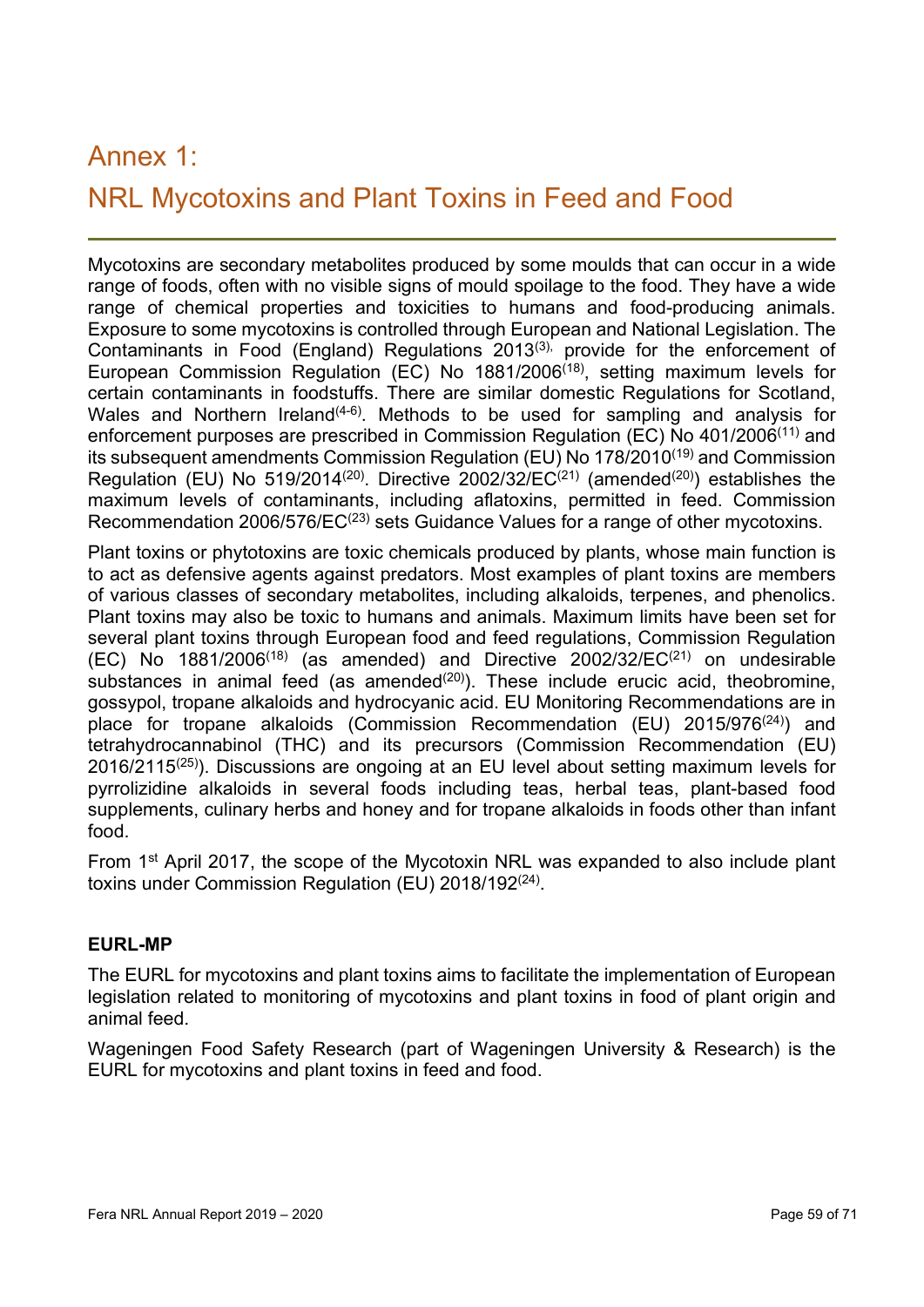### Annex 2:

### NRL Heavy Metals and Nitrogenous Compounds in Feed and Food

Contaminants such as heavy metals are substances that have not been intentionally added to food. These substances may be present in food as a result of the various stages of its production, packaging, transport or holding. They might also result from environmental contamination. Since contamination generally has a negative impact on the quality of food and may imply a risk to human health, European legislation lays down maximum levels in foodstuffs. EU regulations cover the following heavy metals: cadmium, lead, mercury, arsenic and inorganic tin.

Commission Regulation (EC) No 1881/2006(18) sets maximum levels for certain contaminants in foodstuffs. It is amended by Commission Regulations (EU) No 2015/1005<sup>(27)</sup> for Lead, (EU) No 488/2014<sup>(28)</sup> for Cadmium and (EU) No 2015/1006<sup>(29)</sup> for inorganic arsenic. Commission Regulation (EU) No  $1258/2011^{(30)}$  for nitrates in foodstuffs and Commission Regulation (EU) No  $594/2012^{(31)}$  adds maximum levels for melamine in foodstuffs. Undesirable substances in feed, including nitrite and melamine, are covered by Directive 2002/32/EC<sup>(21)</sup>, amended by Commission Regulation (EU) No 574/2011<sup>(22)</sup>. Sampling methods and the methods of analysis for the official control of the levels are given in Commission Regulation (EC) No  $333/2007^{(32)}$  and Commission Regulation (EU)  $2016/582<sup>(33)</sup>$  for lead, cadmium, mercury, inorganic tin and inorganic arsenic and in Commission Regulation (EC) No 1882/2006(34) for nitrates.

In alignment with the EURL changes under Commission Regulation (EU)  $2018/192<sup>(24)</sup>$ , the NRL scope was extended from 1<sup>st</sup> April 2017 to include metals such as aluminium and nickel as well as heavy metals and nitrogenous compounds (nitrate, nitrite and melamine). The 2019 EURL Workshop featured discussions relating to the expanded scope of metals analysis including speciation. Nickel in feed was highlighted as a potential source of chronic exposure from food of animal origin.

The increasing trend in seaweed products for human consumption highlights the fact that no levels are currently set for seaweed as a food. Under Commission Recommendation (EU) 2018/464(35) of 19 March 2018 on the monitoring of metals and iodine in seaweed, halophytes and products based on seaweed, monitoring is to run from 2018 to 2020 covering arsenic, cadmium, iodine, lead and mercury (methylmercury and total mercury). Levels set for feed may also require review.

#### EURL-MN

Since 1<sup>st</sup> January 2018, the EURL for metals and nitrogenous compounds (EURL-MN) has been hosted by the National Food Institute at the Technical University of Denmark (DTU).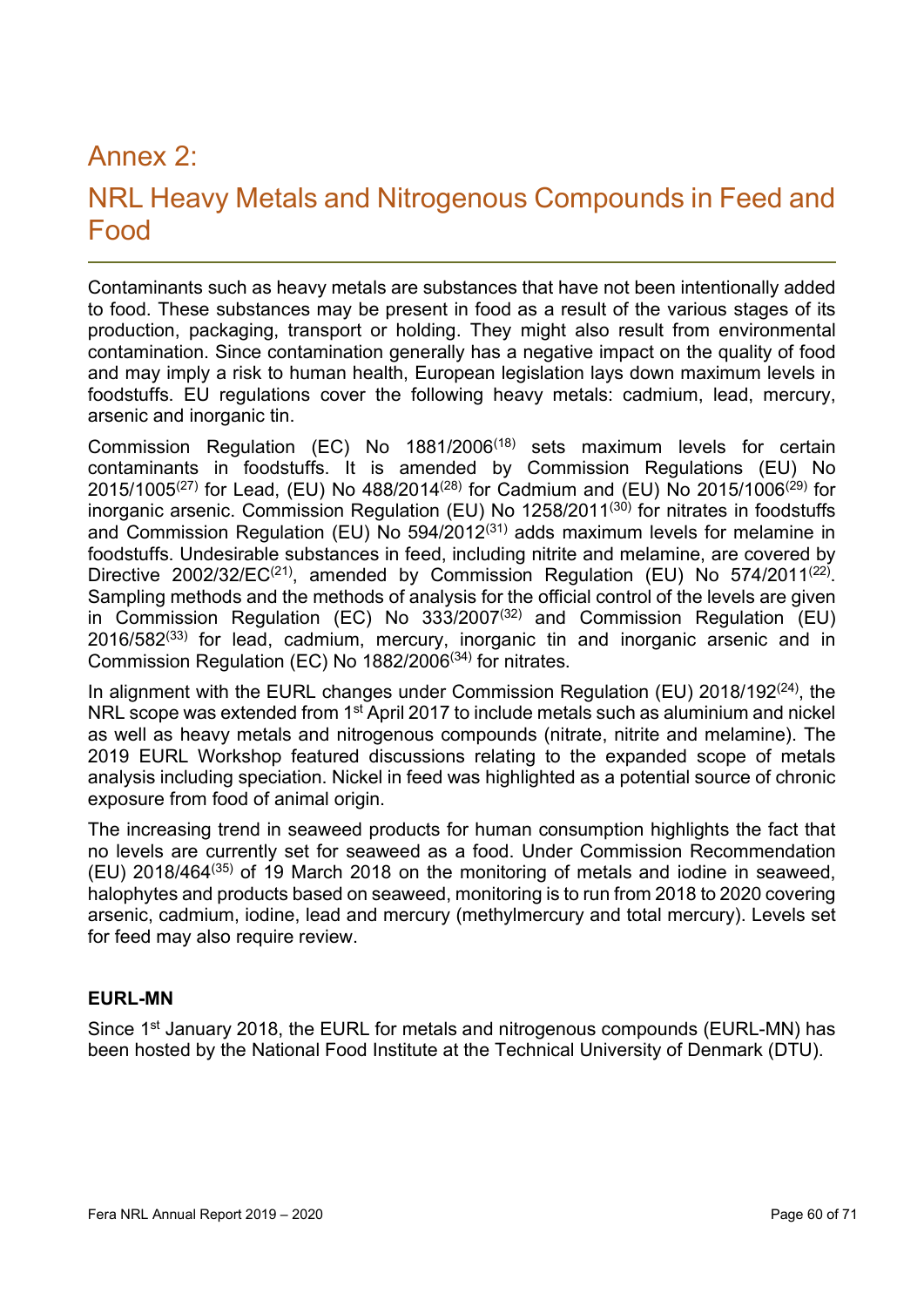### Annex 3:

### NRL Halogenated Persistent Organic Pollutants (POPs) in Feed and Food

Halogenated persistent organic pollutants (POPs) are toxic, organic compounds containing chlorine, bromine and/or fluorine. Some are (or have been) produced intentionally, others are unwanted by-products in the production of other chemicals or created through industrial processes such as incineration. Many are listed in the Stockholm Convention (UN Environment Programme, 2019) which aims to eliminate (Annex A) or restrict (Annex B) the production and use of some chemicals and to reduce the unintentional release (Annex C) of others. Information on the Stockholm Convention can be found at www.pops.int (36)

The Stockholm Convention Annexes themselves can be found at

http://www.pops.int/TheConvention/ThePOPs/AllPOPs/tabid/2509/Default.aspx

Links within the website also lead to lists of chemicals being proposed for future inclusion in the Convention.

#### Some examples of halogenated POPs are:

Polychlorinated dibenzo-p-dioxins (PCDDs), polychlorinated dibenzofurans (PCDFs) and polychlorinated biphenyls (PCBs); their effects on human health include dermal toxicity, immunotoxicity, reproductive effects and teratogenicity, endocrine disrupting effects and carcinogenicity.

Brominated flame retardants (BFRs); commonly used to reduce flammability in a variety of products. Certain BFRs have been banned or restricted in the EU but they persist in the environment where they enter the food chain and are potentially harmful. Polybrominated diphenyl ethers (PBDEs) are additive flame retardants and are environmentally ubiquitous. Hexabromocyclododecanes (HBCDDs) are also additive flame retardants.

Perfluoroalkyl Substances (PFAS); a range of synthetic chemical compounds used across a range of industries for their water proofing, grease proofing and stain repellent properties. The widespread use of PFOS, PFOA and their precursors, together with their persistency, has resulted in widespread environmental contamination.

Chlorinated paraffins (CPs); are a complex mixture of polychlorinated n-alkanes with a variable degree of chlorination. They are categorised based on their carbon chain length: short-chain CPs (SCCPs, C10–13), medium-chain CPs (MCCPs, C14–17) and long-chain CPs (LCCPs, C>17). They have various uses such as temperature moderators for machining/drilling processes, flame retardants and plasticisers. SCCPs are listed in the Stockholm Convention<sup>(36)</sup> in Annex A (elimination) due to their toxicity. MCCPs are also toxic and persistent but are not listed in the Stockholm Convention so emphasis on production has moved away from SCCPs to medium-chain (MCCPs) and long-chain chlorinated paraffins (LCCPs).

#### EURL-Halogenated POPs

The EURL for Halogenated POPs in Feed and Food aims to facilitate the implementation of European legislation related to monitoring of halogenated POPs in food and feed and is hosted by the State Institute for Chemical and Veterinary Analysis (CVUA Freiburg).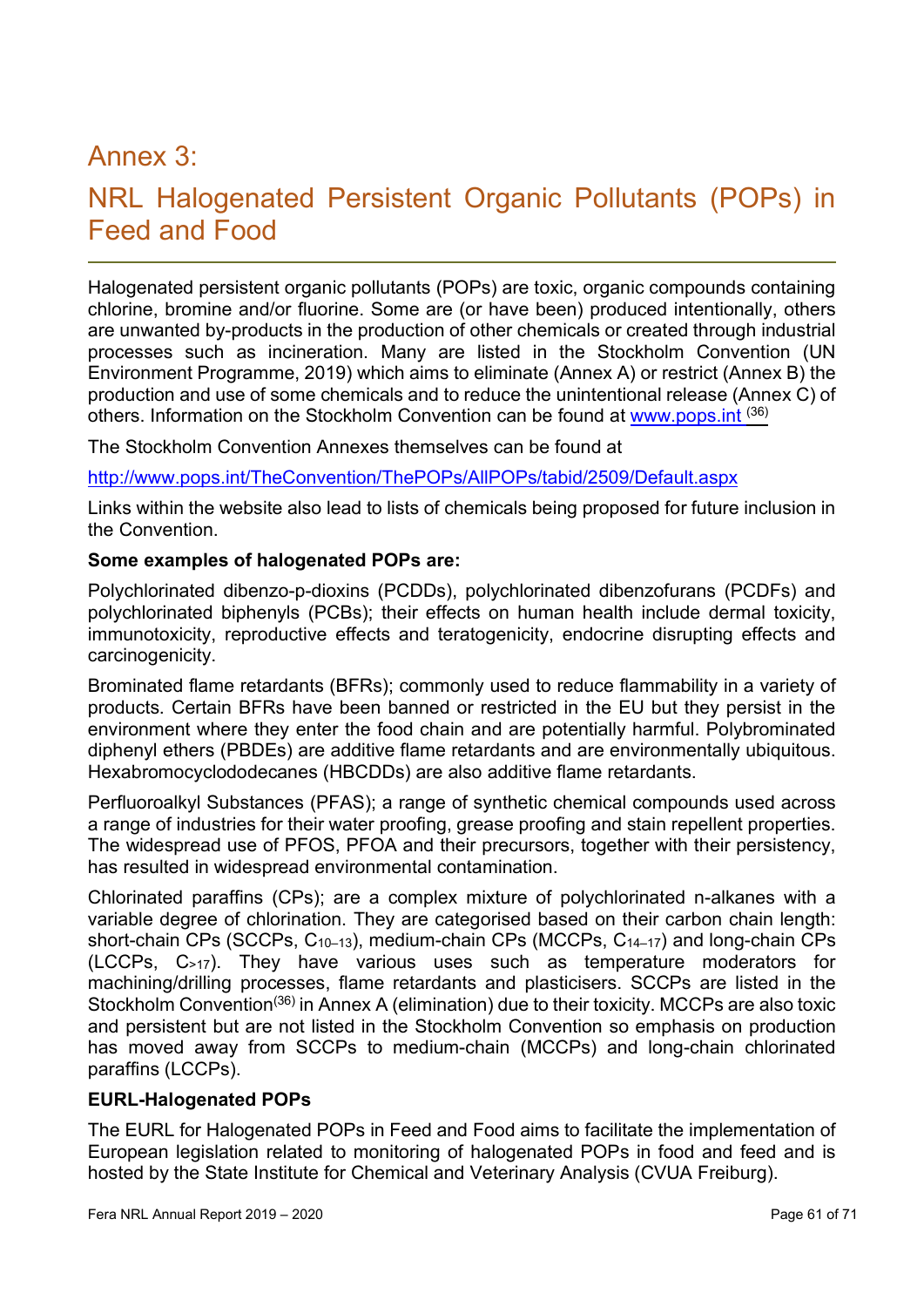### Annex 4:

### NRL Processing Contaminants

Process contaminants are formed during food processing or heat treatment and will be dependent on the conditions used and the foodstuff.

Since 1<sup>st</sup> April 2017, food processing contaminants including furans, monochloropropanediols (MCPD) and their esters, glycidyl esters and acrylamide were included as part of the polycyclic aromatic hydrocarbons (PAHs) NRL responsibilities, and the EURL role renamed as Processing Contaminants (EURL-PC) under Commission Regulation (EU) 2018/192<sup>(26)</sup>.

PAHs are organic compounds containing two or more fused aromatic rings made up of carbon and hydrogen atoms. PAHs may be formed and released during incomplete combustion or pyrolysis of organic matter, during industrial processes and by natural processes, such as carbonisation. In food, PAHs may be formed during industrial and domestic food preparation, such as smoking, drying, roasting, baking, frying or grilling. Since some PAHs are carcinogenic, their presence in food is controlled by European Commission Regulation (EC) No 1881/2006<sup>(16)</sup>, setting maximum levels for benzolalpyrene, benzo[a]anthracene, benzo[b]fluoranthene and chrysene in certain food stuffs.

Acrylamide is generated during the heat treatment of carbohydrate rich foods and based on animal studies potentially increases the risk of developing cancer for consumers in all age groups (EFSA, 2015<sup>(37)</sup>). Commission Regulation (EU) 2017/2158<sup>(38)</sup> is intended to help reduce consumer exposure to acrylamide and establishes best practice and benchmark levels for the reduction of the presence of acrylamide in food.

EFSA published a scientific opinion in October 2017 concluding exposure to furan in food is a potential human health concern (EFSA, 2017(39)).

Based on animal studies, liver damage and liver cancer are the most critical health effects. Furans, and related compounds 2- and 3- methyl furan, are found in a variety of foods including coffee and food stored in cans, jars, packets and pouches.

3-MCPD is created in foods during protein hydrolysis when hydrochloric acid is added at high temperature to speed up the breakdown of proteins into amino acids. MCPD esters and glycidyl esters are formed when refining vegetable oils at high temperatures (>200°C). Glycidyl fatty acid esters are hydrolysed into glycidol, a genotoxic and carcinogenic compound, in the gastrointestinal tract. Glycidyl fatty acid esters expressed as glycidol in vegetable oils, vegetable fats and infant formula are also included in Commission Regulation (EU) 2018/290(40). There is a stricter maximum level for vegetable oils and fats destined for baby food production and processed cereal-based food for infants and young children. The maximum level in infant formulae is set to decrease over time to allow food businesses time to adapt their production processes.

#### EURL-PC

The EURL Processing Contaminants has been hosted at DTU, Denmark since 1<sup>st</sup> January 2018.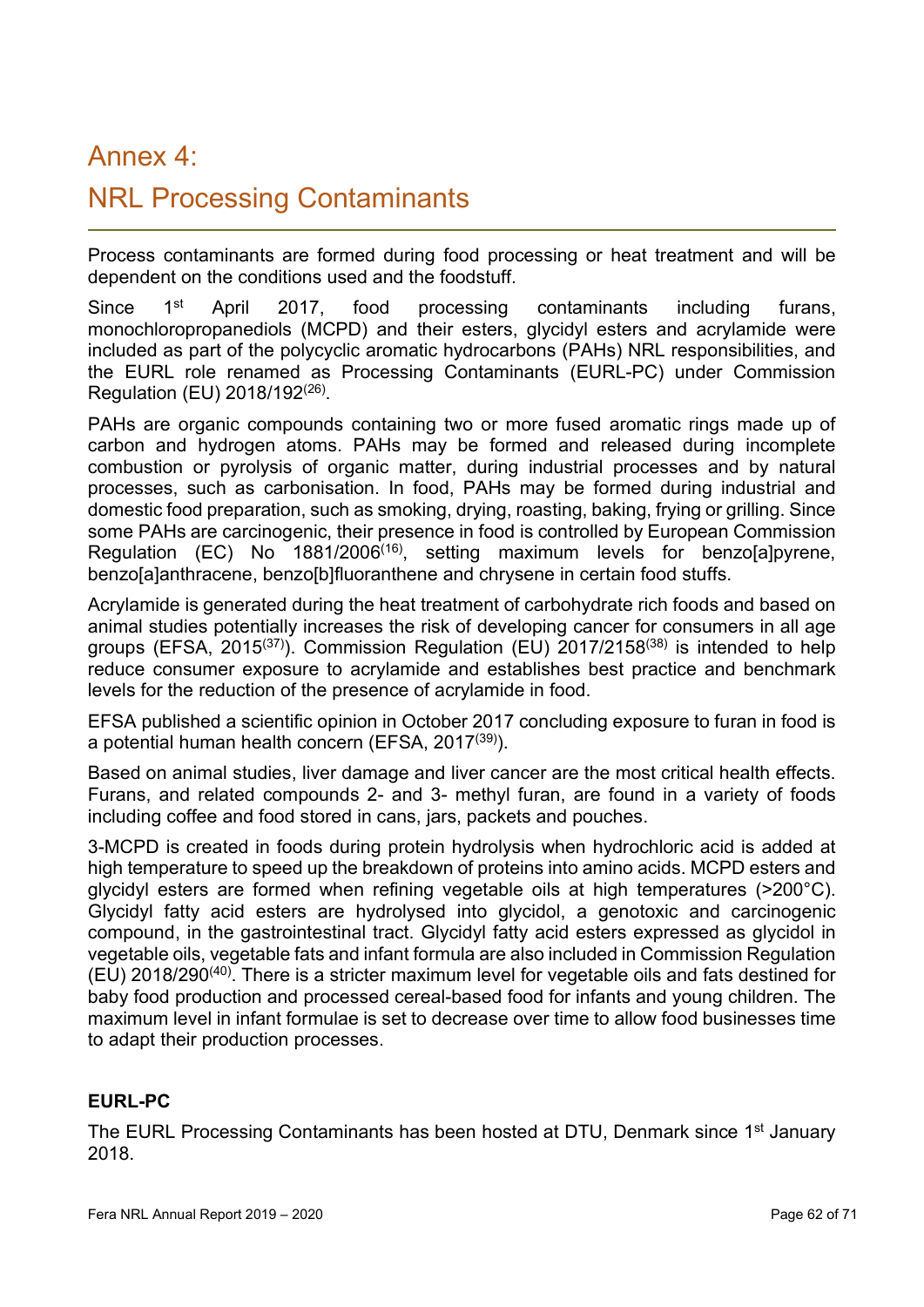# Annex 5: NRL Materials and Articles in Contact with Food

The term 'materials and articles in contact with food' describes any materials or article intended to come into direct contact with food (and beverages), such as packaging, kitchenware, tableware and cutlery. It also includes materials and articles used in production and processing equipment that will have indirect contact with food (and beverages), as well as transport and storage containers.

These materials and articles can be made from plastics, paper and board, rubber, metal, glass or ceramics etc. and any chemical constituents present in them have the potential to transfer into the foods (and beverages) with which they come into contact. In addition, the chemicals present in any adhesives, coatings or printing inks applied to these substrates also have the potential to transfer. This is known as chemical migration (defined as 'the mass transfer from an external source into food by sub-microscopic processes').

European Union (EU) legislation (Regulation (EC) No 1935/2004(41)) is implemented in the United Kingdom and this specifies that materials and articles in contact with food should not transfer their constituents to food (and beverages) at unsafe levels so as to endanger health or adversely affect the nature or quality of the food (or beverage).

#### EURL-FCM

The Joint Research Centre (JRC) located in Ispra, Italy is the European Union Reference Laboratory for Food Contact Materials (EURL-FCM). It is supported by colleagues from the JRC located in Geel, Belgium who provide expertise in trace elements, method validation and proficiency testing.

Supported by the Network of NRLs, they:

- Provide scientific and technical assistance to the EU and the Member States.
- Organise inter-laboratory comparison exercises.
- Conduct training courses for the benefit of NRLs and of experts from developing countries.
- Develop guidance documents to support official controls.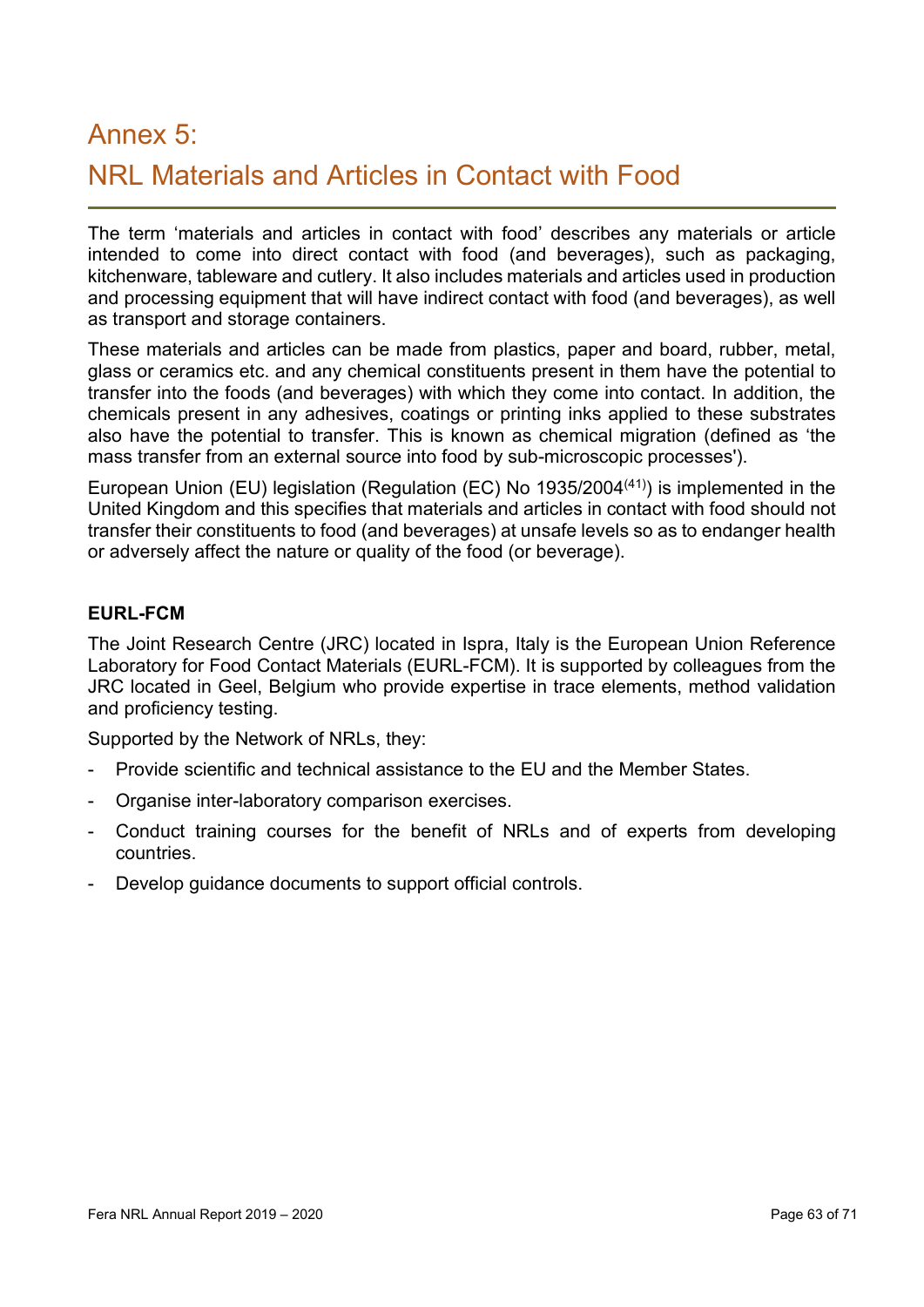### Appendix 1: References

- (1) Regulation (EU) 2017/625 of the European Parliament and of the Council of 15 March 2017 on official controls and other official activities performed to ensure the application of food and feed law, rules on animal health and welfare, plant health and plant protection products, amending Regulations (EC) No 999/2001, (EC) No 396/2005, (EC) No 1069/2009, (EC) No 1107/2009, (EU) No 1151/2012, (EU) No 652/2014, (EU) 2016/429 and (EU) 2016/2031 of the European Parliament and of the Council, Council Regulations (EC) No 1/2005 and (EC) No 1099/2009 and Council Directives 98/58/EC, 1999/74/EC, 2007/43/EC, 2008/119/EC and 2008/120/EC, and repealing Regulations (EC) No 854/2004 and (EC) No 882/2004 of the European Parliament and of the Council, Council Directives 89/608/EEC, 89/662/EEC, 90/425/EEC, 91/496/EEC, 96/23/EC, 96/93/EC and 97/78/EC and Council Decision 92/438/EEC (Official Controls Regulation)Text with EEA relevance. OJ L 95, 7.4.2017, p. 1–142. ELI: http://data.europa.eu/eli/reg/2017/625/oj
- (2) Regulation (EC) No 882/2004 of the European Parliament and of the Council of 29 April 2004 on official controls performed to ensure the verification of compliance with feed and food law, animal health and animal welfare rules. OJ L 165, 30.4.2004, p. 1– 141. ELI: http://data.europa.eu/eli/reg/2004/882/oj
- (3) The Contaminants in Food (England) Regulations 2013. UK Statutory Instruments. 2013 No. 2196. http://www.legislation.gov.uk/uksi/2013/2196/contents/made
- (4) The Contaminants in Food (Wales) Regulations 2013. Wales Statutory Instruments 2013 No. 2493 (W. 242). http://www.legislation.gov.uk/wsi/2013/2493/contents/made
- (5) The Contaminants in Food (Scotland) Regulations 2013. Scottish Statutory Instruments 2013 No. 217 http://www.legislation.gov.uk/ssi/2013/217/introduction/made
- (6) The Contaminants in Food Regulations (Northern Ireland) 2013. Northern Ireland Statutory **Rules** 2013 No. 229. http://www.legislation.gov.uk/nisr/2013/229/contents/made
- (7) The Official Feed and Food Controls (England) (Miscellaneous Amendments) Regulations 2019. UK Statutory Instruments 2019 No. 1476. http://www.legislation.gov.uk/uksi/2019/1476/contents/made
- (8) The Official Feed and Food Controls (Wales) (Miscellaneous Amendments) Regulations 2019. Wales Statutory Instruments 2019 No. 1482 (W. 266). http://www.legislation.gov.uk/wsi/2019/1482/contents/made
- (9) The Official Feed and Food Controls (Miscellaneous Amendments) (Scotland) Regulations 2019. Scottish Statutory Instruments 2019 No. 407. http://www.legislation.gov.uk/ssi/2019/407/contents/made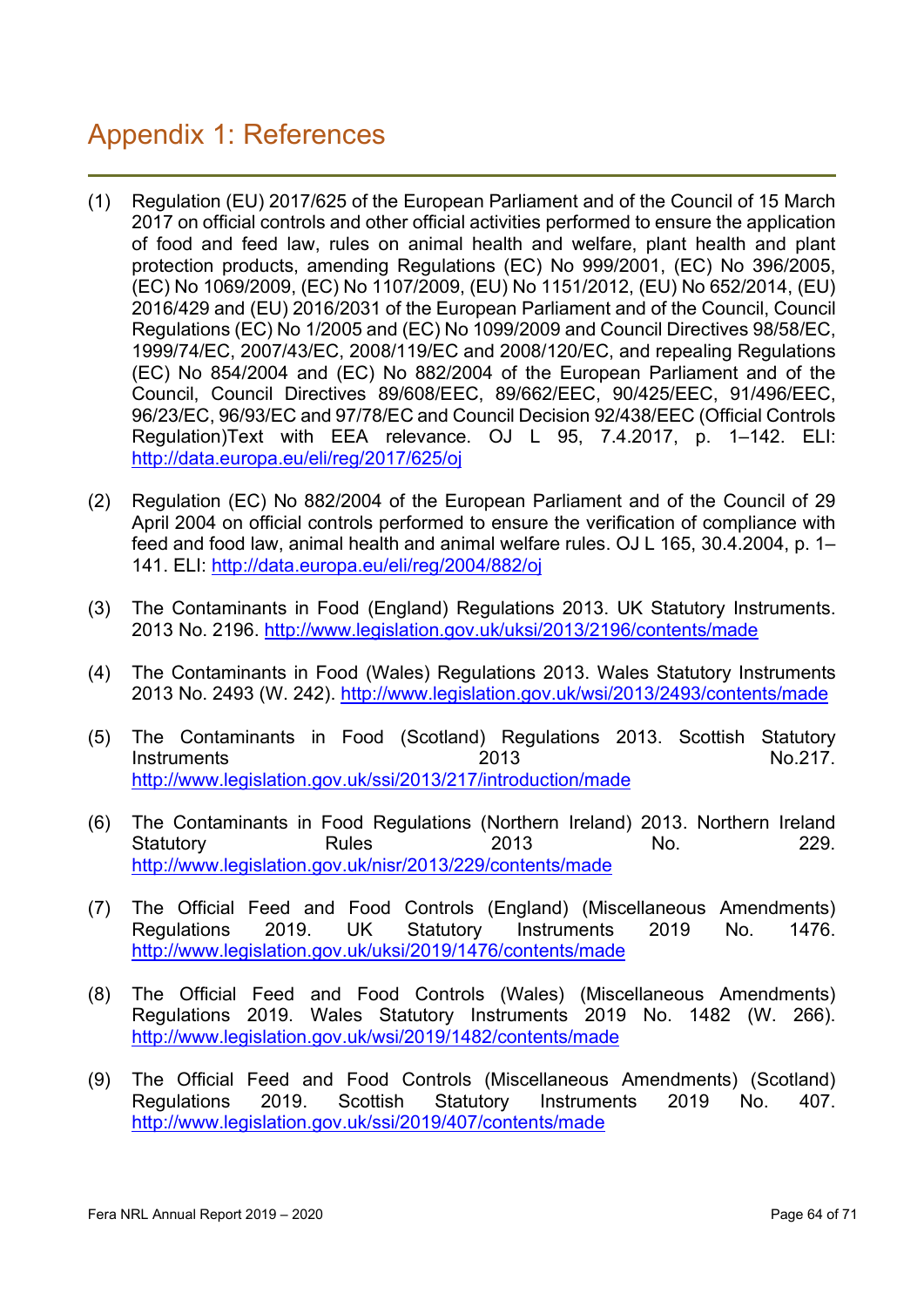- (10) The Official Feed and Food Controls (Miscellaneous Amendments) Regulations (Northern Ireland) 2019. Northern Ireland Statutory Rules 2019 No. 218. http://www.legislation.gov.uk/nisr/2019/218/made
- (11) Commission Regulation (EC) No 401/2006 of 23 February 2006 laying down the methods of sampling and analysis for the official control of the levels of mycotoxins in foodstuffs. OJ L 70, 9.3.2006, p. 12–34. ELI: http://data.europa.eu/eli/reg/2006/401/oj
- (12) EFSA, 2020. Public consultation on the draft scientific opinion on the risks to human health related to the presence of perfluoroalkyl substances in food. https://www.efsa.europa.eu/en/consultations/call/public-consultation-draft-scientificopinion-risks-human-health
- (13) EFSA, 2020a. EFSA CONTAM Panel (EFSA Panel on Contaminants in the Food Chain), Schrenk, D., Bignami, M., Bodin, L., Chipman, J.K., del Mazo, J., Grasl-Kraupp, B., Hogstrand, C., Hoogenboom, L.R., Leblanc, J.-C., Nebbia, C.S., Ntzani, E., Petersen, A., Sand, S., Schwerdtle, T., Vleminckx, C., Wallace, H., Bruschweiler, B., Leonards, P., Rose, M., Binaglia, M., Horvath, Z., Bordajandi, L.R. and Nielsen, E., 2020. Scientific Opinion – Risk assessment of chlorinated paraffins in feed and food. EFSA Journal 2020;18 (3):5991, 220 pp. https://doi.org/10.2903/j.efsa.2020.5991 ISSN: 1831-4732
- (14) EFSA, 2020b. Outcome of a public consultation on the draft risk assessment of chlorinated paraffins in feed and food. Technical report: http://www.efsa.europa.eu/en/supporting/pub/en-1815
- (15) Regulation (EU) 2015/2283 of the European Parliament and of the Council of 25 November 2015 on novel foods, amending Regulation (EU) No 1169/2011 of the European Parliament and of the Council and repealing Regulation (EC) No 258/97 of the European Parliament and of the Council and Commission Regulation (EC) No 1852/2001.

https://eur-lex.europa.eu/legal-content/en/TXT/?uri=CELEX%3A32015R2283

- (16) Fernandes, AR, Mortimer, D, Rose, M, Smith, F, Steel, Z & Panton, S 2019, 'Recently listed Stockholm convention POPs: Analytical methodology, occurrence in food and dietary exposure', Science of the Total Environment, vol. 678, pp. 793-800. https://doi.org/10.1016/j.scitotenv.2019.04.433
- (17) Fernandes, Alwyn, Lake, Iain, Dowding, Alan, Rose, Martin, Jones, Natalia, Petch, R., Smith, Frankie and Panton, Sean (2019) The potential of recycled materials used in agriculture to contaminate food through uptake by livestock. Science of the Total Environment, 667. pp. 359-370. ISSN 0048-9697
- (18) Commission Regulation (EC) No 1881/2006 of 19 December 2006 setting maximum levels for certain contaminants in foodstuffs. OJ L 364, 20.12.2006, p. 5–24. ELI: http://data.europa.eu/eli/reg/2006/1881/oj
- (19) Commission Regulation (EU) No 178/2010 of 2 March 2010 amending Regulation (EC) No 401/2006 as regards groundnuts (peanuts), other oilseeds, tree nuts, apricot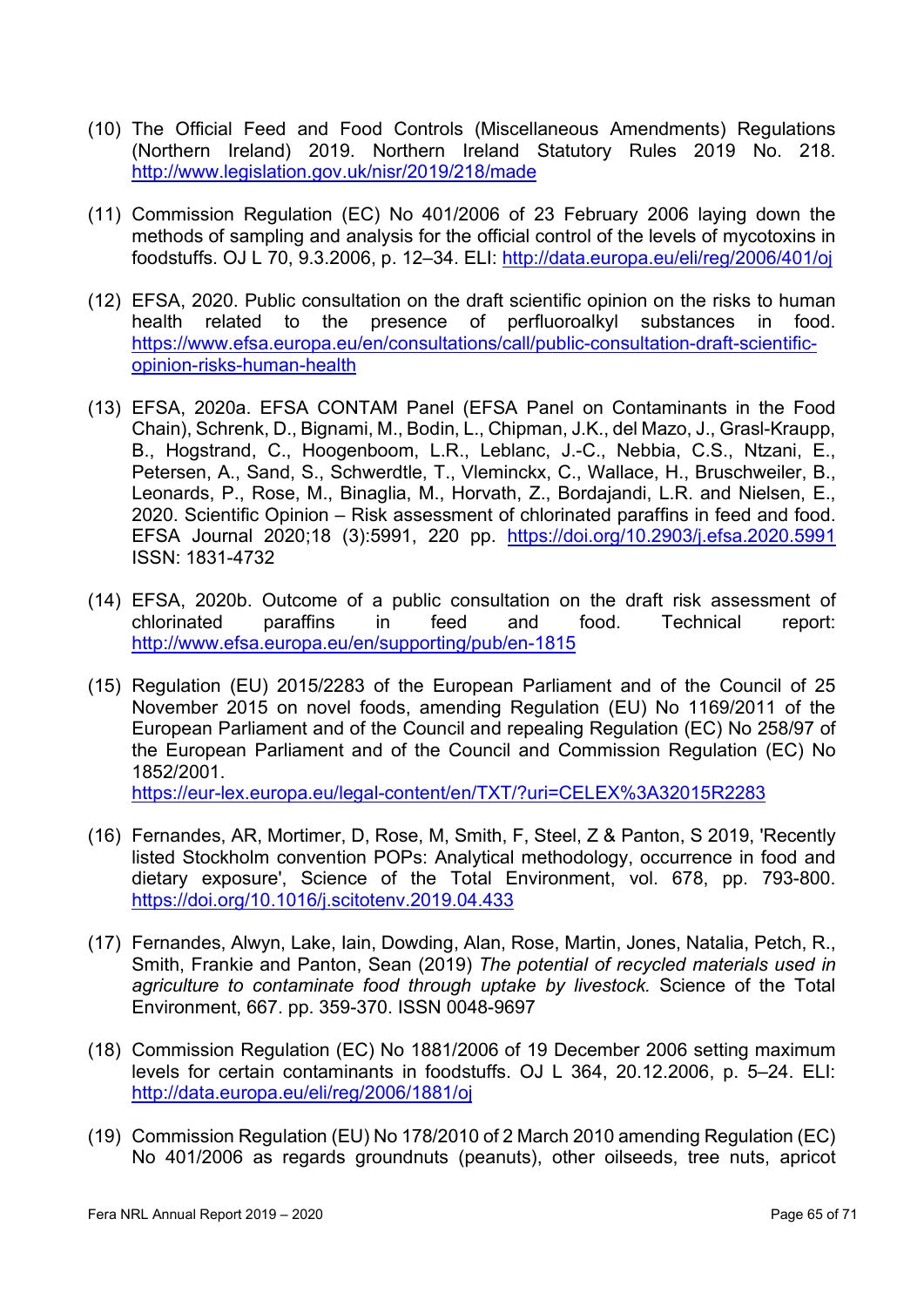kernels, liquorice and vegetable oil. OJ L 52, 3.3.2010, p. 32–43. ELI: http://data.europa.eu/eli/reg/2010/178/oj

- (20) Commission Regulation (EU) No 519/2014 of 16 May 2014 amending Regulation (EC) No 401/2006 as regards methods of sampling of large lots, spices and food supplements, performance criteria for T-2, HT-2 toxin and citrinin and screening methods of analysis. OJ L 147, 17.5.2014, p. 29–43. ELI: http://data.europa.eu/eli/reg/2014/519/oj
- (21) Directive 2002/32/EC of the European Parliament and of the Council of 7 May 2002 on undesirable substances in animal feed. OJ L 140, 30.5.2002, p. 10–22. ELI: http://data.europa.eu/eli/dir/2002/32/2013-12-27.
- (22) Commission Regulation (EU) No 574/2011 of 16 June 2011 amending Annex I to Directive 2002/32/EC of the European Parliament and of the Council as regards maximum levels for nitrite, melamine, Ambrosia spp. and carry-over of certain coccidiostats and histomonostats and consolidating Annexes I and II thereto. OJ L 159, 17.6.2011, p. 7–24. ELI: http://data.europa.eu/eli/reg/2011/574/oj
- (23) Commission Recommendation of 17 August 2006 on the presence of deoxynivalenol, zearalenone, ochratoxin A, T-2 and HT-2 and fumonisins in products intended for animal feeding (2006/576/EC). OJ L 118M, 8.5.2007, p. 1111–1113. ELI: http://data.europa.eu/eli/reco/2006/576/oj
- (24) Commission Recommendation (EU) 2015/976 of 19 June 2015 on the monitoring of the presence of tropane alkaloids in food. ELI: http://data.europa.eu/eli/reco/2015/976/oj
- (25) Commission Recommendation (EU) 2016/2115 of 1 December 2016 on the monitoring of the presence of Δ9-tetrahydrocannabinol, its precursors and other cannabinoids in food. ELI: http://data.europa.eu/eli/reco/2016/2115/oj
- (26) Commission Regulation (EU) 2018/192 of 8 February 2018 amending Annex VII to Regulation (EC) 882/2004 the European Parliament and of the Council as regards the EU reference laboratories in the field of contaminants in feed and food. OJ L 36, 9.2.2018, p. 15–17. ELI: http://data.europa.eu/eli/reg/2018/192/oj
- (27) Commission Regulation (EU) 2015/1005 of 25 June 2015 amending Regulation (EC) No 1881/2006 as regards maximum levels of lead in certain foodstuffs. OJ L 161, 26.6.2015, p. 9–13. ELI: http://data.europa.eu/eli/reg/2015/1005/oj
- (28) Commission Regulation (EU) No 488/2014 of 12 May 2014 amending Regulation (EC) No 1881/2006 as regards maximum levels of cadmium in foodstuffs. OJ L 138, 13.5.2014, p. 75–79. ELI: http://data.europa.eu/eli/reg/2014/488/oj
- (29) Commission Regulation (EU) 2015/1006 of 25 June 2015 amending Regulation (EC) No 1881/2006 as regards maximum levels of inorganic arsenic in foodstuffs. OJ L 161, 26.6.2015, p. 14–16. ELI: http://data.europa.eu/eli/reg/2015/1006/oj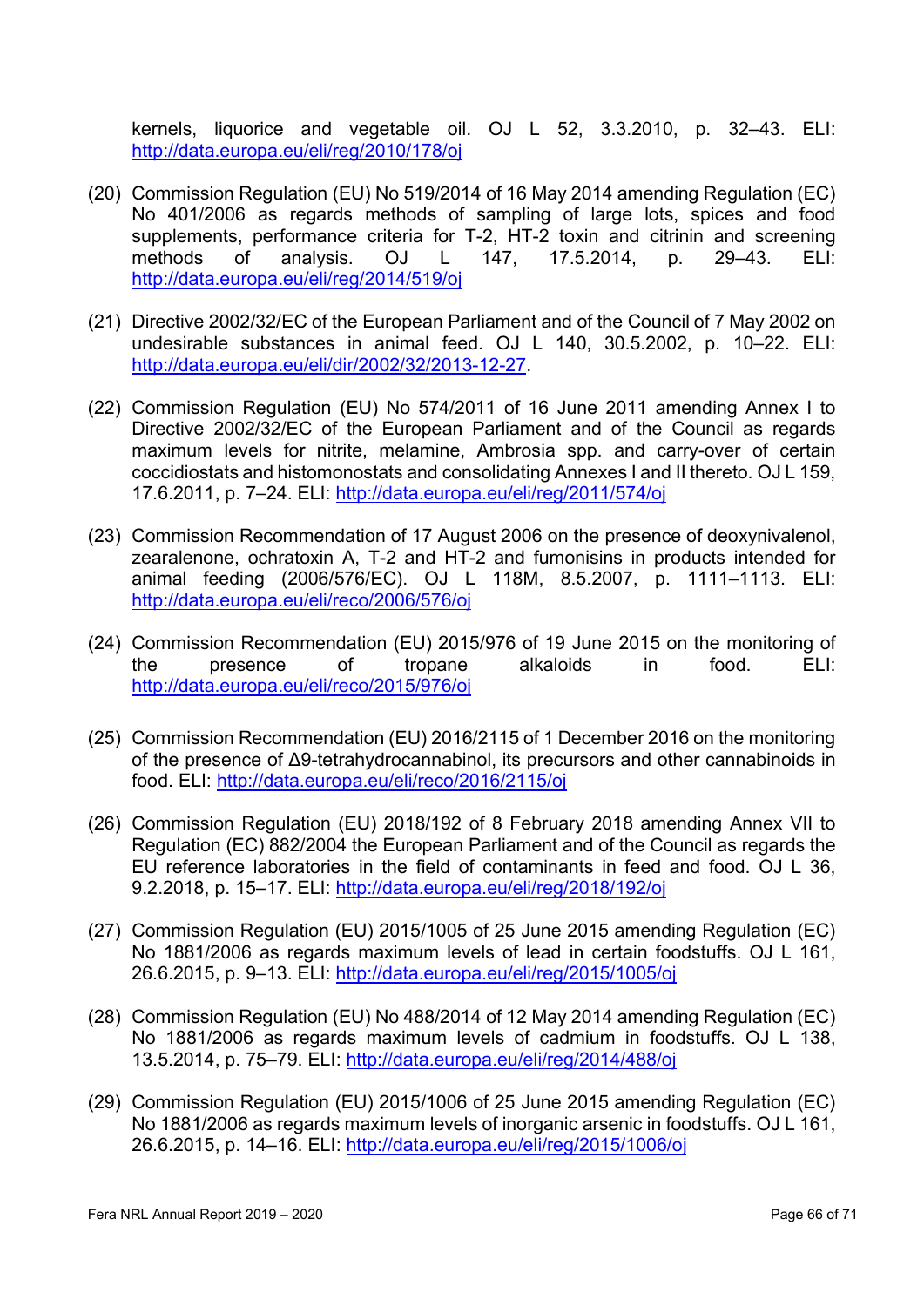- (30) Commission Regulation (EU) No 1258/2011 of 2 December 2011 amending Regulation (EC) No 1881/2006 as regards maximum levels for nitrates in foodstuffs. OJ L 320, 3.12.2011, p. 15–17. ELI: http://data.europa.eu/eli/reg/2011/1258/oj
- (31) Commission Regulation (EU) No 594/2012 of 5 July 2012 amending Regulation (EC) 1881/2006 as regards the maximum levels of the contaminants ochratoxin A, non dioxin-like PCBs and melamine in foodstuffs. OJ L 176, 6.7.2012, p. 43–45. ELI: http://data.europa.eu/eli/reg/2012/594/oj
- (32) Commission Regulation (EC) No 333/2007 of 28 March 2007 laying down the methods of sampling and analysis for the official control of the levels of lead, cadmium, mercury, inorganic tin, 3-MCPD and benzo(a)pyrene in foodstuffs. OJ L 88, 29.3.2007, p. 29– 38. ELI: http://data.europa.eu/eli/reg/2007/333/oj
- (33) Commission Regulation (EU) 2016/582 of 15 April 2016 amending Regulation (EC) No 333/2007 as regards the analysis of inorganic arsenic, lead and polycyclic aromatic hydrocarbons and certain performance criteria for analysis. OJ L 101, 16.4.2016, p. 3– 6. ELI: http://data.europa.eu/eli/reg/2016/582/oj
- (34) Commission Regulation (EC) No 1882/2006 of 19 December 2006 laying down methods of sampling and analysis for the official control of the levels of nitrates in certain foodstuffs. OJ L 364, 20.12.2006, p. 25–31. ELI: http://data.europa.eu/eli/reg/2006/1882/oj
- (35) Commission Recommendation (EU) 2018/464 of 19 March 2018 on the monitoring of metals and iodine in seaweed, halophytes and products based on seaweed. ELI: http://data.europa.eu/eli/reco/2018/464/oj
- (36) UN Environment Programme, 2019. Stockholm Convention, www.pops.int, Stockholm Convention Annexes http://www.pops.int/TheConvention/ThePOPs/AllPOPs/tabid/2509/Default.aspx
- (37) EFSA, 2015. Scientific Opinion on acrylamide in food. EFSA Panel on Contaminants in the Food Chain (CONTAM). The EFSA Journal 2015;13(6):4104. http://www.efsa.europa.eu/en/efsajournal/pub/4104
- (38) Commission Regulation (EU) 2017/2158 of 20 November 2017 establishing mitigation measures and benchmark levels for the reduction of the presence of acrylamide in food. OJ L 304, 21.11.2017, p. 24–44. ELI: http://data.europa.eu/eli/reg/2017/2158/oj
- (39) EFSA, 2017. Scientific Opinion Risks for public health related to the presence of furan and methylfurans in food. https://efsa.onlinelibrary.wiley.com/doi/epdf/10. 3/j.efsa.2017.5005
- (40) Commission Regulation (EU) 2018/290 of 26 February 2018 amending Regulation (EC) No 1881/2006 as regards maximum levels of glycidyl fatty acid esters in vegetable oils and fats, infant formula, follow-on formula and foods for special medical purposes intended for infants and young children. OJ L 55, 27.2.2018, p. 27–29. ELI: http://data.europa.eu/eli/reg/2018/290/oj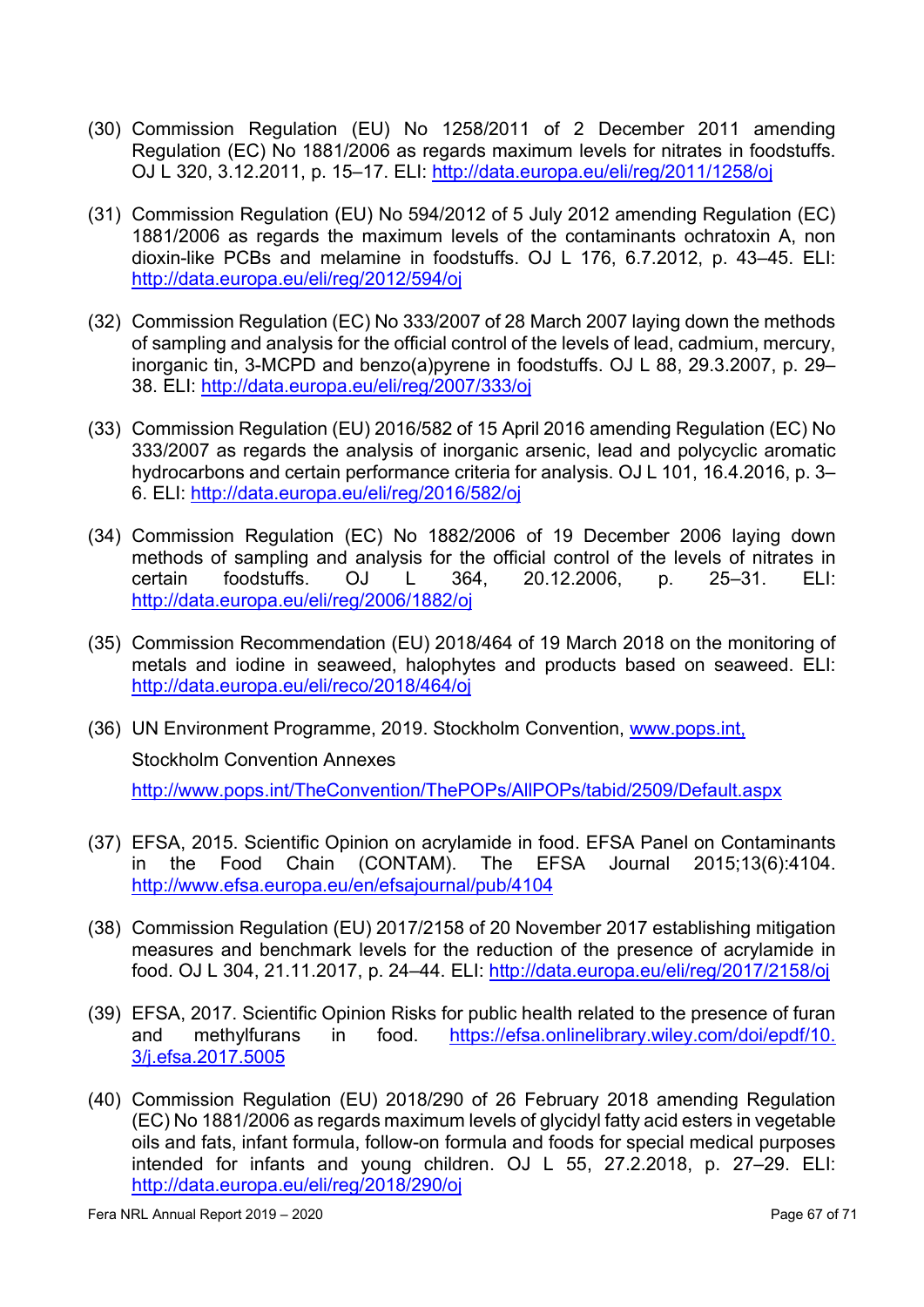(41) Regulation (EC) No 1935/2004 of the European Parliament and of the Council of 27 October 2004 on materials and articles intended to come into contact with food and repealing Directives 80/590/EEC and 89/109/EEC. https://eur-lex.europa.eu/legalcontent/EN/ALL/?uri=CELEX%3A32004R1935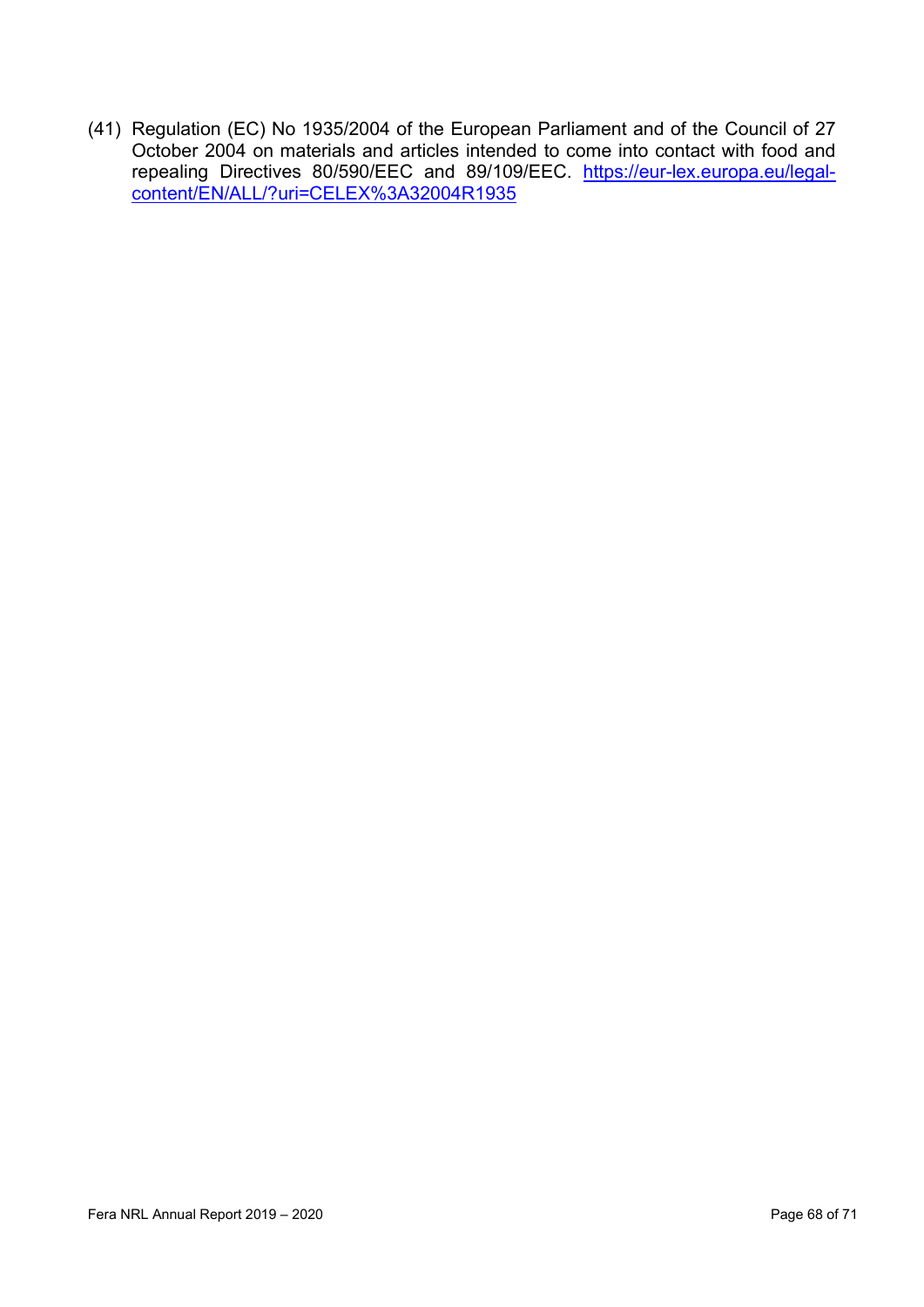## Appendix 2: EURLs

#### EURL Mycotoxins and Plant Toxins in Food and Feed

Wageningen Food Safety Research Wageningen Campus, Akkermaalsbos 2 (building 123), 6708 WB Wageningen

Tel.: +31(0)317 480 318

eurl.mycotoxins-planttoxins@wur.nl

https://www.wur.nl/en/Research-Results/Research-Institutes/rikilt/Referencelaboratory/European-Union-Reference-Laboratory-1/EURL-mycotoxins-plant-toxins.htm

Contact person: Monique de Nijs

#### EURL Metals and Nitrogenous Compounds

National Food Institute, Technical University of Denmark Kemitorvet Bygning 202 DK-2800 Kgs Lyngby **Denmark** 

Tel.: +45 35 88 70 00

eurl-mn@food.dtu.dk

http://www.eurl-mn.eu/

Operating Manager: Jens Jørgen Sloth

EURL Halogenated Persistent Organic Pollutants (POPs) in Feed and Food c/o State Institute for Chemical and Veterinary Analysis (CVUA Freiburg) Bissierstrasse 5 D-79114 Freiburg Germany

Tel.: +49 761 8855 500

info@eurl-freiburg.eu

http://www.crl-freiburg.eu/dioxin/index.html

Director: Dr. Alexander Schaechtele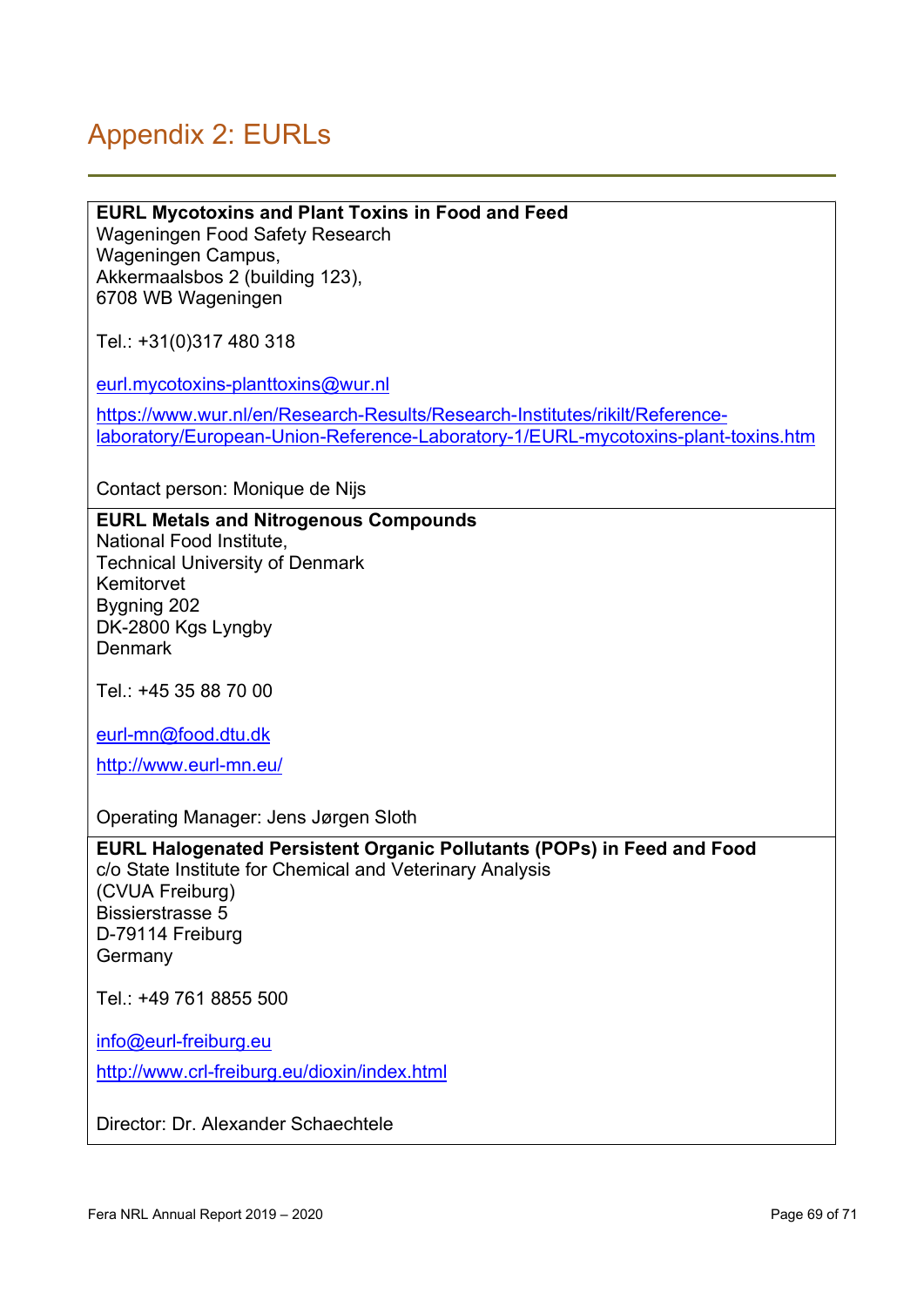#### EURL Processing Contaminants

National Food Institute, Technical University of Denmark Kemitorvet Bygning 202 DK-2800 Kgs Lyngby **Denmark** 

Tel.: +45 35 88 70 00

EURL-PC@food.dtu.dk

http://www.eurl-pc.eu/

Senior adviser: Arvid Fromberg

#### EURL Food Contact Materials

European Commission Directorate General Joint Research Centre Directorate F - Health, Consumers and Reference Materials Unit Food and Feed Compliance EURL for Food Contact Materials Via E. Fermi 2749 (TP 260) I-21027 Ispra (VA) Italy

Tel.: +39 0332 785319

JRC-EURL-FCM@ec.europa.eu

https://ec.europa.eu/jrc/en/eurl/food-contact-materials

Operating Manager: Eddo Hoekstra